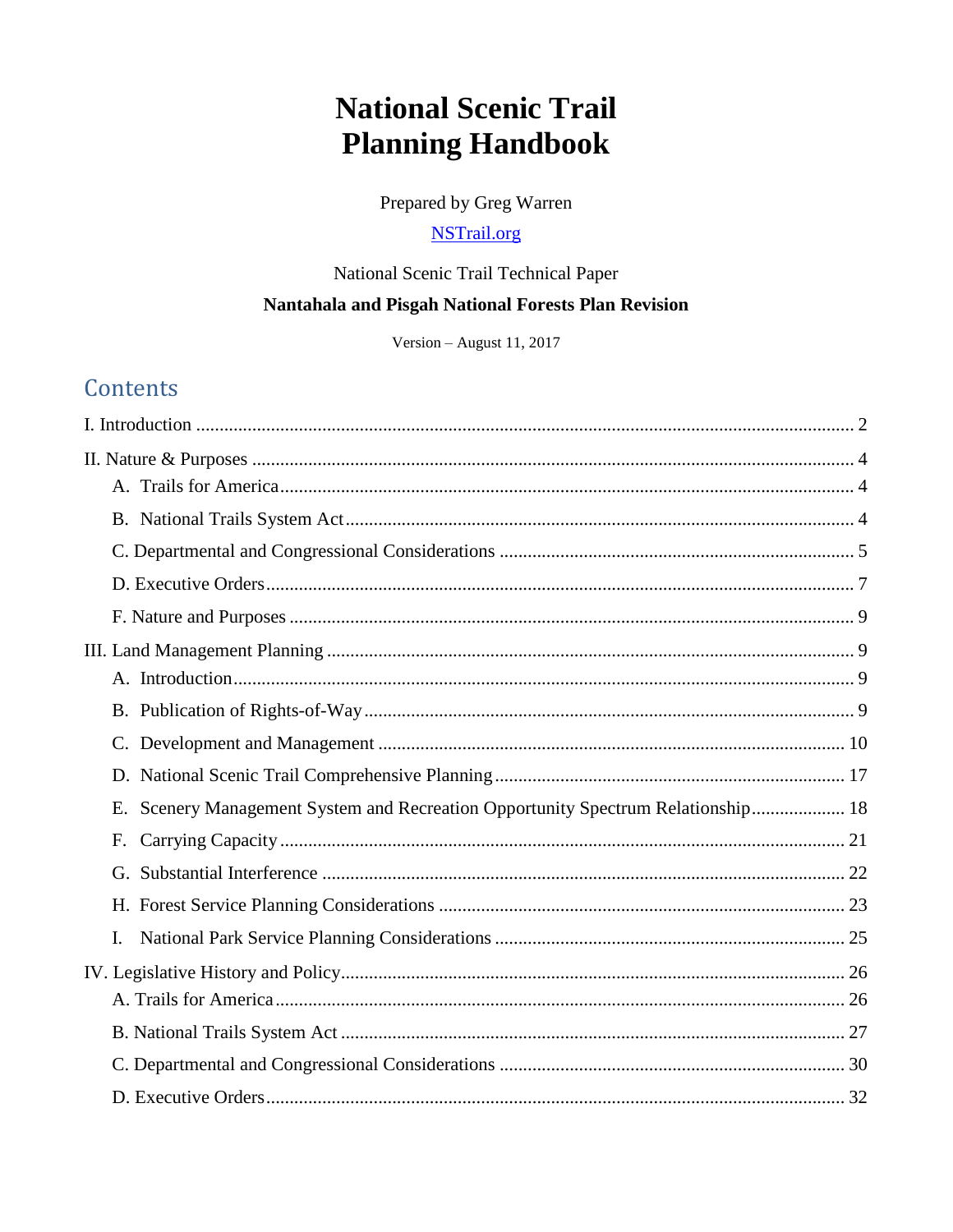## **I. Introduction**

#### <span id="page-1-0"></span>**Trails for America**

The Secretary of the Interior in 1965 directed the Bureau of Outdoor Recreation to take the lead in conducting a nationwide trails study. This was in response to President Johnson's "Natural Beauty" message of February 1965 in which he called for development and protection of a balanced system of trails in cooperation with state and local government and private interests. In part, the President said, "we can and should have an abundance of trails for walking, cycling, and horseback riding, in and close to our cities. In the backcountry we need to copy the great Appalachian Trail in all parts of America."

The nationwide trails study led to publication of a report in 1966 entitled "Trails for America." The report called for federal legislation to foster the creation of a nationwide system of trails. Earlier that year the Secretary of the Interior had already proposed such legislation to Congress. The report and the legislation proposed three categories of trails for the nationwide system—national scenic trails and two other categories that were different from what eventually came to pass. The report heavily emphasized national scenic trails and the role that they should play in meeting the nation's needs for trail recreation. The Appalachian Trail was to be the first national scenic trail. The report proposed three other national scenic trails—Pacific Crest, Continental Divide, and Potomac Heritage—and identified five other routes that exhibited high potential—Lewis and Clark, Oregon, Santa Fe, Natchez Trace, and North Country. Congress passed the National Trails System Act and the president signed it into law on Oct. 2, 1968. The Act created two congressionally designated areas the Appalachian National Scenic Trail and the Pacific Crest National Scenic Trail.

As envisioned in "Trails for America," national scenic trails are to be very special: "A standard for excellence in the routing, construction, maintenance, and marking consistent with each trail's character and purpose should distinguish all national scenic trails. Each should stand out in its own right as a recreation resource of superlative quality and of physical challenge." According to the Act, national scenic trails "will be extended trails so located as to provide for maximum outdoor recreation potential and for the conservation and enjoyment of nationally significant scenic, historic, natural, and cultural qualities of the area through which such trails may pass." National scenic trails are located so as to represent desert, marsh, grassland, mountain, canyon, river, forest, and other areas, as well as landforms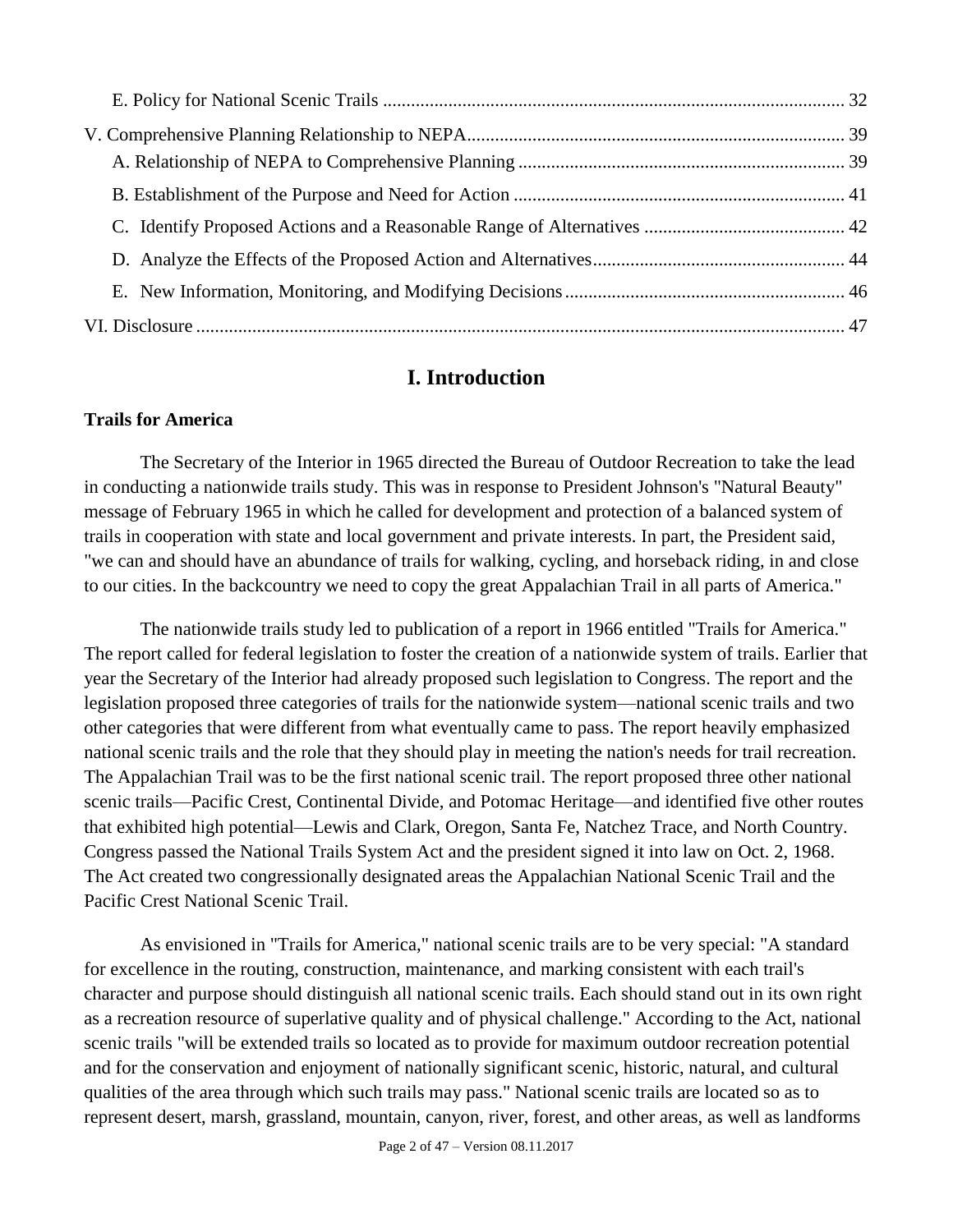which exhibit significant characteristics of the physiographic regions of the Nation. The corridor will be normally located to avoid established uses that are incompatible with the protection of a trail in its natural condition and its use for outdoor recreation.

Congress amended the National Trails Systems Act in 1978 to create the category of national historic trails. At the same time, it designated the Oregon, Mormon Pioneer, Lewis and Clark, and Iditarod (Alaska Gold Rush) trails as national historic trails. Like national scenic trails, national historic trails can only be authorized and established by Congress and are assigned to either the Secretary of the Interior or the Secretary of Agriculture with most of the same administrative authorities as for national scenic trails. To qualify as a national historic trail, a route must have been established by historic use. It must be nationally significant as a result of that use—it must have had a far-reaching effect on broad patterns of American culture (including Native American culture). It must also have significant potential for public recreational use or historic interest based on historic interpretation and appreciation. National historic trails are extended trails which follow as closely as possible and practicable the original trails or routes of travel of national historic significance. National historic trails purpose is the identification and protection of the historic route and its historic remnants and artifacts.

Corridors associated with national scenic trails and the high priority potential sites and segments of national historic trails are protected to the degree necessary to ensure that the values for which each trail was established remain intact. National scenic and national historic trails may contain campsites, shelters, and related-public-use facilities. Other uses along the trail, which will not substantially interfere with the nature and purposes of the corresponding trail, may be permitted in limited situations.

The Forest Service, Bureau of Land Management, and National Park Service recognizes the valuable contributions that volunteers and private, nonprofit trail groups have made to the development and maintenance of the Nation's scenic and historic trails. In recognition of these contributions, it is a purpose of the agencies to encourage and assist volunteer citizen involvement in the planning, development, maintenance, and management of the national scenic and historic trails.

#### **Congressional Designated Areas**

A recurrent theme in protected area legislation has been the mandate to preserve areas for future generations and to keep the protected resource in a condition representative of the values or conditions for which it was designated. Important land conservation legislation that is relevant to land management planning includes the National Trails System Act of 1968 (PL 90-543), which states that "National scenic trails,…will be extended trails so located as to provide for maximum outdoor recreation potential and for the conservation and enjoyment of the nationally significant scenic, historic, natural, or cultural qualities of the areas through which such trails may pass… National scenic or national historic trails may contain campsites, shelters, and related-public-use facilities. Other uses along the trail, which will not substantially interfere with the nature and purposes of the trail, may be permitted… [T]o the extent practicable, efforts be made to avoid activities incompatible with the purposes for which such trails were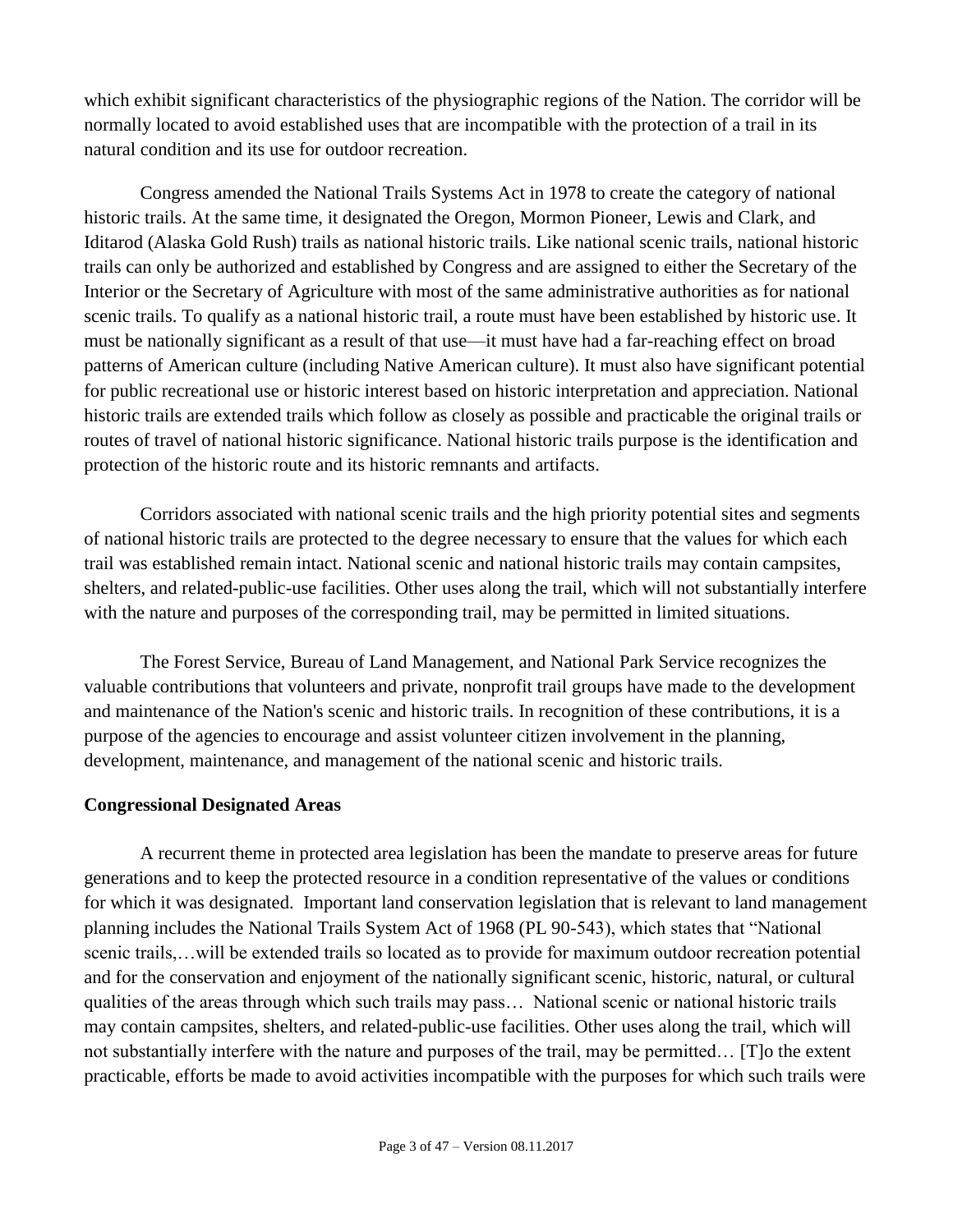established. The use of motorized vehicles by the general public along any national scenic trail shall be prohibited... (Sections  $3(a)$  and  $7(c)$ )."

Enacted on the same day as the National Trails System Act, the Wild and Scenic Rivers Act of 1968 (PL 90-542), states that designated rivers, "with their immediate environments, possess outstandingly remarkable scenic, recreational, geologic, fish and wildlife, historic, cultural, or other similar values, shall be preserved in free-flowing condition, and that they and their immediate environments shall be protected for the benefit and enjoyment of present and future generations (Section  $1(b)$ )."

Similarly, another piece of legislation, the Wilderness Act of 1964 (PL 88-577), requires managing agencies to administer wilderness areas "for the use and enjoyment of the American people in such manner as will leave them unimpaired for future use as wilderness, and so as to provide for the protection of these areas, the preservation of their wilderness character…" (Section 2(a)).

This handbook offers general guidance for understanding and preserving or enhancing the recreational, scenic, natural, and historical values of a National Scenic Trail (NST) through land use planning that provides for National Trail "nature and purposes." The information in this handbook supplements and clarifies agency Federal lands planning processes.

## <span id="page-3-3"></span>**II. Nature & Purposes**

<span id="page-3-0"></span>The National Trails System Act**<sup>1</sup>** (NTSA) guidance for nature and purposes is foundational for shaping the activities and uses to be preferred and allowed along a NST corridor. The establishment of the following NST nature and purposes statement was formed by extrapolating from the Trails for America report, Congressional Reports, and the NTSA.

#### <span id="page-3-1"></span>**A. Trails for America**

Trails for America (1966), a report prepared by the Bureau of Outdoor Recreation in response to President Johnson's Natural Beauty Message of February 8, 1965, describes that, "the entire length of each national scenic trail, together with sufficient land area on both sides to safeguard adequately and preserve its character, should be protected…." The Trails for America vision for a NST will be achieved by providing for the nature and purposes values of the designated National Trail.

#### <span id="page-3-2"></span>**B. National Trails System Act**

 $\overline{a}$ 

NSTA, Sec. 2 [16 U.S.C. 1241] (a). "In order to provide for the ever-increasing outdoor recreation needs of an expanding population and in order to promote the preservation of, public access to, travel within, and enjoyment and appreciation of the open-air, outdoor areas and historic resources of

<sup>&</sup>lt;sup>1</sup> 16 U.S.C. §1241-1251: Public Law 90-543 (October 2, 1968) and amendments.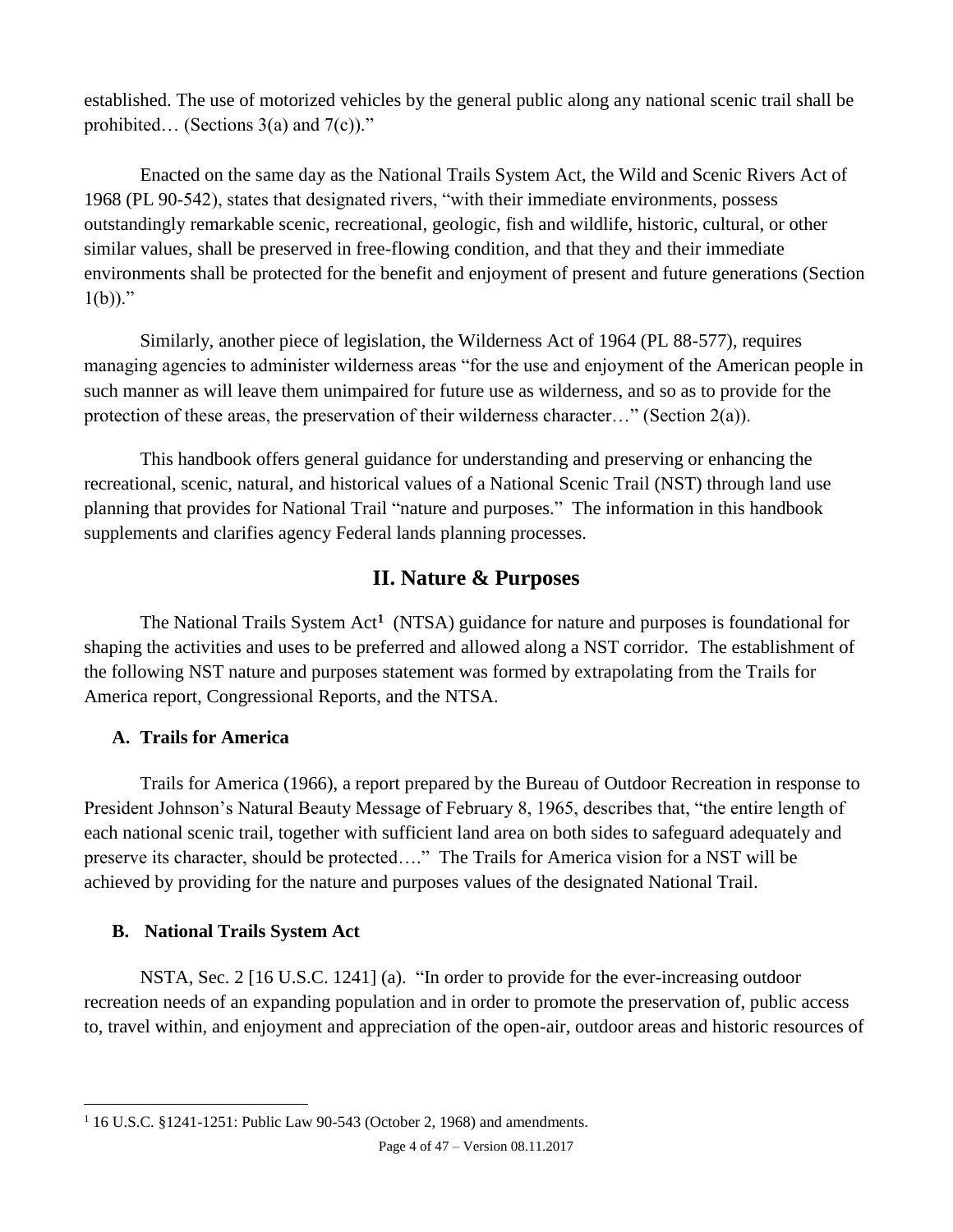the Nation, trails should be established...within scenic areas and along historic travel routes of the Nation which are often more remotely located."

NTSA Sec. 3. [16 U.S.C. 1242] (a) (2). "National scenic trails, established as provided in section 5 of this Act, which will be extended trails so located as to provide for maximum outdoor recreation potential and for the conservation and enjoyment of the nationally significant scenic, historic, natural, or cultural qualities of the areas through which such trails may pass."

NTSA Sec. 5 [16 U.S.C. 1244] (e)/(f) ... "Within two complete fiscal years of the date of enactment of legislation designating… the Secretary shall...submit...a comprehensive plan for the acquisition, management, development, and use of the trail, including but not limited to, the following items: (1) specific objectives and practices to be observed in the management of the trail, including the identification of all significant natural, historical, and cultural resources to be preserved... and… an identified carrying capacity of the trail and a plan for its implementation."

NTSA Sec. 7. [16 U.S.C. 1246] (c). "Other uses along the trail, which will not substantially interfere with the nature and purposes of the trail, may be permitted...[To] the extent practicable, efforts be made to avoid activities incompatible with the purposes for which such trails were established. The use of motorized vehicles by the general public along any national scenic trail shall be prohibited...."

### <span id="page-4-0"></span>**C. Departmental and Congressional Considerations**

*Office of the Secretary, 1967:* The Departmental Recommendation discusses National Scenic Trails. "National scenic trails.—A relatively small number of lengthy trails which have natural, scenic, or historic qualities that give them recreation use potential of national significance. Such trails will be several hundred miles long, may have overnight shelters at appropriate intervals, and may interconnect with other major trails to permit the enjoyment of such activities as hiking or horseback riding.... The Secretary of the Interior is authorized to select a right-of-way for, and to provide appropriate marking of, the Appalachian and Potomac Heritage Trails, and the Secretary of Agriculture is authorized to do likewise for the Continental Divide and Pacific Crest Trails. The rights-of-way for the trails will be of sufficient width to protect natural, scenic, and historic features along the trails and to provide needed public use facilities. The rights-of-way will be located to avoid established uses that are incompatible with the protection of a trail in its natural condition and its use for outdoor recreation...."

*House Report No. 1631, 1968*: "PURPOSE - The ultimate aim of H.R. 4865, as amended, is to lay the foundation for expanding further the opportunities for the American people to use and enjoy the natural, scenic, historic, and outdoor recreational areas of the Nation. To accomplish this objective, it establishes a national trails system composed of…National scenic trails which will be located in more remote areas having natural, scenic, and historic values of national significance….

BACKGROUND AND NEED - The proposed national trails system is the product of a general study conducted by the Bureau of Outdoor Recreation at the direction of the President. That study, entitled "Trails for America," formed the basis for the recommended legislation. It recognizes the value of providing simple trails to meet a multitude of outdoor recreation uses and recommended the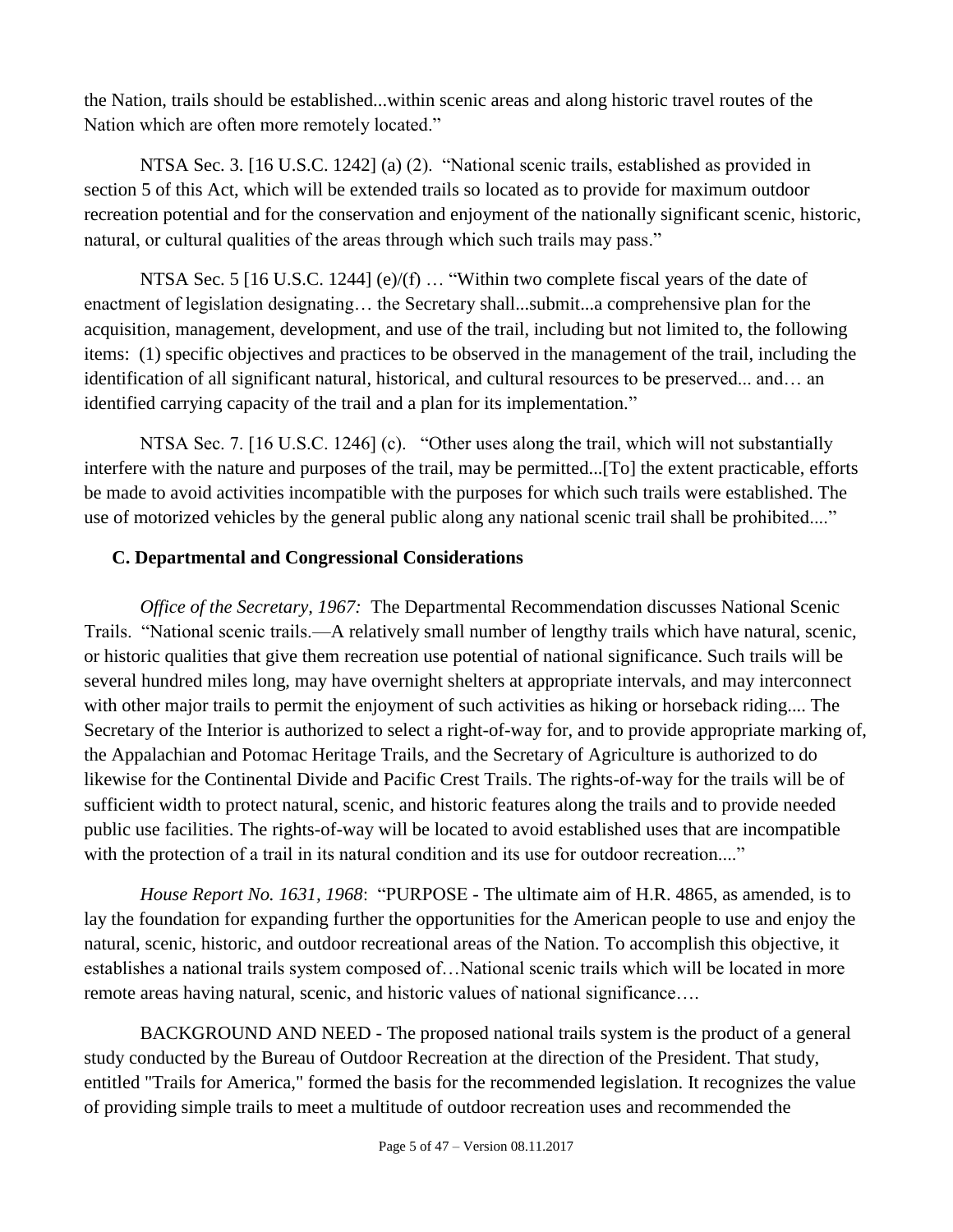immediate authorization of the Appalachian Trail as the initial national scenic trail. It also suggested that the Pacific Crest Trail, the Potomac Heritage Trail, and the Continental Divide Trail should be studied promptly for early consideration for inclusion in the system."

H.R. 4865 proposed legislation describes the *s*election of Routes for National Scenic Trails – "The Secretary…shall select the rights-of-way.... Such rights-of-way shall be (1) of sufficient width and so located to provide the maximum retention of natural conditions, scenic and historic features, and primitive character of the trail area, to provide campsites, shelters, and related public-use facilities, and to provide reasonable public access; and (2) located to avoid, insofar as practicable, established highways, motor roads, mining areas, power transmission lines, existing commercial and industrial developments, range fences and improvements, private operations, and any other activities that would be incompatible with the protection of the trail in its natural condition and its use for outdoor recreation...."

Congress considered these qualitative requirements for selecting and designing the rights-of-way in HR 4865, but did not enact the specific direction in NTSA Section 7(a). Instead, the enacted legislation inserts in Section 7(a) more conceptual direction for selecting and designing the rights-ofway, including (1) "consideration of minimizing adverse effects" and (2) designing each national trails system segment "to harmonize with and complement any established multiple use plans<sup>2</sup>..." (16 U.S.C. 1246(a)(2)). The enacted legislation made other modifications to HR 4865, including (1) changing the definition of a National Scenic Trail to broaden the statement of purpose (16 U.S.C. 1242(a)) and (2) added a requirement to make efforts to avoid activities incompatible with the purpose for which such trails were established (16 U.S.C. 1246(c)). House and Senate Reports are silent on the reasons for these changes.

*House Report 95-734, 1978:* In 1968, Congress enacted the National Trails System Act, and designated the Appalachian Trail as one of the two initial national scenic trails within the system. The act was intended to insure that long-distance, high-quality trails with substantial recreation and scenic potential were afforded Federal recognition and protection… At the time of enactment of the National Trails System Act in 1968, Congress recognized the unique recreational opportunities afforded by extended trails of this type. It was also recognized that changing land uses and increasing pressures for development were a growing threat to maintaining a continuous trail route. The act therefore provided for a Federal responsibility to protect the trail, including the authority to acquire a permanent right-ofway.

S*enate Report No.95-636, 1978:* "The Act was intended to insure that long-distance, highquality trails with substantial recreation and scenic potential were afforded Federal recognition and protection.... The fourth amendment modifies section  $7(g)$  of the 1968 act to modify the restriction on the use of eminent domain to provide that the secretary may acquire in fee title and lesser interest no more than an average of 125 acres per mile. Experience with the trail has demonstrated that additional authority is needed to insure the acquisition of a corridor wide enough to protect trail values." This

 $\overline{a}$ 

<sup>&</sup>lt;sup>2</sup> NTSA Section  $7(a)(2)$  is reviewed in the, "Development and Management" section of this paper.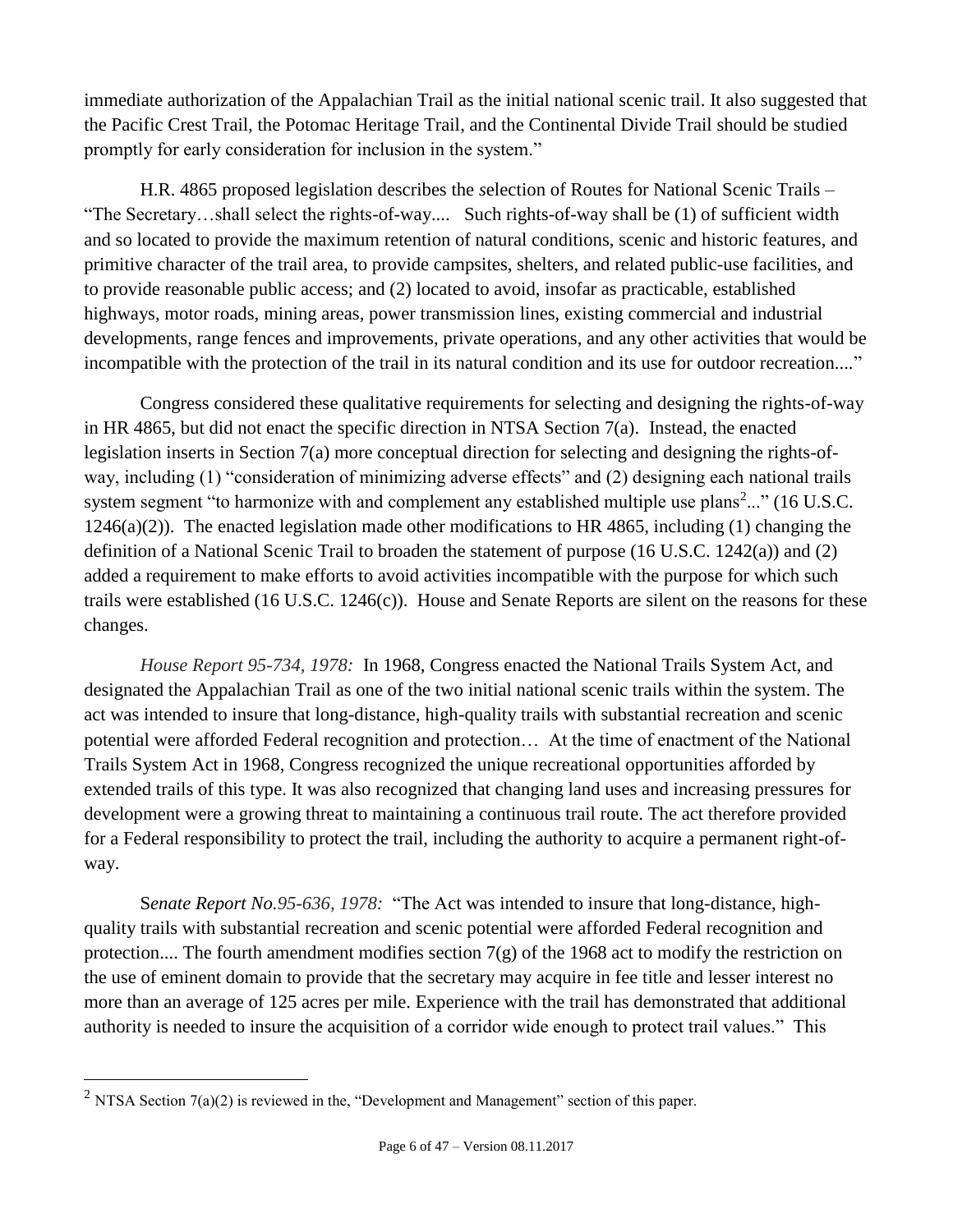amendment to the NTSA was specific to the Appalachian NST, but demonstrates awareness of the need for a National Trail corridor even when eminent domain may be used to secure the necessary land.

*House Report No.95-1165, 1978:* "Title V establishes new units of the National Park and National Trail Systems which the committee believes to be essential additions to these national programs. Timely action to preserve portions of our heritage, both historical and natural, within the states and insular areas is needed to assure these resources are not lost through adverse actions by special interest groups."

*House Report No. 98-28, 1983:* Section 7(j) intent is described in this report, "While the new subsection would permit the appropriate secretaries to allow trail bikes and other off-the-road vehicles on portions of the National Trail System, the Committee wishes to emphasize that this provision gives authority to the secretaries to permit such uses where appropriate, but that it must also be exercised in keeping with those other provisions of the law that require the secretaries to protect the resources themselves and the users of the system. It is intended, for example, that motorized vehicles will not normally be allowed on national scenic or historical trails and will be allowed on recreational trails only at times and places where such use will not create significant on-trail or off-trail environmental damage and will not jeopardize the safety of hikers, equestrians, or other uses or conflict with the primary purposes for which the trail, or the portion of the trail, were created." This report underscores the

importance of understanding the primary purposes for which a National Trail was established.

## <span id="page-6-0"></span>**D. Executive Order**

Executive Order 13195 – Trails for America in the 21st Century: *"*By the authority vested in me as President by the Constitution and the laws of the United States of America, and in furtherance of purposes of the National Trails System Act of 1968...and to achieve the common goal of better establishing and operating America's national system of trails, it is hereby ordered as follows: Section 1... Federal agencies will, to the extent permitted by law and where practicable ... protect, connect, promote, and assist trails of all types throughout the United States. This will be accomplished by: ... (b) Protecting the trail corridors associated with national scenic trails...to the degrees necessary to ensure that the values for which each trail was established remain intact....*"*

National Scenic Trail Values – (1) visitor experience opportunities and settings, and (2) the conservation/protection of scenic, natural, historical, and cultural qualities of the corridor. Primitive and Semi-Primitive Non-Motorized ROS settings provide for desired experiences, but only if the allowed nonmotorized activities reflect the purposes for which the National Trail was established. Furthermore, the NTSA goes beyond ROS descriptors requiring the protection of significant resources and qualities along the National Trail corridor. The ROS planning framework, NTSA Comprehensive Plan (Section (5(e)/(f)) components, NTSA rights-of-way (Section 7(a)), and E.O. 13195 requirements point to the need for land management plans to map the extent of the corridor and apply to the described corridor appropriate plan components (desired conditions, objectives, standards, guidelines, and suitability of lands) to protect National Trail values (nature and purposes).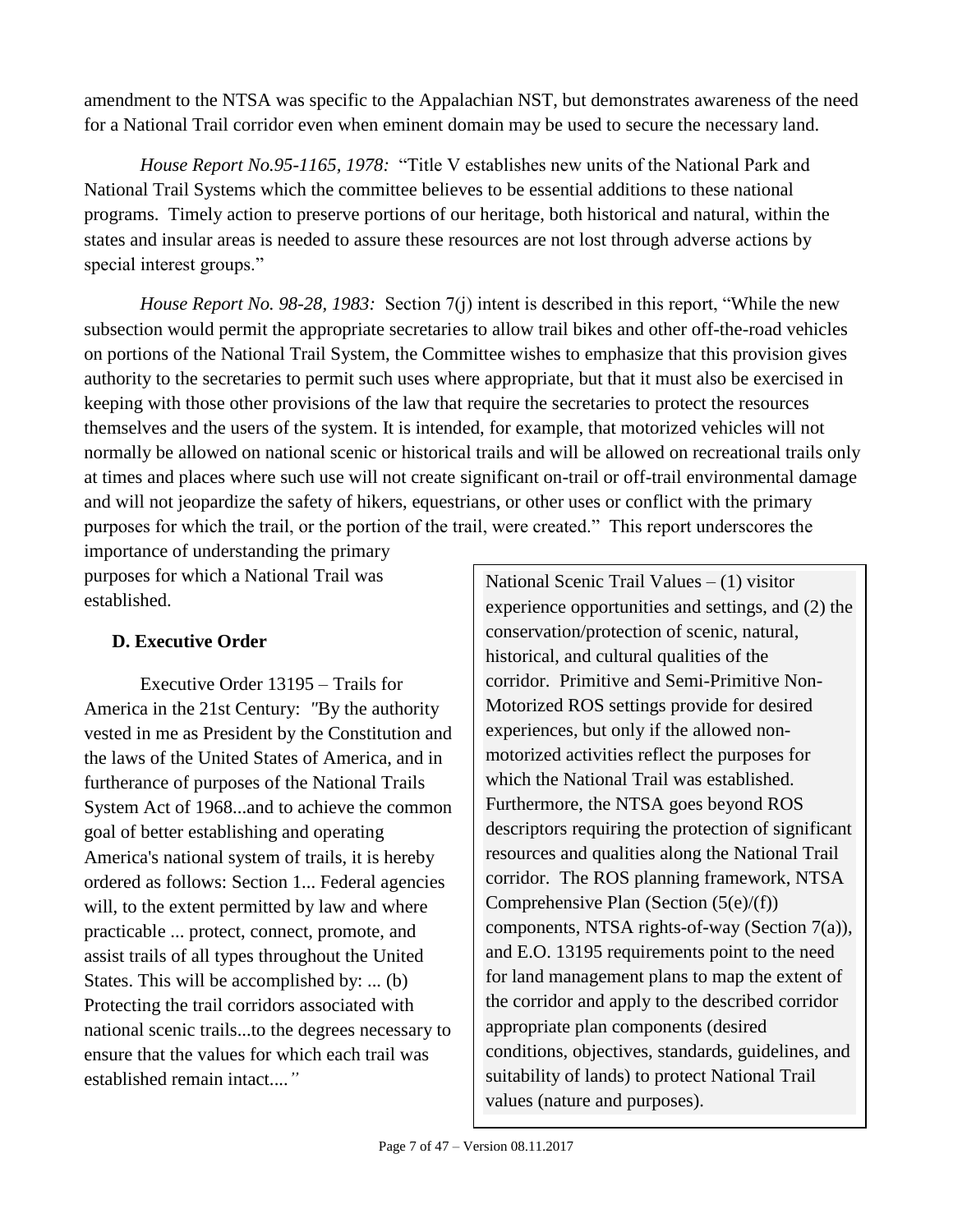#### **E. National Park Service**

The National Park Service, the administrating agency for the Appalachian National Scenic Trail (ANST), provides the following vision: "The Appalachian Trail is a way, continuous from Katahdin in Maine to Springer Mountain in Georgia, for travel on foot through the wild, scenic, wooded, pastoral, and culturally significant landscapes of the Appalachian Mountains. It is a means of sojourning among these lands, such that the visitors may experience them by their own unaided efforts. The Trail is preserved for the conservation, public use, enjoyment, and appreciation of the nationally significant scenic, historic, natural and cultural quality of the areas through which the trail passes. Purposeful in direction and concept, favoring the heights of land, and located for minimum reliance on construction for protecting the resource, the body of the Trail is provided by the lands it traverses, and its soul is the living stewardship of the volunteers and workers of the Appalachian Trail community…"

The following significance statements have been identified by the National Park Service for the ANST, which contribute to defining the nature and purposes of this National Scenic Trail:

- "Traversing 14 states through wildlands and communities, the more than 2,100-mile worldrenowned hiking trail and its extensive protected landscape protects the most readily accessible, long-distance footpath in the United States. The Appalachian National Scenic Trail offers healthy outdoor opportunities for self-reliant foot travel through wild, scenic, natural, and culturally and historically significant lands. It provides a range of experiences for people of all ages and abilities to seek enjoyment, inspiration, learning, challenge, adventure, volunteer stewardship, and self-fulfillment, either in solitude or with others…
- The north-south corridor of the Trail, traversing the highest and lowest elevations and myriad microclimates of the ancient Appalachian Mountains, helps protect one of the richest assemblages of temperate zone species in the world and anchors the headwaters of critical watersheds that sustain more than 10% of the population of the United States…
- The Trail offers opportunities to view stunning scenery in proximity to the most populated areas of the United States. Within the boundaries of the protected trail corridor, visitors may see native wildlife and flowers, rustic cultural features, seasonal variations, and dynamic weather patterns in environments such as southern balds, pastoral lands, diverse forests, wetlands, rugged outcrops, and mountainous alpine areas.
- Traversing the height of land, Trail visitors are afforded sweeping views of vast landscapes extending beyond the Trail corridor and are exposed to the splendid range of landforms and history along the Appalachian Mountains. Enjoyment of far-reaching views and deep starry nights are dependent on clean air and clear skies.
- The Trail corridor passes through eight separate ecoregions, linking extensive forest landscapes and an extraordinary variety of aquatic and terrestrial habitats over a distance of more than 2,100 miles. The Trail unifies understanding, management, and protection of representative natural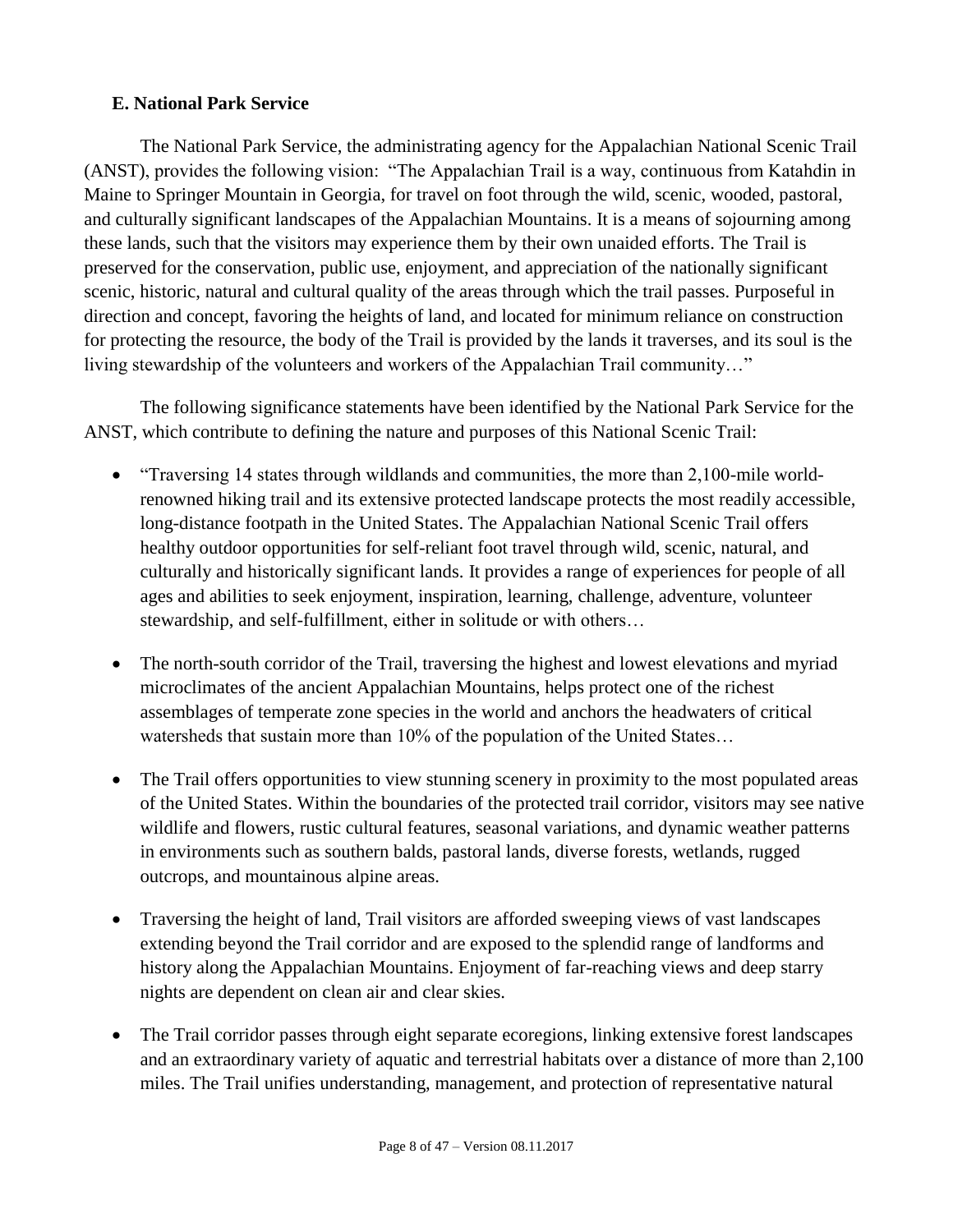resources at a scale that no other single entity can provide, while offering visitors the chance to see, hear, and feel nature all around them."

#### <span id="page-8-0"></span>**F. Nature and Purposes**

In consideration of the language in Trails for America, Legislative History, the NTSA, and Executive Orders, an operational nature and purposes vision statement for the ANST could be described as: "The nature and purposes of the Appalachian NST is to provide for high-quality scenic, primitive hiking opportunities and to conserve natural, historic, and cultural resources along the corridor."

#### **III. Land Management Planning**

#### <span id="page-8-2"></span><span id="page-8-1"></span>**A. Introduction**

A National Scenic Trail, "is a continuous, long-distance trail located on the ground… along the congressionally designated route... A National Scenic Trail provides maximum compatible outdoor recreation opportunity and conservation and enjoyment of the nationally significant scenic, historic, natural, and cultural resources, qualities, values, and associated settings and the primary use or uses of the areas through which such trails may pass… National Scenic Trails include the tread, or the trail path, and the trail setting which is included within the National Trail Management Corridor…" (BLM MS-6280).

National Trails are administered as trail corridors. Managers should establish plan components that address (1) desired visitor experience opportunities and settings, and (2) the conservation of scenic, natural, historical, and cultural qualities of the corridor. Supporting standards and guidelines need to be established to achieve desired conditions and objectives, and monitoring methods are to be described.

#### <span id="page-8-3"></span>**B. Publication of Rights-of-Way**

The NTSA states in Section 7(a)(2), "Pursuant to section 5(a), the appropriate Secretary shall select the rights-of-way for national scenic and national historic trails and shall publish notice thereof of the availability of appropriate maps or descriptions in the Federal Register; Provided, That in selecting the rights-of-way full consideration shall be given to minimizing the adverse effects upon the adjacent landowner or user and his operation…." Other sections of the Act provide additional important guidance that is associated with the selection of the rights-of-way, planning, and management of a NST, including direction stating: (1) Locating the National Trail corridor, "to provide for maximum outdoor recreation potential and for the conservation and enjoyment of the nationally significant scenic, historic, natural, or cultural qualities of the areas;" (2) "Avoiding, to the extent possible, activities along the National Scenic Trail that would be incompatible with the purposes of a NST for which it was established;" and (3) "National scenic or national historic trails may contain campsites, shelters, and related-public-use facilities. Other uses along the trail, which will not substantially interfere with the nature and purposes of the trail, may be permitted by the Secretary charged with the administration of the trail." The selection of the rights-of-way should occur soon after a NST is authorized and designated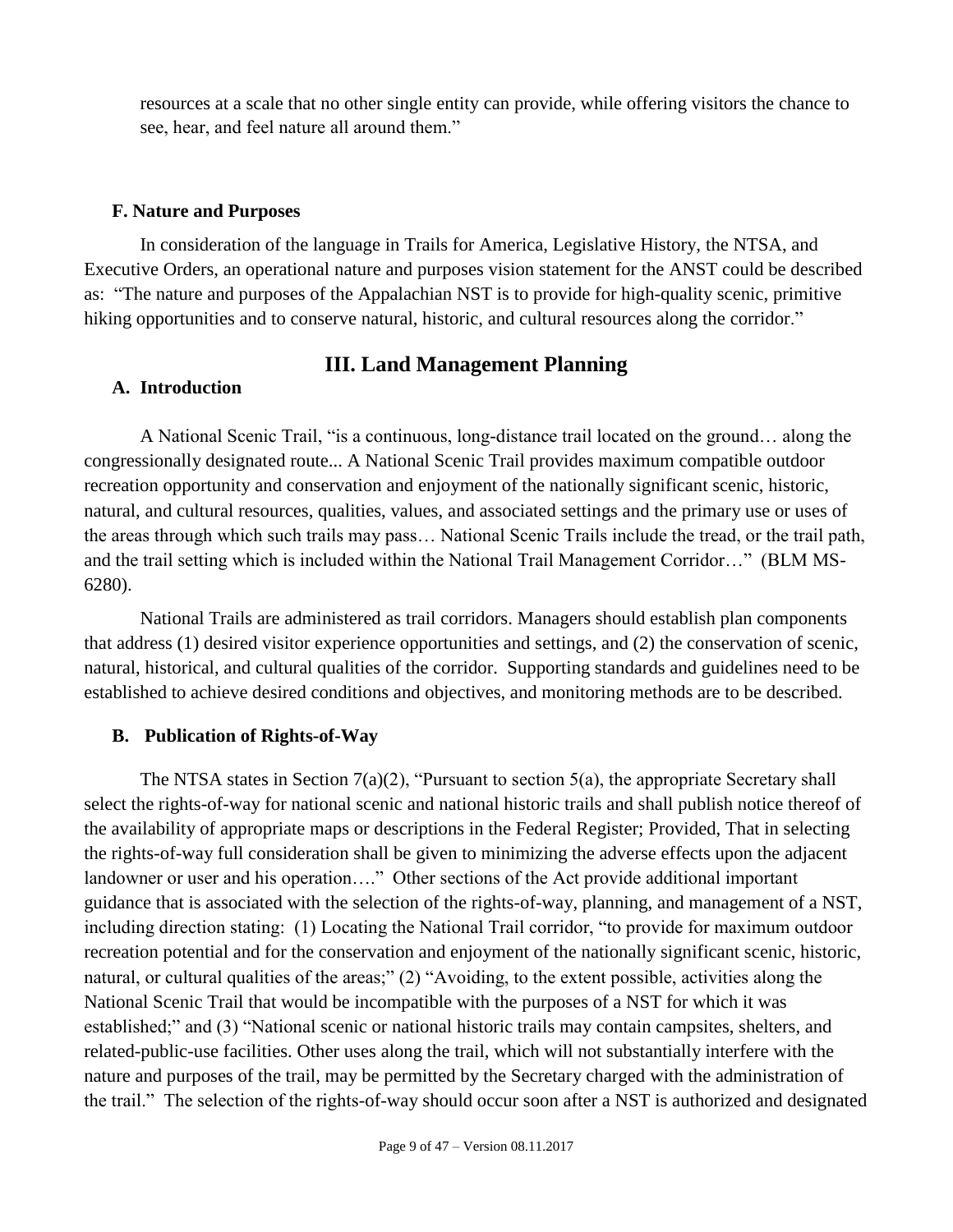by Congress, or as in integral part of the timely preparation of the NST Comprehensive Plan. In addition, the selection of the rights-of-way must be consonant of the implications of guidance found in NTSA Section  $7(b)$ ,  $7(d)$ ,  $7(e)$ , and  $7(f)$ .

The NST corridor, also known as a National Trail Management Corridor (NTMC), is to be described through the delineation of a Management Area (MA), NTMC, or equivalent corridor identifier, with plan components that provide for the nature and purposes values of the designated NST. To provide for the nature and purposes of the National Trail, several location and management factors should be considered; such as and where reasonable to do so, the MA or NTMC should be located in more primitive Recreation Opportunity Spectrum (ROS) classes; once located the management of the MA or NTMC should provide for Primitive or Semi-Primitive Non-Motorized experiences. In

Primacy of Congressional Designations – As a general rule, if the NTSA conflicts with NFMA's or FLPMA's multiple use mandate, the NTSA designating guidance will apply. Land use planning decisions for each unit must be consistent with the purposes and objectives of the designating Act of Congress. Where multiple Congressional designations overlap, the agency must comply with all applicable statutes. In order to do so, the more protective management requirements will likely apply. The establishment of the comprehensive plan for a NST constitutes an overlay on the management regime otherwise applicable to public areas managed by land management agencies. The NTSA (and E.O. 13195) limits the management discretion the agencies would otherwise have by mandating the delineation of a NST corridor and protection of the nature and purposes of a NST.

addition, a NST travelway is a concern level 1 travel route and scenic management objectives of high or very high must be met. The boundary of the MA should follow topographic features to the extent possible, while being at least one-half mile wide on each side of the established and potential locations of the National Trail travel routes. This recommendation is based on ROS criteria that identify remoteness for a Semi-Primitive Non-Motorized setting as: An area at least 1/2-mile but not further than 3 miles from all roads, railroads or trails with motorized use. More than 3 miles would tend to classify the area as Primitive<sup>3</sup> another desirable setting. The Forest Service Scenery Management System identifies that the middleground begins at 1/2-mile of the travel route.<sup>4</sup>

#### <span id="page-9-0"></span>**C. Development and Management**

 $\overline{a}$ 

The development and management of National Scenic and Historic Trails (NSHTs) must be based on many facets of the NTSA, a Comprehensive Plan, other applicable laws, Executive Orders, regulations, and policies. Planning guidance for the National Trails System and a NST has been modified several times since the legislation was enacted in 1968. In 1976, the National Forest Management Act (NFMA) and Federal Land Policy and Management Act (FLPMA) were enacted requiring integrated plans; as such, new and revised NFMA and FLPMA directed land management

<sup>3</sup> FSM 2310.3 – Policy. 1. Use the ROS to establish planning criteria, generate objectives for recreation, evaluate public issues, integrate management concerns, project recreation needs and demands, and coordinate management objectives. 2. Use the ROS system to develop standards and guidelines for proposed recreation resource use and development. 3. Use the ROS system guidelines to describe recreation opportunities and coordinate with other recreation suppliers.... [Policy has been in effect from 1986 to present.] FSM 2311.1 – Reference: [ROS User Guide.](http://www.fs.fed.us/cdt/carrying_capacity/rosguide_1982.pdf)

<sup>4</sup> [Landscape Aesthetics, A Handbook for Scenery Management, Agricultural Handbook Number 701](http://www.fs.fed.us/cdt/carrying_capacity/landscape_aesthetics_handbook_701_no_append.pdf)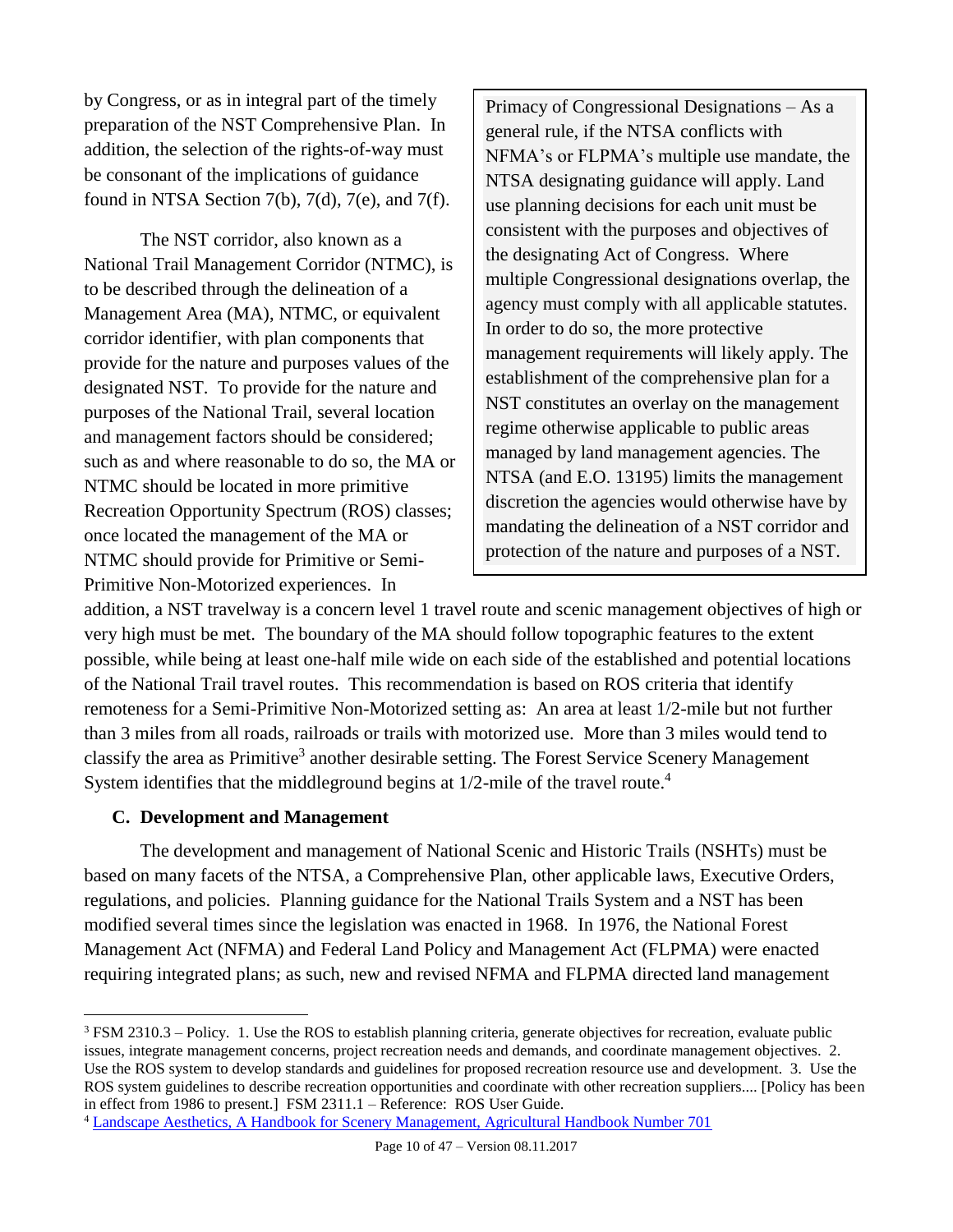plans, and the comprehensive planning for NSHTs, are not predisposed by the 1968 NTSA statement to, "…be designed to harmonize with and complement any established multiple-use plans for that specific area in order to insure continued maximum benefits from the land."

Development and management guidance found in the NTSA is summarized below and related to other laws and a National Scenic Trail:

(1) The NTSA, as amended, is the principal legislation that influences the development and management of a NST. The NTSA Statement of Policy describes the purpose of the legislation in Section 2(a), "In order to provide for the ever-increasing outdoor recreation needs of an expanding population and in order to promote the preservation of, public access to, travel within, and enjoyment and appreciation of the open-air, outdoor areas and historic resources of the Nation, trails should be established… and (ii) secondarily, within scenic areas and along historic travel routes of the Nation which are often more remotely located."

(2) The NTSA, Section 3(a)(2) describes location criteria as, "National scenic trails, established as provided in section 5 of this Act, which will be extended trails so located as to provide for maximum outdoor recreation potential and for the conservation and enjoyment of the nationally significant scenic, historic, natural, or cultural qualities of the areas through which such trails may pass...,"

(3) The NTSA, Section  $7(a)(2)$  is important for it directs the establishment of a NST designated area. "The appropriate Secretary shall select the rights-of-way for national scenic and national historic trails and shall publish notice thereof of the availability of appropriate maps or descriptions in the Federal Register." This is an essential task that needs to be completed for a NST and many other National Trails. The term rights-of-way can be confusing, so the BLM has provided the following clarifying definition.

*"National Trail Right(s)-of-Way*. Term used in Section 7(a)(2) of the National Trails System Act to describe the corridor selected by the National Trail administering agency,… which includes the area of land that is of sufficient width to encompass National Trail resources, qualities, values, and associated settings. The National Trail Right-of-Way, in the context of the National Trails System Act, differs from a Federal Land Policy and Management Act (FLPMA) Title V right-of-way, which is a grant issued pursuant to FLPMA authorities. It becomes a key consideration in establishing the National Trail Management Corridor in a Resource Management Plan" (MS-6280).

(4) The NTSA Section 7(a)(2) further expresses that, "Development and management of each segment of the National Trails System shall be designed to harmonize with and complement any established multiple-use plans for that specific area in order to insure continued maximum benefits from the land." The following examines this Section  $7(a)(2)$  sentence, and reviews other planning requirements, to try to better understand the intent and legal requirements of the guidance: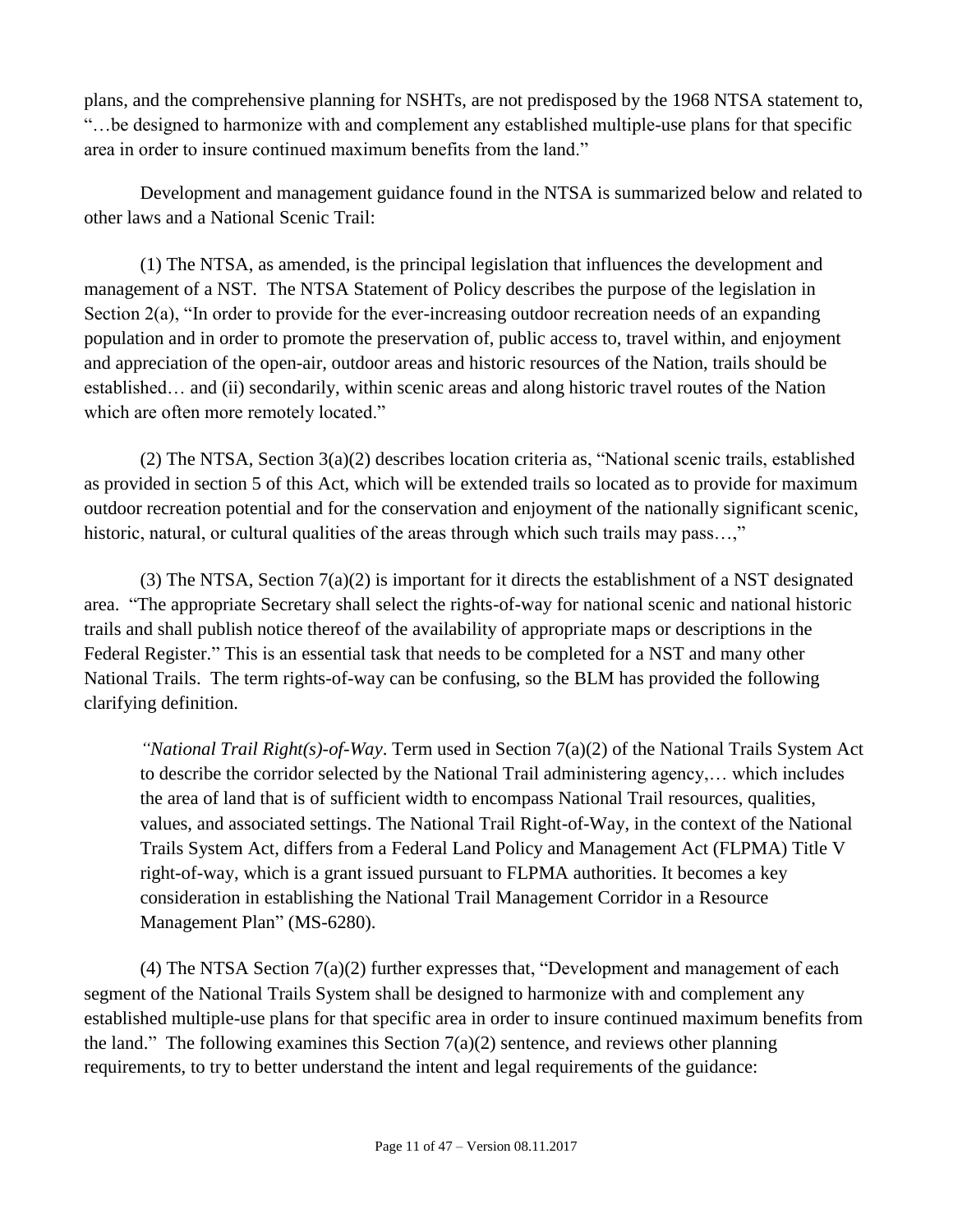(a) What is a "segment of the National Trails System?" To place this in context, it is important to recognize that the components of the "National Trails System," includes National Recreation Trails (NRTs), National Scenic Trails (NSTs), National Historic Trails (NHT), and Side or Connecting Trails. A simple definition of a segment is, "one of the parts into which something can be divided." The parts of the National Trails System would be each congressionally and administratively designated National Trail component as established per the requirements of the NTSA.

(b) What is intended by the 1968 guidance to, "be designed to harmonize with and complement any established multiple-use plans for that specific area?" Forest Service policy approved by Chief J. Max Peterson interpreted the direction to be as follows: "Development and administration of a National Scenic Trail or National Historic Trail will ensure retention of the outdoor recreation experience for which the trail was established. Each segment of a trail should be designed to harmonize with and complement any established land management plans for that specific area in order to ensure continued maximum benefits from the land. Decisions relating to trail design and management practices should reflect a philosophy of perpetuation the spectrum of recreation objectives envisioned for the trail users. Land management planning should describe the planned actions that may affect that trail and its associated environments. Through this process, resource management activities prescribed for land adjacent to the trail can be made compatible with the purpose for which the trail is established. The objective is to maintain or enhance such values as esthetics, natural features, historic and archeological resources, and other cultural qualities of the areas through which a National Scenic or National Historic Trail goes" (FSM 2353.4(1)(d) – Administration (FSM 1/80 Amend 85 – now expired).

Harmonizing and complementing benefits of an optimum location design of a NST corridor would include the recreation and conservation benefits resulting from: (1) locating the National Trail corridor "to provide for maximum outdoor recreation potential and for the conservation and enjoyment of the nationally significant scenic, historic, natural, or cultural qualities of the areas..." (16 U.S.C. 1242(a)(2); (2) avoiding, to the extent possible, activities along the NHT that would be incompatible with the purposes of a NST for which it was established  $(16 \text{ U.S.C. } 1246(c))$ ; (3) contributing to achieving historic, outdoor recreation, watershed, and wildlife and fish multiple-use benefits (16 U.S.C. 528); and (4) locating, protecting, and providing for the connectivity of a section of a congressionally designated National Scenic Trail.

Specific to the National Forest System, the NFMA of 1976 established that Land Management Plans were to provide for one integrated plan. The 1982 NFMA planning regulations directed that, "…requirements for additional planning for special areas shall be met through plans required under this subpart" (36 CFR 219.2(a) [1982]). By no later than 1982 with the establishment of regulations, NFMA controlled processes for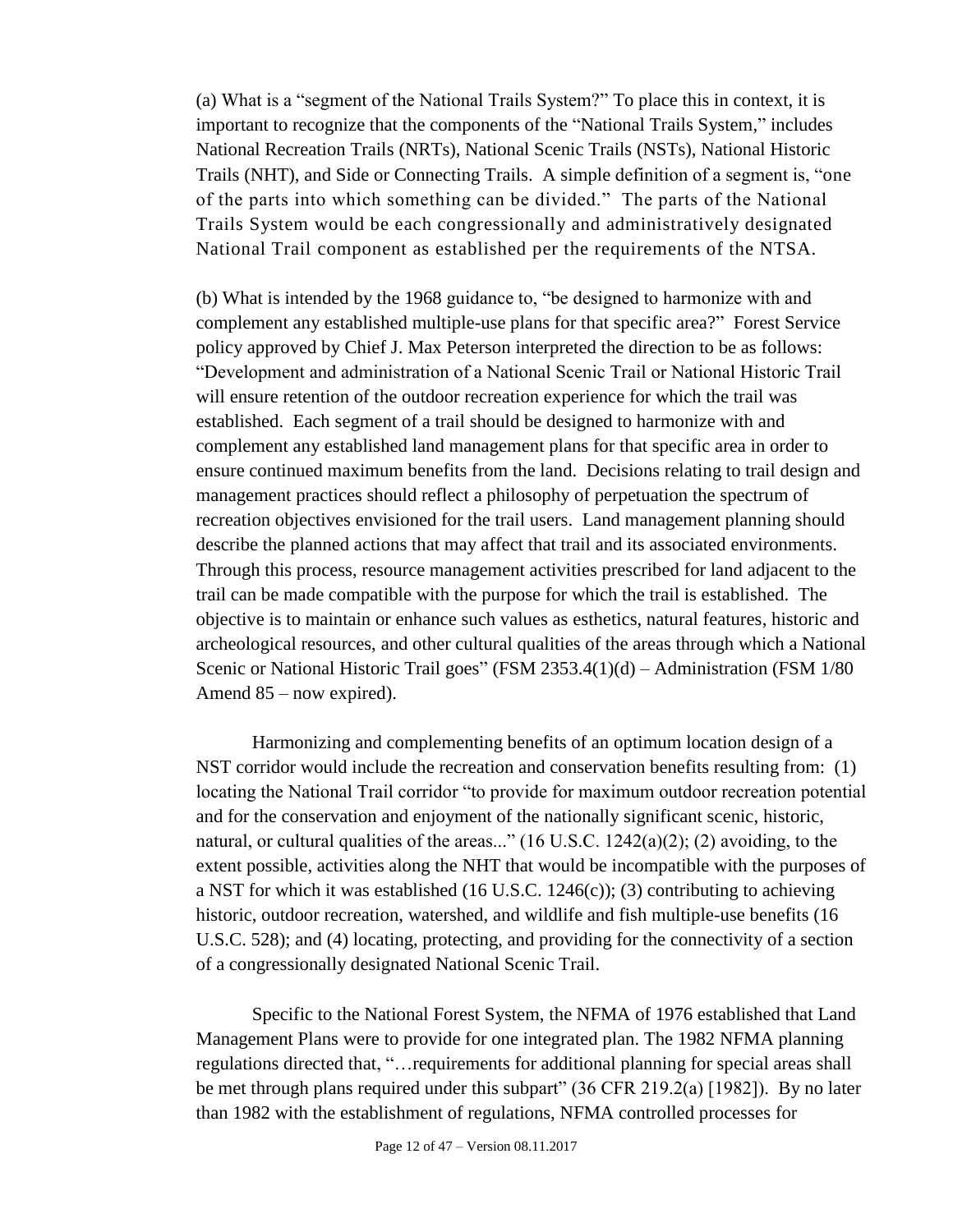integrated forest planning superseded the 1968 NTSA guidance to, "harmonize with and complement any established multiple-use plans."

(c) What is intended by the guidance, "to insure continued maximum benefits from the land?" This statement reinforces the phrase, "shall be designed to harmonize with and complement any established multiple-use plans." Though, this guidance is vague since "maximum benefits of the land" is not found in the definition of multiple-use as described in the Multiple Use Sustained-Yield Act (MUSYA) of 1960. <sup>5</sup> As stated above, benefits of establishing a National Trail corridor would include the recreation and conservation benefits resulting from: (1) locating the National Trail corridor "to provide for maximum outdoor recreation potential and for the conservation and enjoyment of the nationally significant scenic, historic, natural, or cultural qualities of the areas..." (16 U.S.C.  $1242(a)(2)$ ; (2) avoiding, to the extent possible, activities along the NST that would be incompatible with the purposes of a NST for which it was established (16 U.S.C. 1246(c)); (3) contributing to achieving outdoor recreation, watershed, and wildlife and fish multiple-use benefits (16 U.S.C. 528); and (4) locating, protecting, and providing for the connectivity of a section of a congressionally designated National Scenic Trail.

In 1968 when the NTSA was enacted, the Forest Service was preparing National Forest Unit Plans. In 1982 regulations were finalized providing for integrated multiple-use plans as a result of the NFMA (Forest Service) and the Federal Land Policy and Management Act of 1976 (BLM).

The NFMA requires that a Forest Plan address the comprehensive planning and other requirements of the NTSA in order to form one integrated Plan (16 U.S.C. 1604(c) and (f) and 36 CFR 219.2 [1982], and 36 CFR 219.1 and 219.10 [2012]). As such, the NTSA guidance that a National Trails System segment be, "designed to harmonize with and complement any established multiple-use plans for that specific area," is not applicable to a new or revised land management plan approved after the passage of NFMA and FLPMA.

Specific to NSTs, an optimum location assessment may find that designing the rights-ofway corridor to pass through inventoried Primitive and Semi-Primitive Non-Motorized Recreation ROS settings, and then managing the selected corridor to maintain those ROS settings characteristics, would assure continued benefits of the land that best meet the needs of the American people.

(5) NTSA, Section 7(b) states, "After publication of notice of the availability of appropriate maps or descriptions in the Federal Register, the Secretary charged with the administration of a national

 $\overline{a}$ 

<sup>&</sup>lt;sup>5</sup> Multiple Use is defined as, "management of all the various renewable surface resources of the national forests so that they are utilized in the combination that will best meet the needs of the American people ...."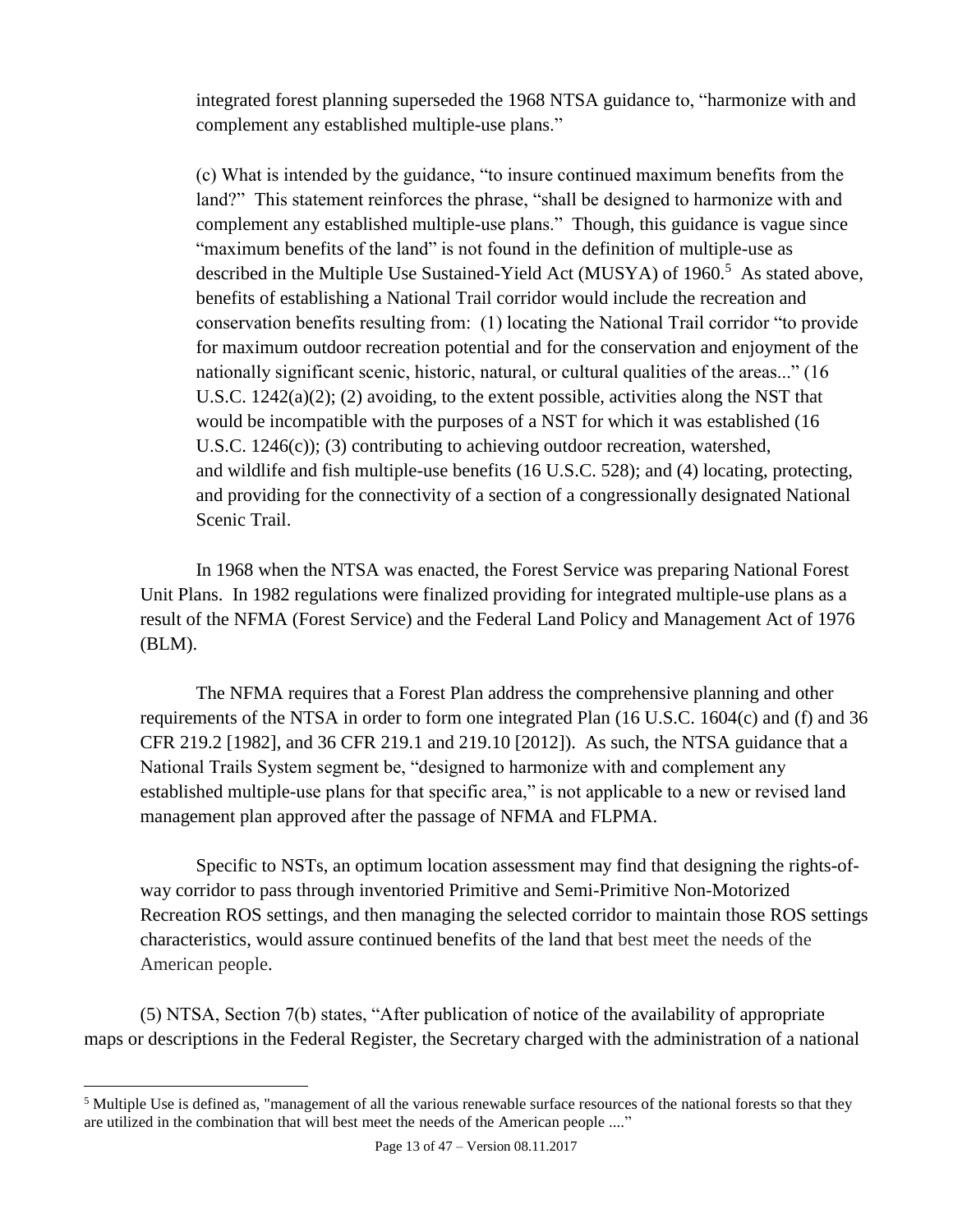scenic or national historic trail may relocate segments of a national scenic or national historic trail rightof-way with the concurrence of the head of the Federal agency having jurisdiction over the lands involved, upon a determination that: (I) Such a relocation is necessary to preserve the purposes for which the trail was established, or (ii) the relocation is necessary to promote a sound land management program in accordance with established multiple-use principles: Provided, That a substantial relocation of the rights-of-way for such trail shall be by Act of Congress." This direction on relocations part (I) and (ii) could also be useful guidance for selecting the initial rights-of-way. The extent of the initial selected rights-of-way should provide for the possibility of future relocations of a NST travel route.

A National Park Service example of a relocation of a selected rights-of-way is described for a section of the Appalachian National Scenic Trail. "The proposed relocations set forth below are deemed necessary to preserve the purpose for which the Appalachian National Scenic Trail was established. As a part of the program to protect and establish an Appalachian Trail corridor the Department of the Interior, in consultation with the Department of Agriculture, has determined that where the Trail is now along roads, close to houses or otherwise poorly located, the National Park Service in consultation with the Forest Service will seek an alternative location. When necessary, an alternative Trail route will be located outside the existing right-or-way pursuant to Section 7 of the National Trails System Act, which established a process for necessary relocations after publication of notice-in the Federal Register and appropriate consultation" [\(46 FR 191\)](http://nstrail.org/pdf_documents/ANST_FR_Notice_Relocation_1981.pdf).

(6) NTSA, Section 7(c) states, "National scenic or national historic trails may contain campsites, shelters, and related-public-use facilities. Other uses along the trail, which will not substantially interfere with the nature and purposes of the trail, may be permitted by the Secretary charged with the administration of the trail. Reasonable efforts shall be made to provide sufficient access opportunities to such trails and, to the extent practicable, efforts be made to avoid activities incompatible with the purposes for which such trails were established. The use of motorized vehicles by the general public along any national scenic trail shall be prohibited…." This section was also adopted in 1968 and has clear implications to the development and management of NSHTs. It is implicit that the nature and purposes of each designated NSHT be established to not only understand acceptable uses along a National Trail, but also for guiding the selection of the rights-of-way and the establishment of a NSHT management corridor.

(7) In 1978, the NTSA was amended adding Section 5(e) and 5(f) to require the development of a Comprehensive Plan directing that, "a comprehensive plan for the management, and use of the trail, including but not limited to, the following items: (1) specific objectives and practices to be observed in the management of the trail, including the identification of all significant natural, historical, and cultural resources to be preserved…and for national scenic or national historic trails an identified carrying capacity of the trail and a plan for its implementation; (2) the process to be followed by the appropriate Secretary to implement the marking requirements established in section 7(c) of this Act; (3) a protection plan for any high potential historic sites or high potential route segments; and (4) general and sitespecific development plans, including anticipated costs." The NST Comprehensive Plan is discussed further in the next section.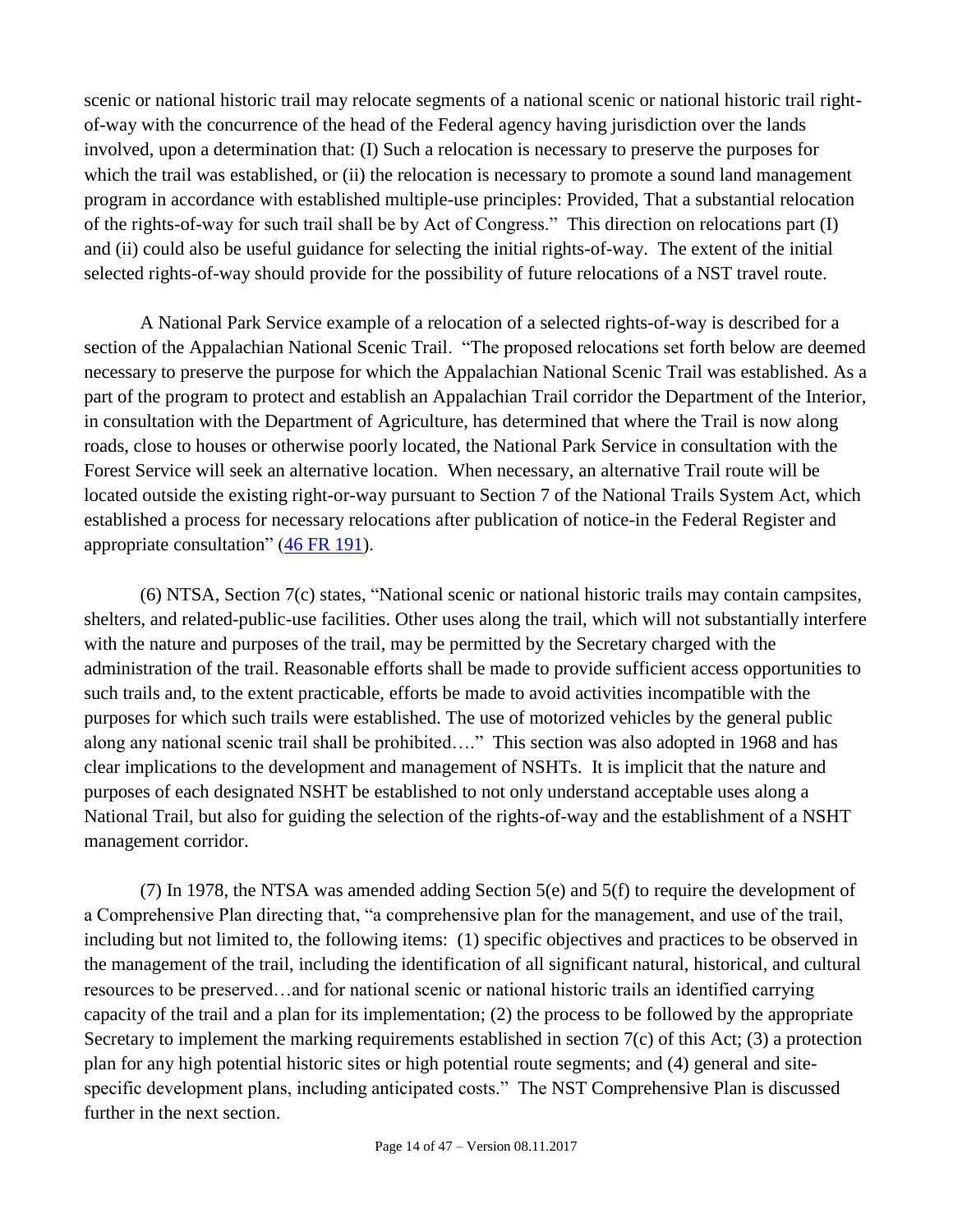(8) The 1983 amendment to the NTSA, which added Section 7(j), does not modify the nature and purposes of a NST and the guidance in Section 7(c). The added subsection simply lists uses and vehicles that may be permitted on National Trails generally.

(9) In 1983, the NTSA was amended adding Section 7(k) to address the management and development issues associated with private land along a NSHT stating, "For the conservation purpose of preserving or enhancing the recreational, scenic, natural, or historical values of components of the national trails system, and environs thereof as determined by the appropriate Secretary, landowners are authorized to donate or otherwise convey qualified real property interests to qualified organizations consistent with section 170(h)(3) of the Internal Revenue Code of 1954, including, but not limited to, right-of-way, open space, scenic, or conservation easements…." This direction is specific to private land, but identifies the importance "of preserving or enhancing the recreational, scenic, natural, or historical values" along a National Trail.

(10) In 2001, Executive Order 13195 – Trails for America – addressed development and management of NSHTs by directing in Section 1(b), "Protecting the trail corridors associated with national scenic trails...to the degrees necessary to ensure that the values for which each trail was established remain intact...." This E.O. supplements the NTSA by clearly identifying the need to protect NSHT corridors.

(11) In 2009, Omnibus Public Land Management Act (P.L. 111-11, 16 U.S.C. 7202) established National Landscape Conservation System areas on public lands. Section 2002 of this Act describes, in part, "In order to conserve, protect, and restore nationally significant landscapes that have outstanding cultural, ecological, and scientific values for the benefit of current and future generations, there is established in the Bureau of Land Management the National Landscape Conservation System. (b) COMPONENTS.—The system shall include each of the following areas administered by the Bureau of Land Management: (1) Each area that is designated as— ...(D) a national scenic trail or national historic trail designated as a component of the National Trails System;... Furthermore, the legislation states, The Secretary shall manage the system—(1) in accordance with any applicable law (including regulations) relating to any component of the system included under subsection (b); and (2) in a manner that protects the values for which the components of the system were designated." The Omnibus Public Land Management Act of 2009 resulted in the comprehensive BLM manual series 6250 and 6280 that address the planning, development, and management of NSHTs for the purpose of protecting NSHT values.

(12) In 2012, Forest Service planning directives describe that: "When developing plan components for national scenic and historic trails: The Interdisciplinary Team shall identify Congressionally designated national scenic and historic trails and plan components must provide for the management of rights-of-ways (16 U.S.C 1246(a)(2)) consistent with applicable laws, regulations, and Executive Orders. Plan components must provide for the nature and purposes of existing national scenic and historic trails and for the potential rights-of-way of those trails designated for study." Furthermore, "… The team…, "should use other information to delineate a national scenic and historic trails corridor that protects the resource values for which the trail was designated… The plan must include plan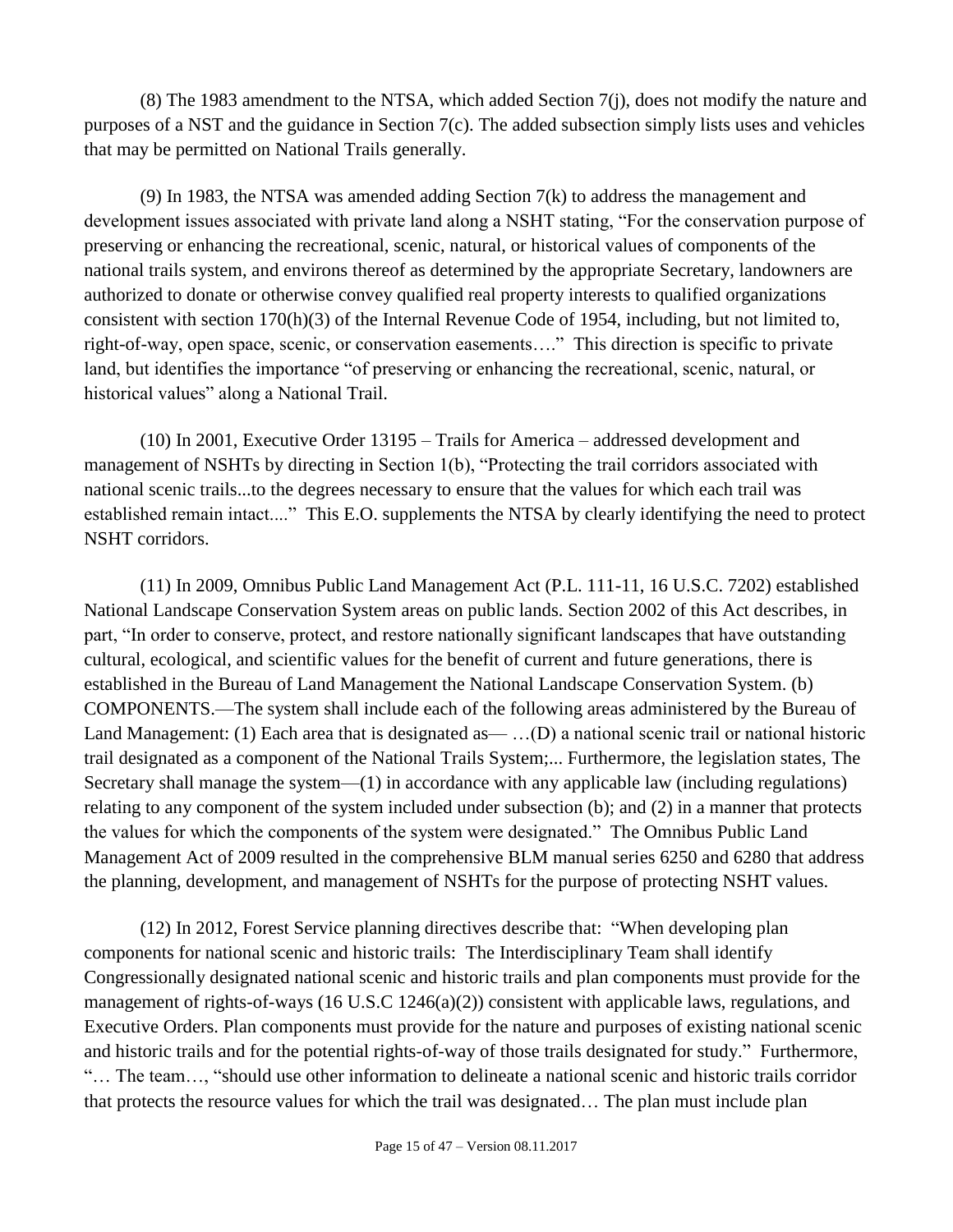components including standards or guidelines for a designated areas… that describe the national scenic and historic trail and the recreational, scenic, historic, and other resource values for which the trail was designated….

In the "Response to Comments on the Proposed Land Management Planning Directives," January 2015, the Agency mentions National Scenic and Historic Trails in a section titled, Forest Planning – General Comments – Plan Components, pages 24-25. "Respondents asked that the Agency clarify the following about plan components: clarify enforceability of each plan component; clarify ability of plan components to constrain or prohibit public activities; require documenting assumptions for plan components; provide guidance on evaluating and adopting lower tier components such as trail class, managed uses, designed use, and design parameters and identify prohibited uses for national scenic trails." The response states, "The Agency modified the proposed planning directives by adding a new section at FSH 1909.12, chapter 20, section 24 on designated areas and a specific new section (sec. 24.43) on national scenic and historic trails. FSH 1909.12, chapter 20, section 24.43 emphasizes that plans are to identify and map national scenic and historic trails within the plan area. Plan components must provide for management of the trail consistent with legal authorities and the nature and purposes of existing national scenic and historic trails, and must be consistent with the objectives and practices for the management of the national scenic and historic trails as identified in the most recent comprehensive plan.<sup>6</sup> Comprehensive trail plans are expected to provide for trail management compatible with the plan components of the land management plan."

This response is unclear, since two distinct planning processes are discussed in one passage. A Comprehensive Plan is defined by the NTSA, while a National Forest System (NFS) trail plan is a resource plan, such as establishing Travel Management Objectives (FSM 2353.12). However, it appears that the Agency is committed to (1) providing for the protection of the nature and purposes of National Scenic and Historic Trails and being consistent with each National Scenic or Historic Trail Comprehensive Plan, and (2) NFS trail plans are directed to be consistent with plan components. Comprehensive Plans developed in response to the requirements of the National Trails System Act and Wild and Scenic Rivers Act are not resource plans as defined by the NFMA (16 U.S.C. 1604(i) and 36 CFR 219.15(e)).

NST policy and direction is found in the Comprehensive Plan, FSM 2353, FSH 1909.12 section 14, and FSH 1909.12 section 24.43, which in total provides the necessary National Trail policy and management direction for implementing the requirements of the NTSA. FSM 2350 is referenced in FSH 1909.12 section 24.43, which is necessary since the Forest Service Planning Handbook in itself does not contain substantive specialized guidance and instruction for addressing the NTSA in an integrated land management planning process. FSM 1110.3, FSM 1110.8, and FSM 1112.02 have more information about the formulation of directives.

 $\overline{a}$ 

<sup>6</sup> Many existing Comprehensive Plans need to be revised or amended to provide appropriate guidance for "nature and purposes," "visual resource management," "recreation resource management," "motor vehicle use," "carrying capacity," and to address other NTSA requirements. In addition, Comprehensive Plans need to recognize the role of substantial interference assessments and determinations when addressing other uses along the National Trail corridor.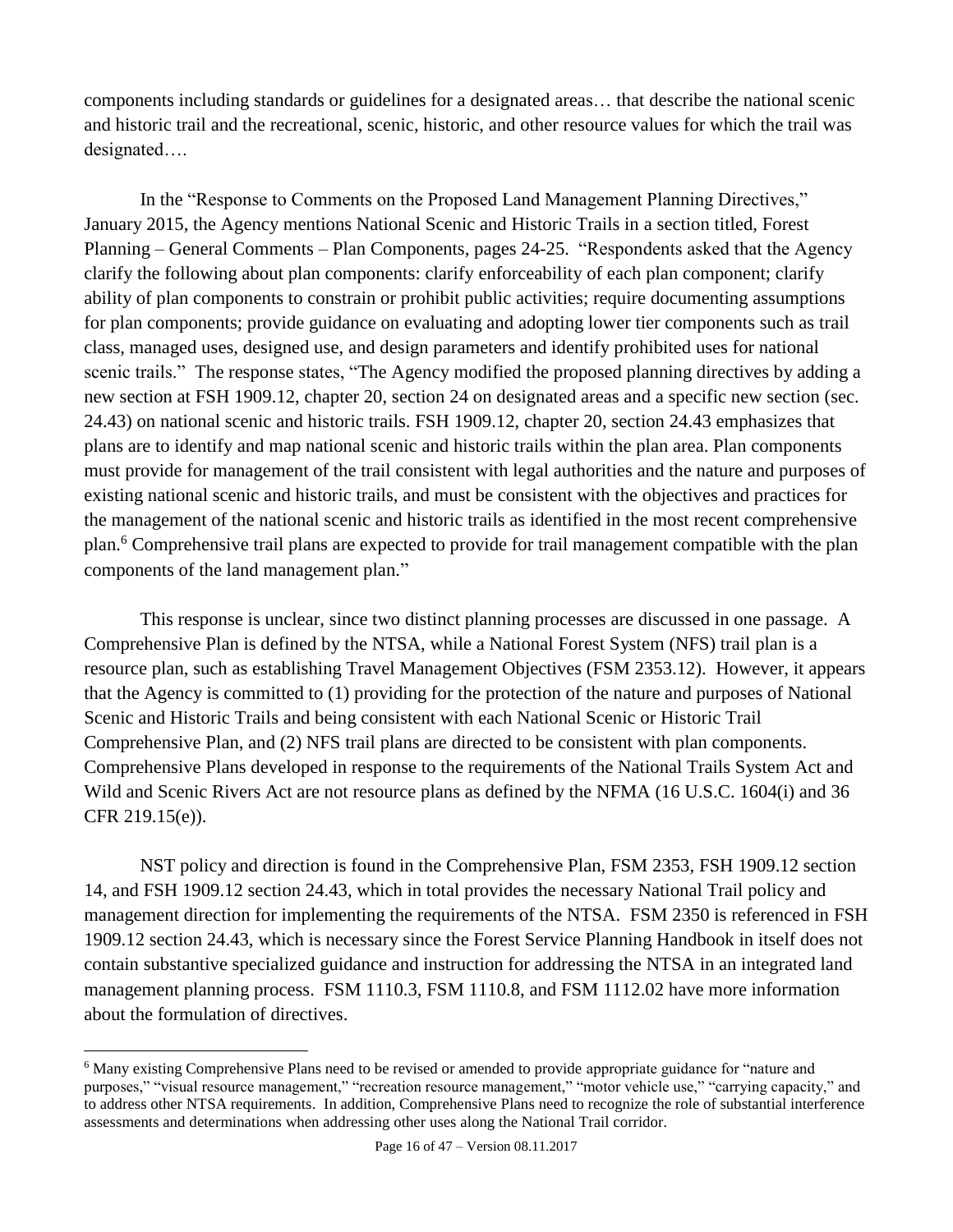#### <span id="page-16-0"></span>**D. National Scenic Trail Comprehensive Planning**

Comprehensive plan requirements for a NST have often been addressed through staged or stepped-down decision processes: (1) a Comprehensive Plan (Stage 1) establishes broad policy and procedures including identifying the nature and purposes, (2) land management plans (Stage 2) guide all natural resource management activities and establish management standards (aka thresholds), provide integrated resource management direction for special areas, and address programmatic planning requirements, and (3) mid-level and site-specific plans (Stage 3) complete the comprehensive planning process through field-level actions to protect the corridor and then maintain or construct the travel route. Staged and stepped down decision processes could appear to support the notion that the comprehensive plans are simply resource plans that are subordinate to the land management plan direction. Instead, this is an administrative approach to incrementally step through the comprehensive planning process that is required by the NTSA. The Forest Service Planning Rule PEIS discusses staged decisionmaking as related to NFMA and NEPA processes:

"…NFMA requires the promulgation of a planning rule that 'set[s] out the process for the development and revision of the land management plans, and the guidelines and standards' set out in the Act. The rule must be developed 'under the principles of the Multiple-Use Sustained-Yield Act' (16 U.S.C. 1604(g)). A planning rule sets out requirements for development, revision, and amendment of land management plans. By setting out substantive and procedural requirements, it establishes the decision space within which the planning process is to be carried out and within which plan content must fit. Approval of a planning rule will guide development, revision, and amendment of land management plans…

At the second stage of decisionmaking, within the requirements set out in the planning rule, a land management plan sets out a framework with sideboards to guide all natural resource management activities on a NFS unit. Approval of a land management plan is a programmatic decision that identifies desired conditions, sets goals and objectives, establishes standards and guidelines, and determines what and how often to monitor certain conditions. A plan guides the choice and design of future proposals for projects and activities in a plan area but typically does not authorize projects or activities, nor commit the Forest Service to take action. A plan constrains the Agency, however, by prohibiting the authorization of certain types of projects or activities or limiting the manner in which they may be carried out, in all or part of the plan area…

As a planning rule establishes the decision space for land management planning, land management plans establish further constraints upon the decision space for on-the-ground management decisions. Yet, as the multiple-use principle necessitates a broad decision space for plans, plans will also provide broad decision space…

At the third decisionmaking stage are authorizations of on-the-ground projects and activities. Decisions in this third stage must be consistent with the applicable land management plan. Site-specific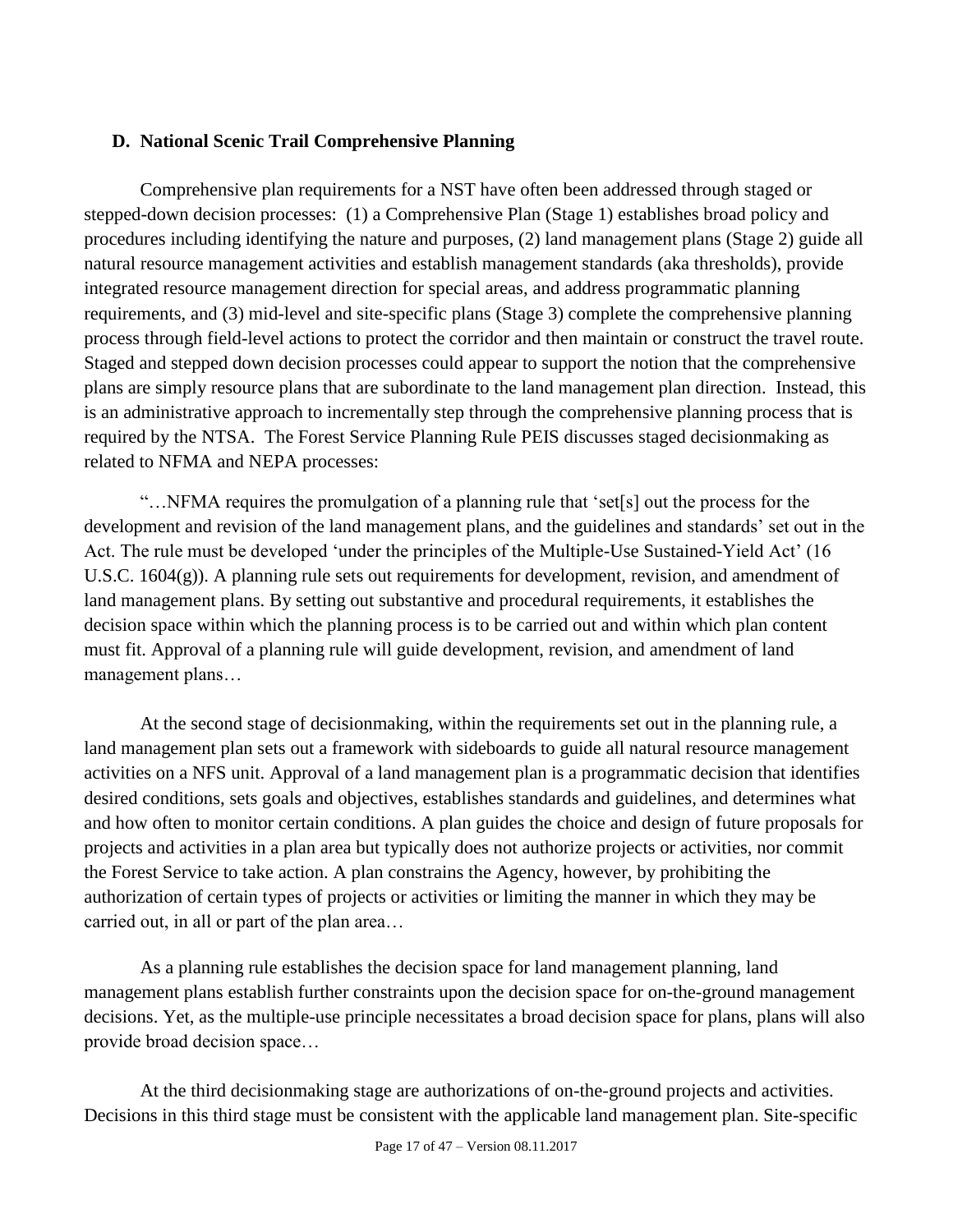decisions on any one unit can cover a wide variety of actions. The number of such decisions, made during the life of a plan, can number into the hundreds, and vary widely by type.

At each stage—from NFMA to planning rule, planning rule to plan, and plan to project—the decision space narrows. Even so, the decision space remains broad. Every one of the plans developed to date has differed from the others, and the project decisions that have been under each plan have varied widely…

Each stage of the Agency's decisionmaking process (rule, plans, and projects) is subject to the requirements of the NEPA. As the rule narrows the decision space for plans, and each plan narrows the decision space for projects, so too the NEPA analysis narrows at each stage, through 'tiering.' Tiering of NEPA analysis is provided for in the Council on Environmental Quality regulations, and refers to the coverage of general matters in broader environmental impact statements (such as this), with subsequent narrower statements or environmental analyses (such as those for plans) incorporating by reference discussions in the broader document 'to eliminate repetitive discussions of the same issues and to focus on the actual issues ripe for decision at each level of environmental review' (40 CFR 1502.20). Tiering is appropriate when the sequence of statements or analyses is: from a program, plan, or policy environmental impact statement to a program, plan, or policy statement or analysis of lesser scope or to a site-specific statement or analysis (40 CFR 1508.28)…

Finally, for each proposed project or activity, the Agency undertakes yet another environmental analysis, to determine the site-specific effects. And, it is at that project-specific stage where the bulk of Forest Service NEPA effects analysis is, and will continue to be, done. Only at the point of making project-level decisions does the Agency commit resources or funding for on-the-ground action. It is at this level of NEPA analysis that direct effects can be predicted with confidence to the constituent parts of the environment: the soil, air, water, vegetation, wildlife, social conditions, and economic costs/returns" (Forest Service Planning Rule, PEIS, pages 77-79).

**Appendix A** depicts an integrated planning strategy for a NST. This strategy does not diminish the *discrete agency action* that is required by the NTSA Section 5(e) and 5(f) to prepare one Comprehensive Plan for each NST.

The establishment of NST MAs and NTMCs, with appropriate plan components, could facilitate comprehensive planning, selecting and publishing the rights-of-way in the Federal Register, and meet attached NEPA requirements.<sup>7</sup>

## <span id="page-17-0"></span>**E. Scenery Management System and Recreation Opportunity Spectrum Relationship**

 $\overline{a}$ 

<sup>7</sup> Under the National Environmental Policy Act (NEPA), when a federal agency does not make an "overt act," no NEPA requirement to prepare an Environmental Impact Statement (EIS) attaches. However, if some agency action was mandated under a separate statute in relation to that activity but the action was not taken, NEPA does attach and the Administrative Procedure Act applies (40 CFR 1508.18 and 5 U.S.C. 706). The NTSA presents an independent planning requirement to prepare and implement a comprehensive plan, select the rights-of-way, and in general provide for the nature and purposes of a NST.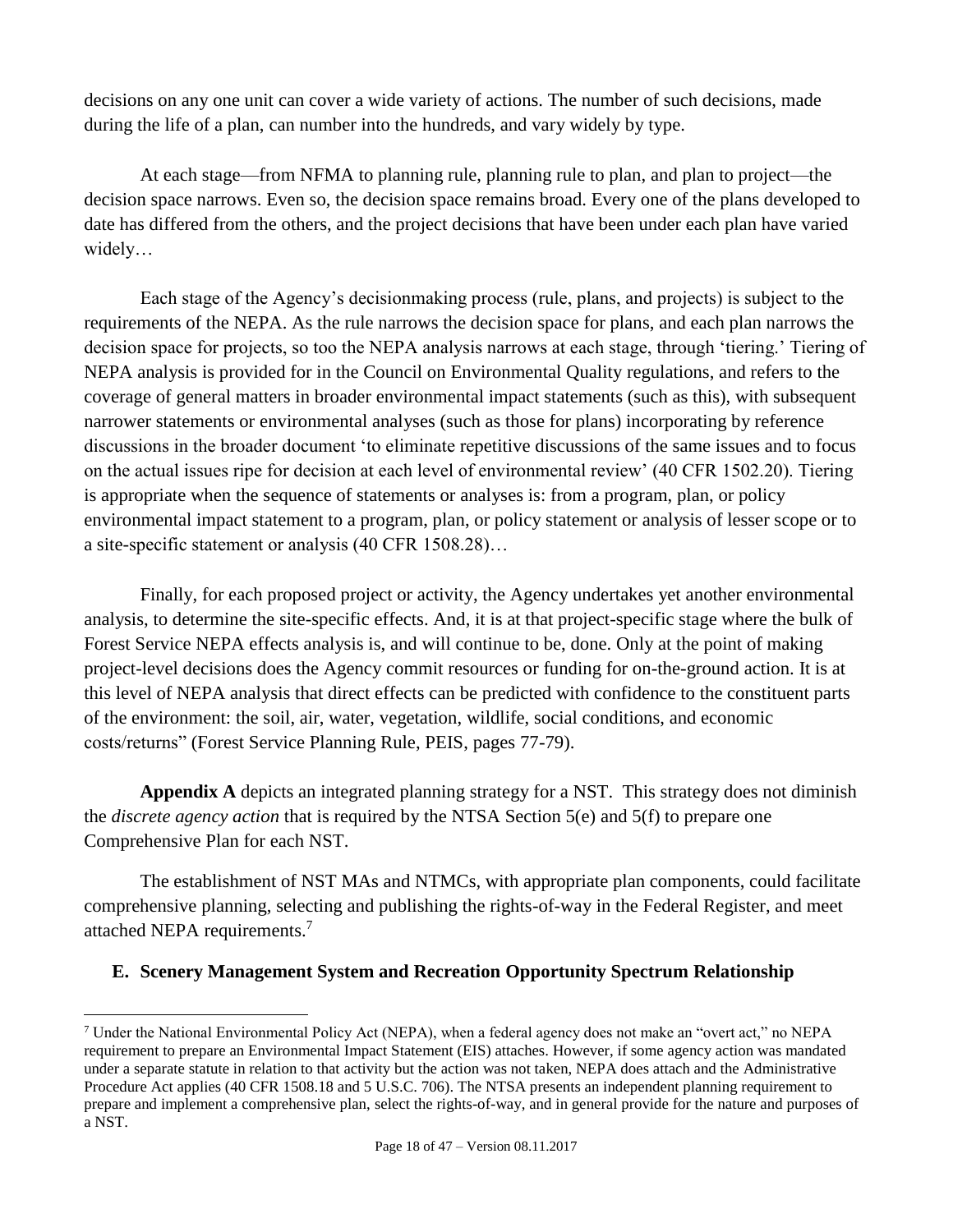Forest Service planning requirements for scenery, aesthetic values, and viewsheds… is addressed in FSH 1909.12 23.23f, while sustainable recreation resources and opportunities is addressed in FSH 1909.12 23.23a.

The relationship between the Scenery Management System and the Recreation Opportunity Spectrum systems are discussed in the Landscape Aesthetics Handbook. Landscape Aesthetics - A Handbook for Scenery Management (Agricultural Handbook Number 701); Appendix F - 1 - Recreation Opportunity Spectrum:

"Recreation planners, landscape architects, and other Forest Service resource managers are interested in providing high quality recreation settings, experiences, and benefits for their constituents. This is accomplished, in part, by linking the Scenery Management System and the Recreation Opportunity Spectrum (ROS) System. In addition, providing a single constituent inventory and analysis for both systems is helpful in coordinating management practices.

Esthetic value is an important consideration in the management of recreation settings. This is especially so in National Forest settings where most people expect a natural appearing landscape with limited evidence of "unnatural" disturbance of landscape features…

Although the ROS User's Guide mentions the need for establishing a value for different

landscapes and recreation opportunities within a single ROS class in the attractiveness overlay, there is currently no systematic approach to do so. For instance, in most ROS inventories, all lands that are classified semi-primitive non-motorized are valued equally. Some semi-primitive nonmotorized lands are more valuable than others because of existing scenic integrity or scenic attractiveness. The Scenery Management System provides indicators of importance for these in all ROS settings. Attractiveness for outdoor recreation also varies by the variety and type of activities, experience, and benefits possible in each setting…

In the past, there have been apparent conflicts between The Visual Management System sensitivity levels and ROS primitive or semi-primitive classes. One apparent conflict has been where an undeveloped area, having little existing recreation use

#### **Recreation Opportunity Spectrum Characteristics and Supporting Plan Components for a Primitive ROS Setting**

**Desired Conditions:** Primitive ROS settings encompass large, wild, remote, and predominately unmodified landscapes. Additional primitive ROS settings are scattered across the forest, often surrounded by SPNM settings. Primitive ROS settings contain no motorized and mechanized vehicles and there is little probability of seeing other people. They provide quiet solitude away from roads and people or other parties, are generally free of human development, and facilitate self-reliance and discovery. Historic structures such as log ranger stations and fire lookouts may be occasionally present. Signing, and other infrastructure is minimal and constructed of rustic, native materials. Ecological processes such as fire, insects, and disease exist. **Standard**: Motor and mechanized vehicles are not allowed in established Primitive settings. **Guidelines:** (1) No new permanent structures should be constructed in desired Primitive ROS settings to maintain the unmodified character of these landscapes; (2) Less than 6 parties per day encountered on trails and less than 3 parties visible at campsite; and (3) Setting should essentially be an unmodified natural environment. No roads, timber harvest, or mineral extraction are allowed. **Suitability:** (1) Motorized and mechanized recreation travel are not suitable; (2) The SIO of Very High is suitable; and (3) Lands are not suitable for timber production and non-recreation special uses.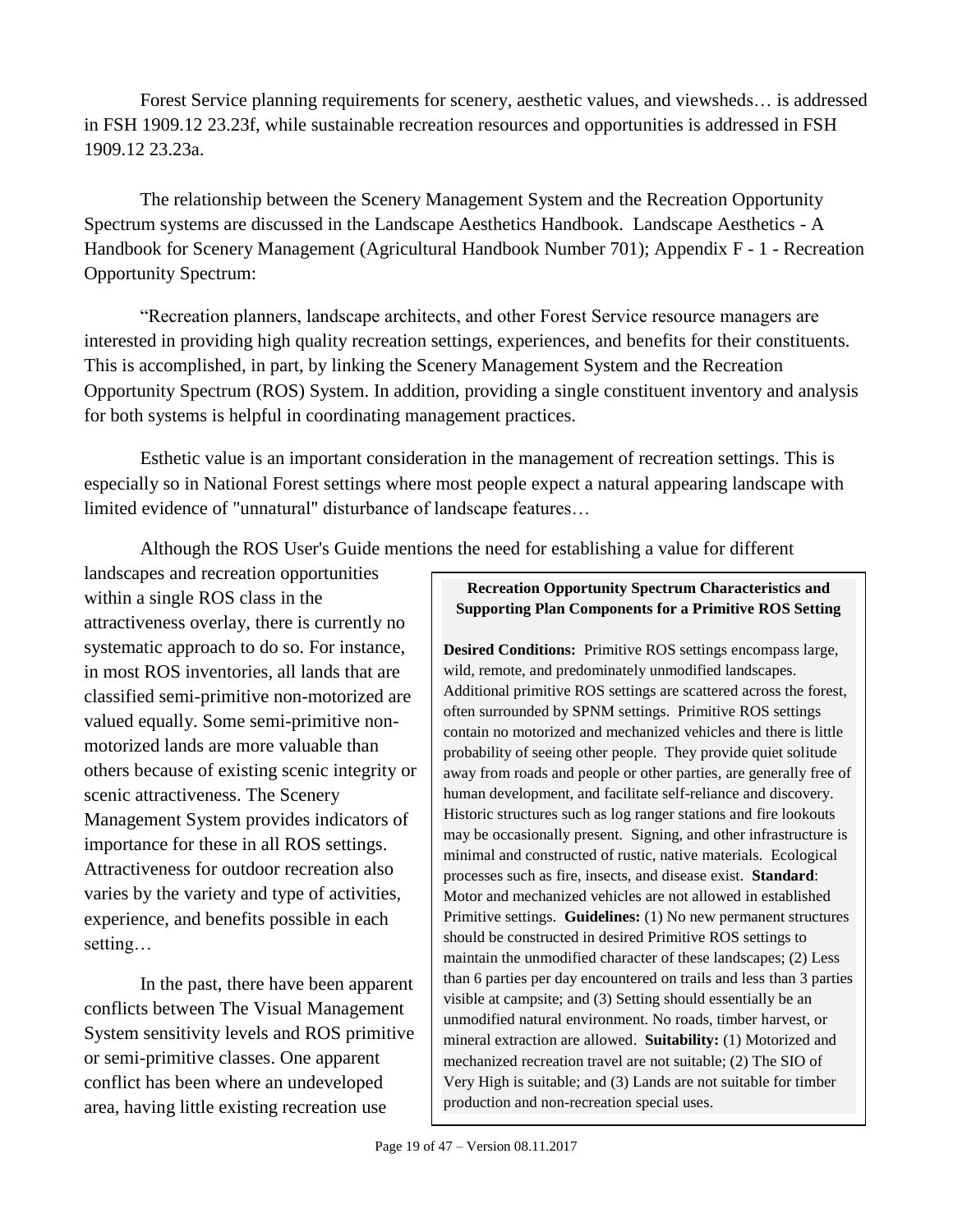and seldom seen from sensitive travel routes, was inventoried using The Visual Management System. The inventory led to a "sensitivity level 3" classification, and thus apparently contradicted ROS inventory classes of primitive or semi-primitive non-motorized or semi-primitive motorized. Using criteria in The Visual Management System, in a variety class B landscape with a sensitivity level 3, the initial visual quality objective is "modification" or "maximum modification," depending on surrounding land classification. However, because of factors such as few social encounters, lack of managerial regimentation and control, and feelings of remoteness, the same area having little existing recreation use may establish an ROS primitive, semi-primitive nonmotorized, or semi-primitive motorized inventory classification. There have been concerns over the premise of The Visual Management System that the visual impact of management activities become more important as the number of viewers increases; yet The ROS System emphasizes solitude, infrequent social encounters, and naturalness at the primitive end of the spectrum, with frequent social encounters and more evident management activities at the urban end. Value or importance are dependent on more than the number of viewers or users, and the key is that both the Scenery Management System and ROS are first used as inventory tools. Land management objectives are established during, not before, development of alternatives. Where there does appear to be a conflict in setting objectives for alternative forest plans, the most restrictive criteria should apply. An

example might be an undeveloped land area in a viewshed managed for both middleground partial retention and semiprimitive non-motorized opportunities. Semi-primitive non-motorized criteria are usually the more restrictive.

The Scenery Management System and ROS serve related, but different, purposes that affect management of landscape settings. In some cases, ROS provides stronger protection for landscape settings than does the Scenery Management System. This is similar to landscape setting protection provided by management of other resources, such as cultural resource management, wildlife management, and old-growth management. In all these examples, there may be management directions for other resources that actually provide higher scenic integrity standards than those reached by the Scenery Management System. Different resource values and systems (the Scenery Management System, the ROS System, cultural resource management, wildlife

#### **Recreation Opportunity Spectrum Characteristics and Supporting Plan Components for a Semi-Primitive Non-Motorized ROS Setting**

**Desired Conditions:** Semi-Primitive Non-Motorized settings provide opportunities for exploration, challenge, and selfreliance. This setting may have subtle modifications that would be noticed but not draw the attention of an observer wandering through the area, including rustic structures such as signs and foot bridges that are occasionally present to direct use and/or protect the setting's natural and cultural resources. These rustic constructed features are built from native materials or those that mimic native materials. Closed and revegetated roads may be present but do not dominate the landscape or detract from the SPNM experience of visitors. Ecological processes such as fire, insects, and disease exist. To provide for the conservation purposes of a National Scenic Trail the MA provides for natural ecological processes, which includes providing for a visual appearance of naturalness. **Standard:** Motor vehicle use by the general public is not allowed*.* **Guidelines: (1)** The development scale of recreation facilities should be 0-1 to protect the undeveloped character of desired SPNM settings; (2) Less than 15 parties per day encountered on trails and less than 6 parties visible at campsite; and (3) Vegetative management may range from prescribed fire to very limited timber harvest for the purpose of maintaining a healthy, attractive semi-primitive setting. **Suitability:** (1) Motorized recreation travel is not suitable; (2) The SIO of High or Very High are suitable; and (3) Lands are not suitable for timber production and non-recreation special issues.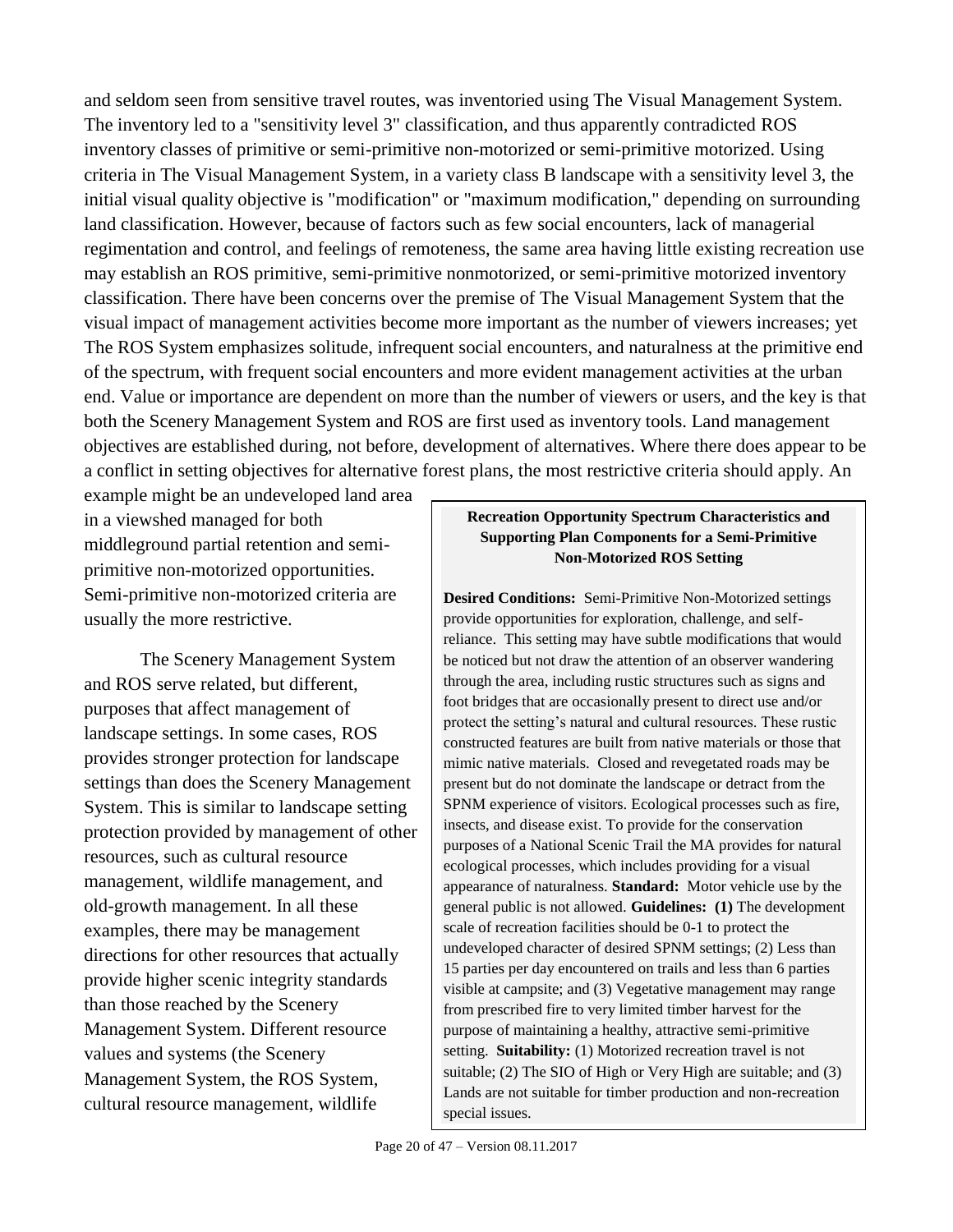management, and old growth management) are developed for differing needs, but they are all systems that work harmoniously if properly utilized. In all these examples, there are management decisions made for other resources that result in protection and enhancement of landscape settings."

## <span id="page-20-0"></span>**F. Carrying Capacity**

National Trails System Act<sup>[1](#page-3-3)</sup>, sections 5(e) and 5(f), direct that a Comprehensive Plan for a national trail, "identify carrying capacity of the trail and a plan for its implementation." This is similar to Section  $3(d)(1)$  of the Wild and Scenic Rivers Act (WSRA)<sup>8</sup> that directs federal river-administering agencies to "address…user capacities" in a Comprehensive River Management Plan prepared for each component of the National Wild and Scenic Rivers System.

Carrying capacity has been described as the number of organisms of a given species and quality that can survive in, without causing deterioration of, a given ecosystem through the least favorable environmental conditions that occur within a stated interval of time. In recreation, refers to the number of people that can occupy an area for a given social and experience goal. In range, refers to the maximum stocking rate possible on a given range without causing deterioration to vegetation or related resources.

The NTSA and WSRA do not define "carrying capacity" or "user capacities," but recent litigation has focused primarily on the recreational use.<sup>9</sup> The scope of "carrying capacity" and "user capacity" broadly includes visitor use, other public use, and administrative use, but with particular emphasis on the recreational aspect.

Carrying capacities are an integral part of the management approaches identified in a Comprehensive Plan to protect and enhance NST nature and purposes. The nature and purposes of a NST are also known as NST values. The values of NSTs include: (1) visitor experience opportunities and settings, and (2) the conservation and protection of scenic, natural, historical, and cultural qualities of the corridor. Furthermore, the NTSA goes beyond ROS descriptors requiring the protection of significant resources and qualities along the National Trail corridor.

 $\overline{a}$ 

#### **Recreation Opportunity Spectrum Characteristics for a Roaded Natural with Subclasses**

Roaded Natural - Mostly equal opportunities to affiliate with other groups or be isolated from sights and sounds of man. The landscape is generally natural with modifications moderately evident. Concentration of users is low to moderate, but facilities for group activities may be present. Challenge and risk opportunities are generally not important in this class. Opportunities for both motorized and non-motorized activities are present. Construction standards and facility design incorporate conventional motorized uses.

Roaded Modified - Roaded Modified has been used as a subclass of RN by several Forests and Regions for many years. Roaded Modified has typically been defined as areas exhibiting evidence of forest management activities that are dominant on the landscape. Examples of RM include heavily logged areas, evidence of mining, oil/gas, or other minerals extraction activities.

<sup>8</sup> 16 U.S.C. §1271-1278; Public Law 90-542 (October 2, 1968) and amendments.

<sup>9</sup> *See Friends of Yosemite Valley v. Kempthorne*, 520 F.3d 1024 (9th Cir. 2008); *American Whitewater v. Tidwell,* (D.S.C. 2012).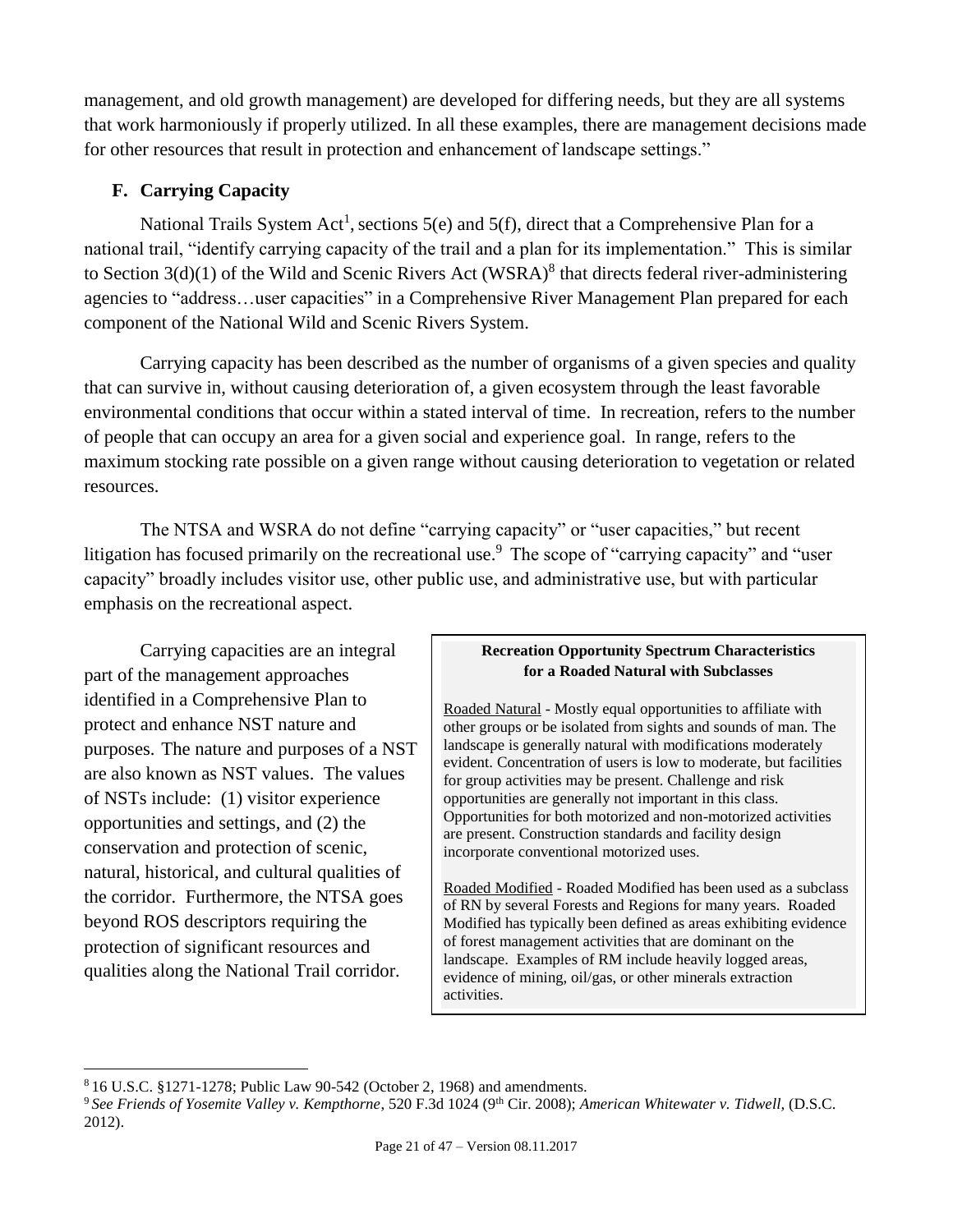Visitor use management practices need to be sensitive to situations where there is an asymmetric nature of a conflict, especially where there is a one-way relationship where the primary use is sensitive to a secondary use. In those situations, monitoring and adaptive management actions should ensure that the secondary use doesn't substantially interfere with maintaining the primary purposes and values.

Addressing visitor capacities requires managers to assess impacts from both established uses and potential new uses. It can be a challenging task because of the complex relationship between human uses and national trail values. The capacity to absorb use without substantial impacts to resources and visitor experiences is dependent on myriad interrelated factors that should be addressed through NEPA planning processes.

#### <span id="page-21-0"></span>**G. Substantial Interference**

Black's law dictionary defines substantial evidence as the amount of evidence which a reasoning mind would accept as sufficient to support a particular conclusion and consists of more that a mere scintilla. BLM directive MS-6280 define substantial interference in relation to nature and purposes:

- *Substantial Interference*. Determination that an activity or use affects (hinders or obstructs) the nature and purposes of a designated National Trail (see nature and purposes).
- *Nature and Purposes*. The term used to describe the character, characteristics, and congressional intent for a designated National Trail, including the resources, qualities, values, and associated settings of the areas through which such trails may pass; the primary use or uses of a National Trail; and activities promoting the preservation of, public access to, travel within, and enjoyment and appreciation of National Trails.

Management direction for Semi-Primitive Motorized, Roaded Natural, Rural, and Urban ROS classes allow uses that would substantially interfere with the nature and purposes of a NST if the allocation desired conditions are realized. Where the allowed non-motorized activities reflect the purposes for which the National Trail was established, the establishment of Primitive and Semi-Primitive Non-Motorized ROS classes and high and very high scenic integrity allocations would normally protect the nature and purposes (values) of a NST.

How are ROS inconsistencies addressed in providing for desired settings along a National Scenic Trail? A ROS inconsistency is defined as a situation in which the condition of an indicator exceeds the range defined as acceptable by the management guidelines. For example, the condition of the indicators for the National Trail corridor may all be consistent with its management as a semiprimitive non-motorized area with the exception of the presence of a trailhead and access road. In such a case, what are the implications of the inconsistency? Does the inconsistency benefit or interfere with the nature and purposes of the National Trail? What should be done about the inconsistency? Three general kinds of actions are possible. First, perhaps nothing can or should be done. It may be concluded that the inconsistency will have little or no effect on the area's general character. Or, the agency may lack jurisdiction over the source of the inconsistency. A second response is to direct management action at the inconsistency to bring it back in line with the guidelines established for the desired ROS class. The main point to be understood with regard to inconsistencies is that they can be managed. The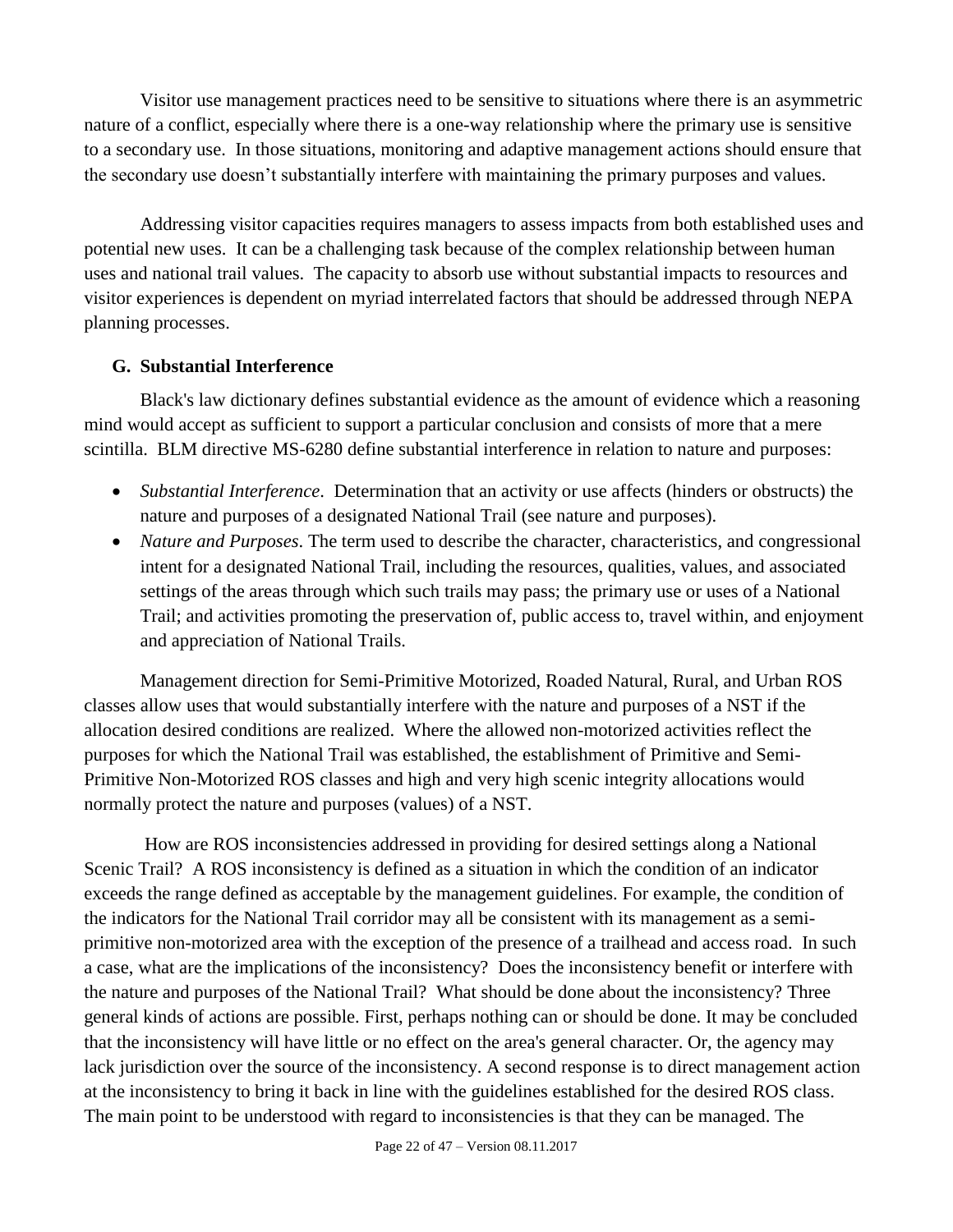presence of one does not necessarily automatically lead to a change in ROS class. By analyzing its cause, implications, and possible solutions, an inconsistency can be handled in a logical and systematic fashion.

Land management plans should establish desired conditions and standards and guidelines that preserve and promote the nature and purposes of a NST. Specific interference thresholds should be established during the development of a land management plan. Further, the determination of carrying capacity is integral to protecting NST values.

## <span id="page-22-0"></span>**H. Forest Service Planning Considerations**

*Forest Service – The following describes common considerations and elements of what could be expected for (or lead to) locations and Plan components that would be applied to a Management Area to achieve the nature and purposes of a NST:*

Forest Service land management plans shall form one integrated plan for each unit (16 U.S.C.  $1604(f)(1)$ ). The plan must provide for ecosystem services and multiple uses, including outdoor recreation, range, timber, watershed, wildlife, and fish, within Forest Service authority and the inherent capability of the plan area as follows: ...  $(b)$ ...  $(1)$  The plan must include plan components, including standards or guidelines, to provide for: (i) Sustainable recreation; including recreation settings, opportunities, and access; and scenic character..., and (vi) appropriate management of other designated areas or recommended designated areas in the plan area...(36 CFR 219.10(b)(i) $\&$ (vi)). The NST is a congressionally designated area (36 CFR 219.19).

On National Forest System lands, a MA is to be established for existing NST rights-of-way corridors. For NST sections that pass through the planning unit, plan components must include management and use direction (16 U.S.C. 1244(e)) for the rights-of-way that provide for the nature and purposes of this National Trail (16 U.S.C. 1246). Forest Service directives FSM 2310 and FSM 2380 describe recreation and scenery planning policy.

- FSM 2310.3 Policy…
	- 1. Use the Recreation Opportunity Spectrum (ROS) to establish planning criteria, generate objectives for recreation, evaluate public issues, integrate management concerns, project recreation needs and demands, and coordinate management objectives.
	- 2. Use the ROS system to develop standards and guidelines for proposed recreation resource use and development.

#### **Forest Plan Components**

Recommendations for NST plan components are described in the following table.

#### **NST LMP MA Desired Conditions**

**Descriptions**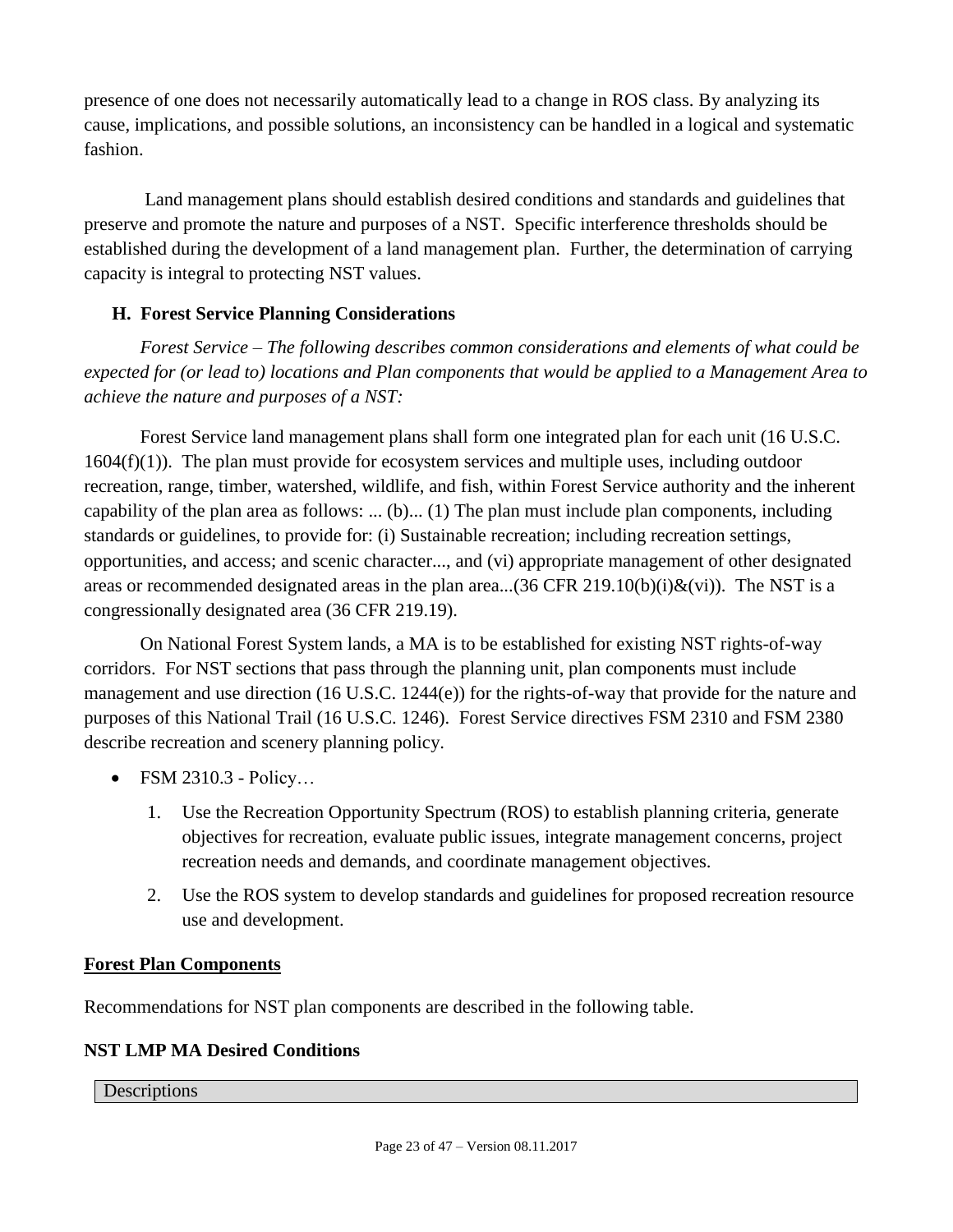Consistent with a NST Comprehensive Plan, the MA provides high-quality scenic, primitive hiking opportunities and conserves natural, historic, and cultural resources. The NST corridor provides panoramic views of undisturbed landscapes in a tranquil scenic environment. The corridor is of sufficient width to encompass national trail resources, qualities, values, associated settings and the primary use or uses. This includes vistas, campsites, water sources, and other important resource values. Desired conditions are principally characterized by Primitive and Semi-Primitive Non-Motorized ROS settings. These settings provide for the following conditions:

Primitive ROS settings encompass large, wild, remote, and predominately unmodified landscapes. These settings often coincide with designated Wilderness. They provide quiet solitude away from roads and others groups, are generally free of human development, and facilitate self-reliance and discovery. Signing, and other infrastructure is minimal and constructed of rustic, native materials. Feelings of physical achievement and self-reliance is an important part of the experience offered. Ecological processes such as fire, insects, and disease exist.

Semi-Primitive Non-Motorized ROS settings provide opportunities for exploration, challenge, and self-reliance. Rustic structures such as signs and foot bridges are occasionally present to direct use and protect the setting's natural and cultural resources. These rustic constructed features are built from native materials or those that mimic native materials. Restored or revegetated closed roads may be present but do not dominate the landscape or detract from the SPNM experience of visitors. These settings are free of motorized travel. Opportunities for solitude and exercising outdoor skills will be present, but the areas are not as remote as in the primitive class. Ecological processes such as fire, insects, and disease exist. Furthermore, to provide for the conservation purposes of a National Scenic Trail the MA provides for natural ecological processes, which includes providing for a visual appearance of naturalness.

## **NST LMP MA Standards or Guidelines**

Descriptions - See FSM 1110.8 for Degree of Compliance or Restriction "Helping Verbs" and "Mood of Verb" Definitions

#### **Scenery Management**

Manage a NST travelway as a concern level 1 travel route. Resource management actions must meet a Scenic Integrity Level of Very High or High.

**Recreation Setting Management**

Resource management actions and allowed uses must be compatible with maintaining or achieving Primitive or Semi-Primitive Non-Motorized ROS class settings.

Manage a NST to provide high-quality scenic, primitive hiking opportunities.

If the interval between natural water sources is excessive, consider developing and protecting water sources for hikers and pack and saddle stock use.

#### **Special Uses Management**

Activities, uses, and events that would require a permit must not be authorized unless the activity, use, or event contributes to achieving the nature and purposes of a NST.

#### **Minerals Management**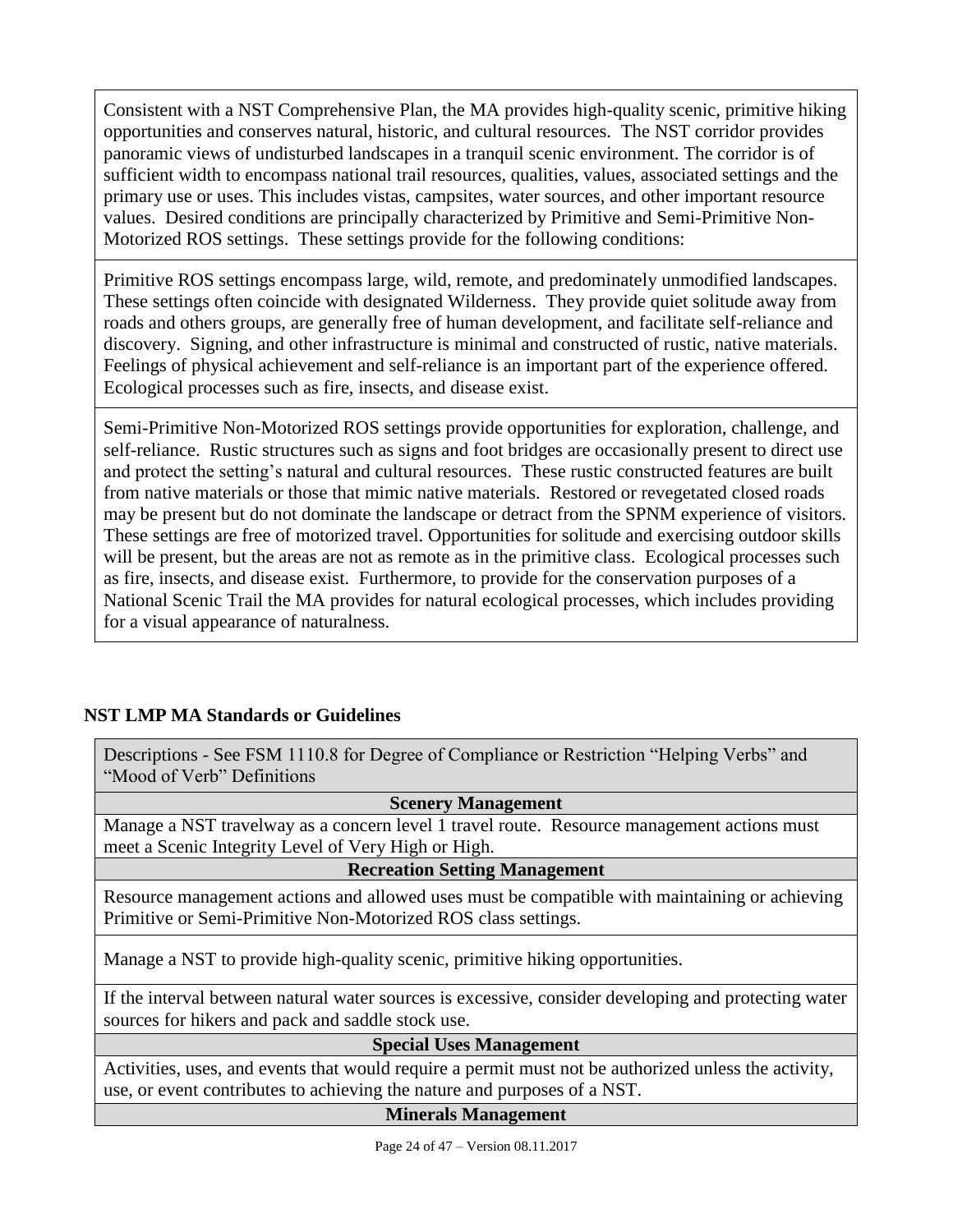Mineral leases are to include stipulations for no surface occupancy.

Permits for the removal of mineral materials are not to be issued.

#### **Timber Management**

Lands are not suitable for timber production. Timber harvest is not scheduled and does not contribute to the allowable sale quantity.

#### **Vegetation Management**

Vegetation may be managed to enhance NST values, such as to provide vistas to view surrounding landscapes and to conserve natural resources.

Vegetation may be managed to maintain or improve threatened, endangered, and sensitive species habitat.

#### **Cultural and Historic Resources Management**

Protect cultural and historic resources. Interpret National Historic Trails and sites.

#### **Lands Acquisition**

Provide for land acquisitions to protect the nature and purposes of the National Trail. Prohibit land disposals.

#### **Fire Suppression**

Fire suppression activities should apply the Minimum Impact Suppression Tactics Implementation Guidelines.

#### **Motor Vehicle Use**

Motor vehicle use by the general public is prohibited unless that use:

a. Is necessary to meet emergencies;

b. Is necessary to enable adjacent landowners or those with valid outstanding rights to have reasonable access to their lands or rights;

c. Is for the purpose of allowing private landowners who have agreed to include their lands in the NST by cooperative agreement to use or cross those lands or adjacent lands from time to time in accordance with Forest Service regulations; or

d. Is on a motor vehicle route that crosses the NST, as long as that use will not substantially interfere with the nature and purposes of the NST.

#### **Other Uses Considerations**

Other uses that could conflict with the nature and purposes of a NST may be allowed only where there is a determination that the other use would not substantially interfere with the nature and purposes of a NST  $(16$  USC  $1246(c)$ ).

#### <span id="page-24-0"></span>**I. National Park Service Planning Considerations**

Prior to undertaking an action that may substantially interfere with the nature and purposes of a NST, the National Park Service Director must revise or amend the unit General Management Plan to recognize a NST as a congressionally designated area. The GMP must be in compliance with the National Park System Development Program regulations (16 U.S.C. § 1a-7) and the NTSA as implemented through direction in a NST Comprehensive Plan. Foundation Documents for NPS units should also address the significance of NST, as applicable. Once programmatic direction is established in the General Management Plan, NST site-specific protection and development plans should be established that provide for the values of this National Scenic Trail.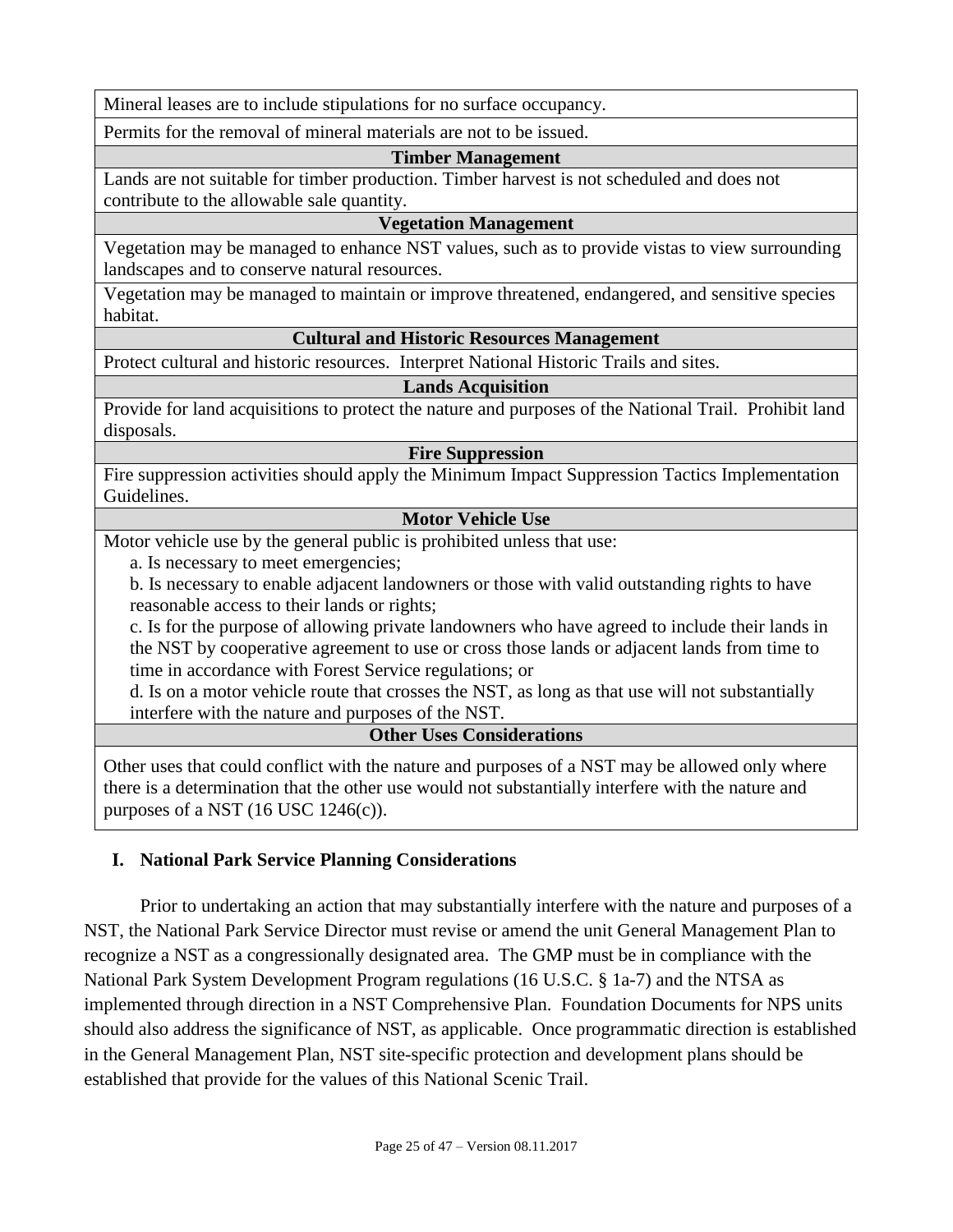General Management Plan — "This is a broad umbrella document that sets the long-term goals for the park based on the foundation statement. The general management plan (1) clearly defines the desired natural and cultural resource conditions to be achieved and maintained over time; (2) clearly defines the necessary conditions for visitors to understand, enjoy, and appreciate the park's significant resources, and (3) identifies the kinds and levels of management activities, visitor use, and development that are appropriate for maintaining the desired conditions; and (4) identifies indicators and standards for maintaining the desired conditions. For wild and scenic rivers and national trails, the analogous documents are a comprehensive river management plan and comprehensive management plan, respectively. Each of these plans has requirements very similar to a general management plan, so units usually refer to these plans as GMPs. Additional requirements for river and trail studies are covered in the Wild and Scenic Rivers Act and the National Trails System Act." (NPS, Park System Planning, 2.2)

## **IV. Legislative History and Policy**

#### <span id="page-25-1"></span><span id="page-25-0"></span>**A. Trails for America**

Trails for America, a 1966 report prepared by the Bureau of Outdoor Recreation in response to President Johnson's Natural Beauty Message of February 8, 1965, describes, "A limited number of national scenic trails should be established to provide opportunities of extended foot, horseback, and bicycle trips for Americans in all parts of the Nation. National scenic trails should have natural, scenic, or historic qualities that give them recreation potential of national significance. Such trails typically should be several hundred miles in length, have overnight shelters at appropriate intervals, and be interconnected with other major trails that provide opportunity for extended hiking or riding experiences. They would be the major axes of networks of trails branching out to nearby points of special attraction serving areas of population throughout the country...

The spirit of adventure springs ever anew in the hearts of Americans, young and old. In no way is it better satisfied than in the exploration of unfamiliar terrain or in the discovery of the beauties of nature. Long-distance trails can provide unparalleled opportunities for such adventure and such satisfaction. Designed primarily for walking or riding, they are within the economic reach of all citizens. Routed to open the scenic wonders of ridgelines, mountaintops, countryside, streams, and lakeshores, and to provide access to scenes of historic significance, they offer varied and exciting experiences. Built to harmonize with the natural areas they cross, they afford the visitor close-up instruction in nature and her ways. Healthful exercise and the opportunity to break away from the pace of automated urban living add to the values of extended hiking and riding experiences. Major long-distance trails can lead the traveler through regions of outstanding scenic, historic, and recreation interest, while serving areas of principal population concentration. They can serve as backbones for systems of trails branching out to nearby points of special attraction. Such trails should be called "national scenic trails." Defined as extended trails which have natural, scenic, or historic qualities that give them recreation-use potential of national significance, such trails might typically be several hundred miles long, have overnight shelters at appropriate intervals, and be interconnected with other major trails to permit the enjoyment of extended hiking or riding experiences."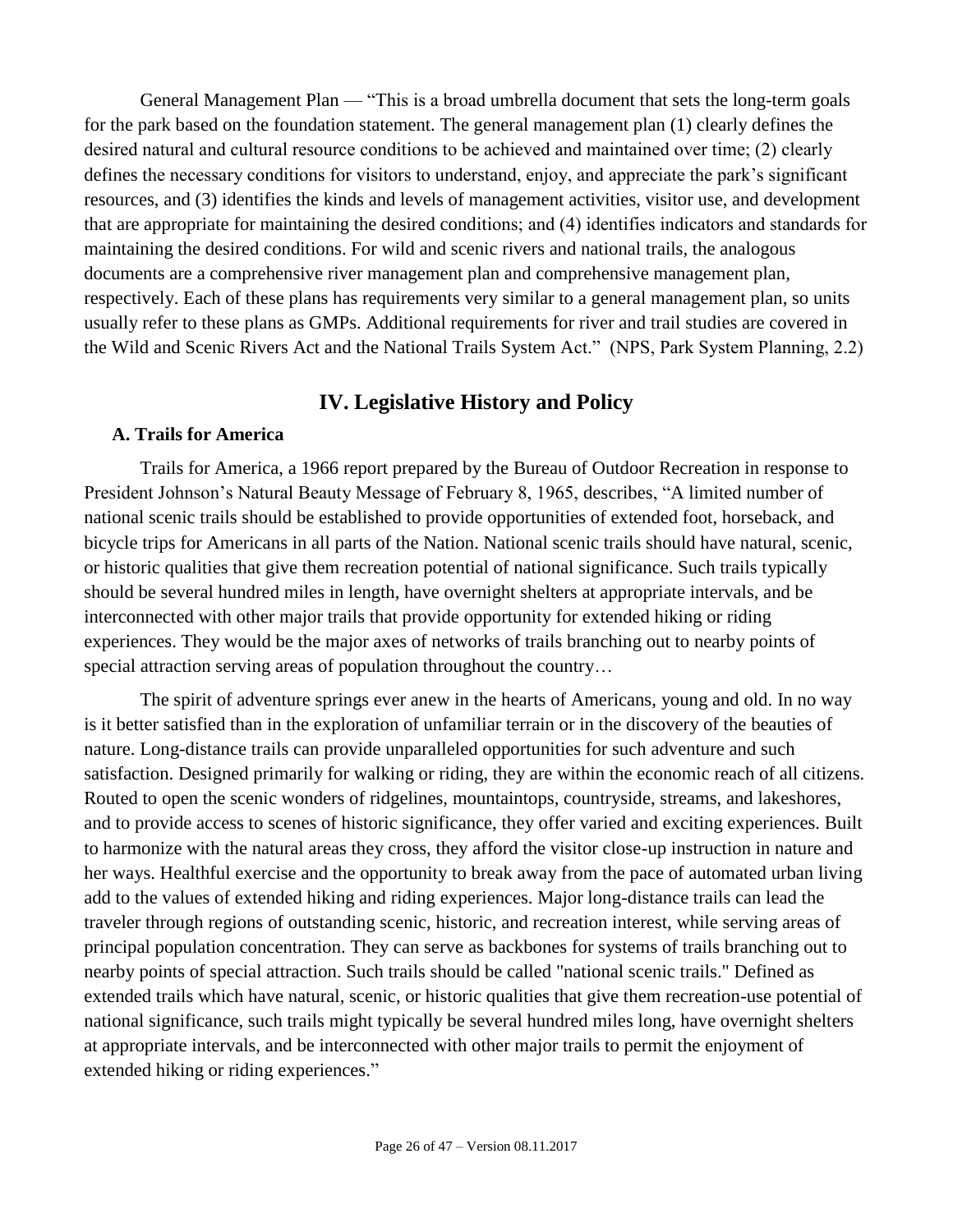Administration of national scenic trails is complicated by the linear nature of the trails and the complex pattern of land ownership along them. Most existing or potential national scenic trails extend through or into several States. Typically they cross some lands that are administered by Federal, State, and local public agencies, and other lands that are privately owned. In the West, the trails cross lands administered largely by Federal agencies—the Forest Service, National Park Service, [and] Bureau of Land Management... In view of these considerations, administration of national scenic trails should be governed by the following principles...

4. The entire length of each national scenic trail, together with sufficient land area on both sides to safeguard adequately and preserve its character, should be protected in some form of public control..., and

9. The responsible Secretary, after agreement with the other Federal agencies involved and consultation with appropriate States, local governments, private organizations, and advisory councils, should:

a. locate and designate the route and width of right-of-way of each trail assigned him. The rightof-way should be wide enough to protect adequately the natural and scenic character of the lands through which the trail passes and the historic features along and near along the trail, and to provide campsites, shelters, and related public-use facilities as necessary. It should avoid, insofar as practicable, established highways, motor roads, mining areas, power transmission lines, private recreational developments, public recreational developments not related to the trail, existing commercial and industrial developments, range fences and improvements, private operations, and any other activities that would be incompatible with the protection of the trail in its natural condition and its use for outdoor recreation. Formal designation should be accomplished by publishing notice of the route and right-of-way in the Federal Register, together with appropriate maps and descriptions. Minor changes in route and right-of-way should be handled in the same manner.

b. define the kinds of recreation use that are appropriate on the trail and in keeping with its objectives, and define the kinds of non-recreation uses, if any, that may be permitted within the right-of-way; issue the necessary regulations; and provide enforcement.

c. establish construction and maintenance standards including standards for related facilities that will adequately protect trail values and provide for optimum public use."

## <span id="page-26-0"></span>**B. National Trails System Act**

The National Trails System Act (NTSA), P.L. 90-543, was passed by Congress on October Overlay of Management Regime – The NTSA establishment and designation of a NST provides for the Secretaries of the Agriculture and Interior to manage a NST under existing agencies authorities, but subject to the overriding direction of providing for the nature and purposes of this NST. The establishment of a NST thus constitutes an overlay on the management regime otherwise applicable to public areas managed by land management agencies. The NTSA (and E.O. 13195 - Trails for America in the 21st Century) limits the management discretion the agencies would otherwise have by mandating the delineation and protection of a NST corridor.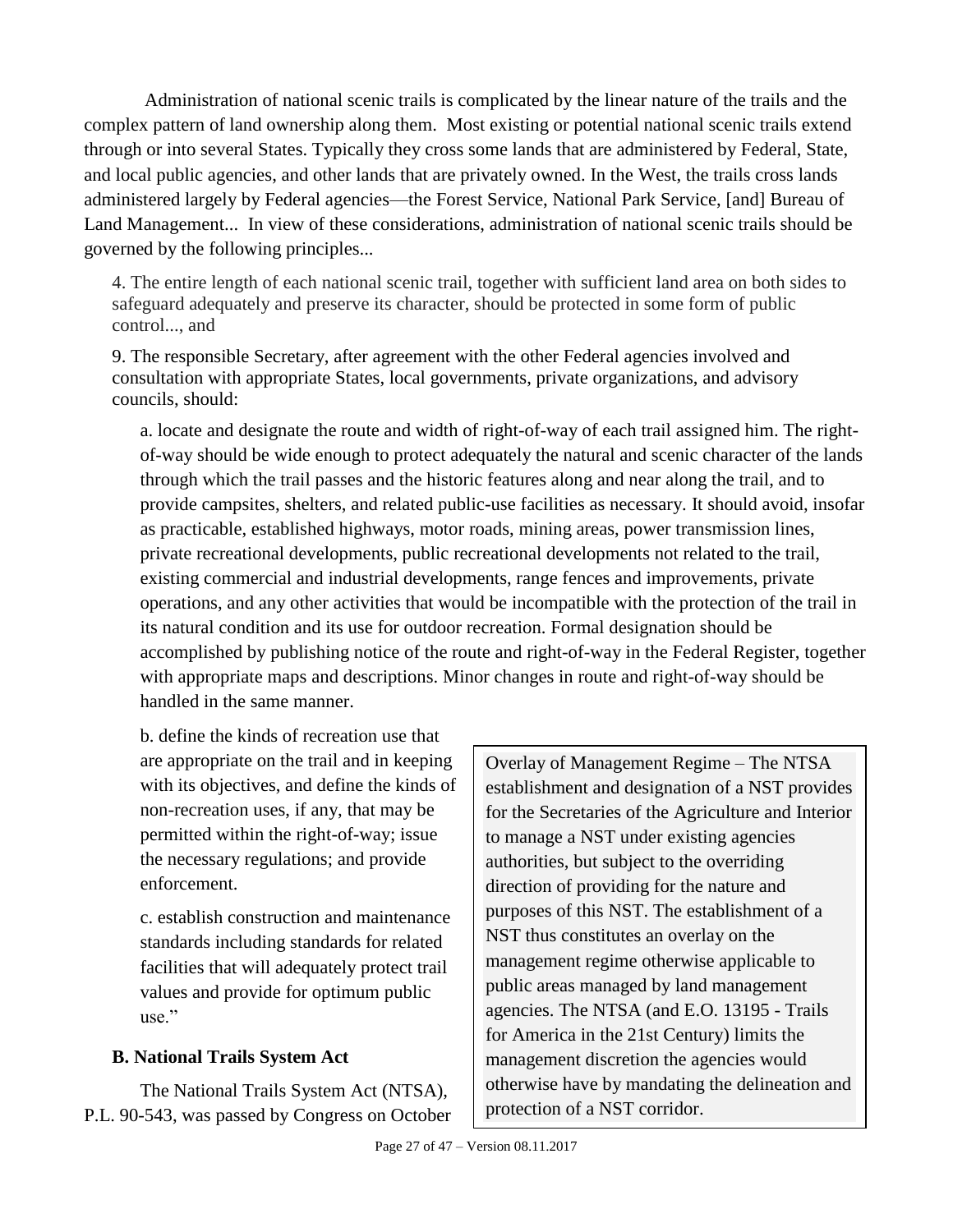2, 1968. It established policies and procedures for a nationwide system of trails including National Scenic Trails. The Appalachian Trail and the Pacific Crest Trail were designated as the nation's first National Scenic Trails. "The Act was intended to insure that long-distance, high-quality trails with substantial recreation and scenic potential were afforded Federal recognition and protection" (S.R. 95- 636).

### **Statement of Policy** – Sec. 2 (16 U.S.C. 1241(a))

"In order to provide for the ever-increasing outdoor recreation needs of an expanding population and in order to promote the preservation of, public access to, travel within, and enjoyment and appreciation of the open-air, outdoor areas and historic resources of the Nation, trails should be established...within scenic areas and along historic travel routes of the Nation which are often more remotely located."

## **National Trails System** – Sec. 3 (16 U.S.C. 1242(a)(2)) –

"National scenic trails, established as provided in section 5 of this Act, which will be extended trails **so located** (*emphasis added*) as to provide for maximum outdoor recreation potential and for the conservation and enjoyment of the nationally significant scenic, historic, natural, or cultural qualities of the areas through which such trails may pass. National scenic trails may be located so as to represent desert, marsh, grassland, mountain, canyon, river, forest, and other areas, as well as landforms which exhibit significant characteristics of the physiographic regions of the Nation."

## **National Scenic and Historic Trails** –

NTSA sec.  $5(e)/(f)$  (16 U.S.C. 1244 $(e)/(f)$ ) – "... The responsible Secretary shall...submit...a comprehensive plan for the acquisition, management, development, and use of the trail, including but not limited to, the following items:

- 1. Specific objectives and practices to be observed in the management of the trail, including the identification of all significant natural, historical, and cultural resources to be preserved,... an identified carrying capacity of the trail and a plan for its implementation;
- 2. The process to be followed by the appropriate Secretary to implement the marking requirements established in section 7(c) of this Act;
- 3. A protection plan for any…high potential route segments; and
- 4. General and site-specific development plans, including anticipated costs."

## **Administration and Development** – Sec. 7 (16 U.S.C. 1246) –

The Secretary of Agriculture is charged with the overall administration of a NST. Section 7(a)(2) states that the, "...Secretary shall select the rights-of-way for national scenic and national historic trails and shall publish notice thereof of the availability of appropriate maps or descriptions in the Federal Register; Provided, That in selecting the rights-of-way full consideration shall be given to minimizing the adverse effects upon the adjacent landowner or user and his operation. Development and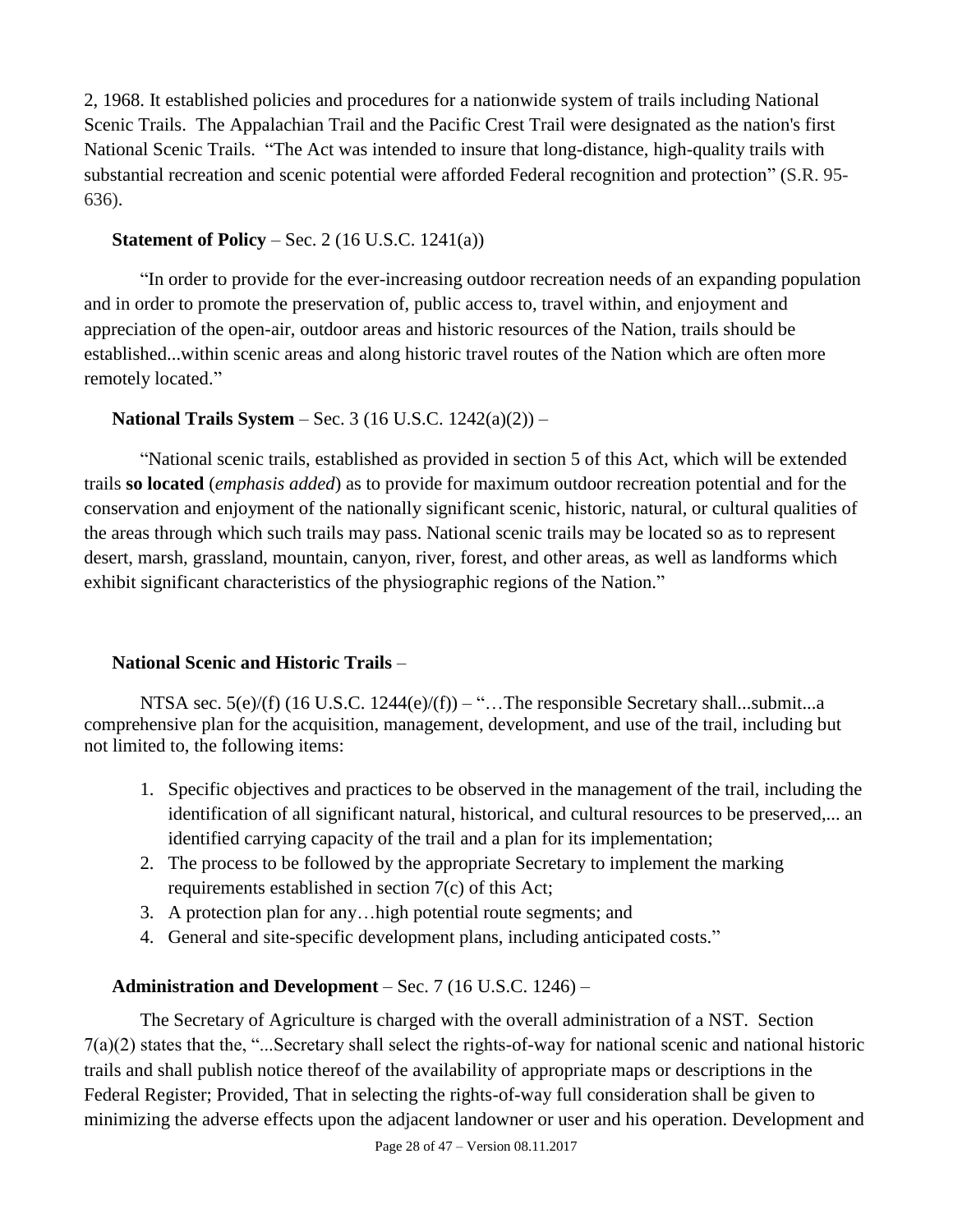management of each segment of the National Trails System [i.e., National Recreation Trails, National Scenic Trails, National Historic Trails, and Connecting and Side Trails] shall be designed to harmonize with and complement any established multiple-use plans for the specific area in order to insure continued maximum benefits from the land....<sup>10</sup><sup>3</sup> The legislative requirement for the Secretary of Agriculture to take action and select a NST rights-of-way should be addressed by establishing NST Management Area (MA) corridors in Land Management Plans; the requirement should be met on BLM public lands by establishing National Trail Management Corridors (NTMC) in Resource Management Plans. The establishment of NST MAs and NTMCs could facilitate NST comprehensive planning  $(16 \text{ U.S.C. } 1244\text{(e)}/\text{(f)}),$  selecting and publishing a NST rights-of-way in the Federal Register (16 U.S.C. 1246(a)(2)), and meet attached NEPA requirements.

NTSA Sec. 7(c) (16 U.S.C.1246(c)) – "National scenic or national historic trails may contain campsites, shelters, and related-public-use facilities. Other uses along the trail, which will not substantially interfere with the nature and purposes of the trail, may be permitted by the

 $\overline{a}$ 

A National Scenic Trail optimum location assessment may find that designing a NST rights-of-way corridor to pass through inventoried Primitive and Semi-Primitive Recreation Opportunity Spectrum (ROS) settings would assure continued benefits of the land that best meet the needs of the American people. This would include the recreation and conservation benefits resulting from: (1) locating the National Trail corridor "to provide for maximum outdoor recreation potential and for the conservation and enjoyment of the nationally significant scenic, historic, natural, or cultural qualities of the areas..." (16 U.S.C.  $1242(a)(2)$ ; (2) avoiding, to the extent possible, activities along the NST that would be incompatible with the purposes of a NST for which it was established (16 U.S.C. 1246(c)); and (3) contributing to achieving outdoor recreation, watershed, and wildlife and fish multiple-use benefits (16 U.S.C. 528). The rights-of-way requirement of 16 U.S.C.  $1246(a)(2)$  is directed at selecting the NST rights-of-way corridor and does not diminish or modify the nature and purposes values of a NST (16 U.S.C. 1246(c)).

Secretary charged with the administration of the trail. Reasonable efforts shall be made to provide sufficient access opportunities to such trails and, to the extent practicable, efforts be made to avoid activities incompatible with the purposes for which such trails were established. The use of motorized vehicles by the general public along any National Scenic Trail shall be prohibited.... Other uses include recreational and resource uses that may be incompatible with the nature and purposes for which a NST was established and designated…"

NTSA Sec. 7(j) (16 U.S.C. 1246(j)). This section does not modify the nature and purposes for which a NST was established and created. It describes that, "the provisions of this subsection shall not supersede any other provisions of this Act or other Federal laws, or any State or local laws."

<sup>&</sup>lt;sup>10</sup> The BLM in MS-6280 describes that, "For all National Trails, the National Trail Management Corridor alternatives should consider…(d) opportunities to harmonize with and complement any established multiple-use plans for that specific area in order to insure continued maximum benefits from the land, while minimizing conflict" (Chapter 4.2(D)).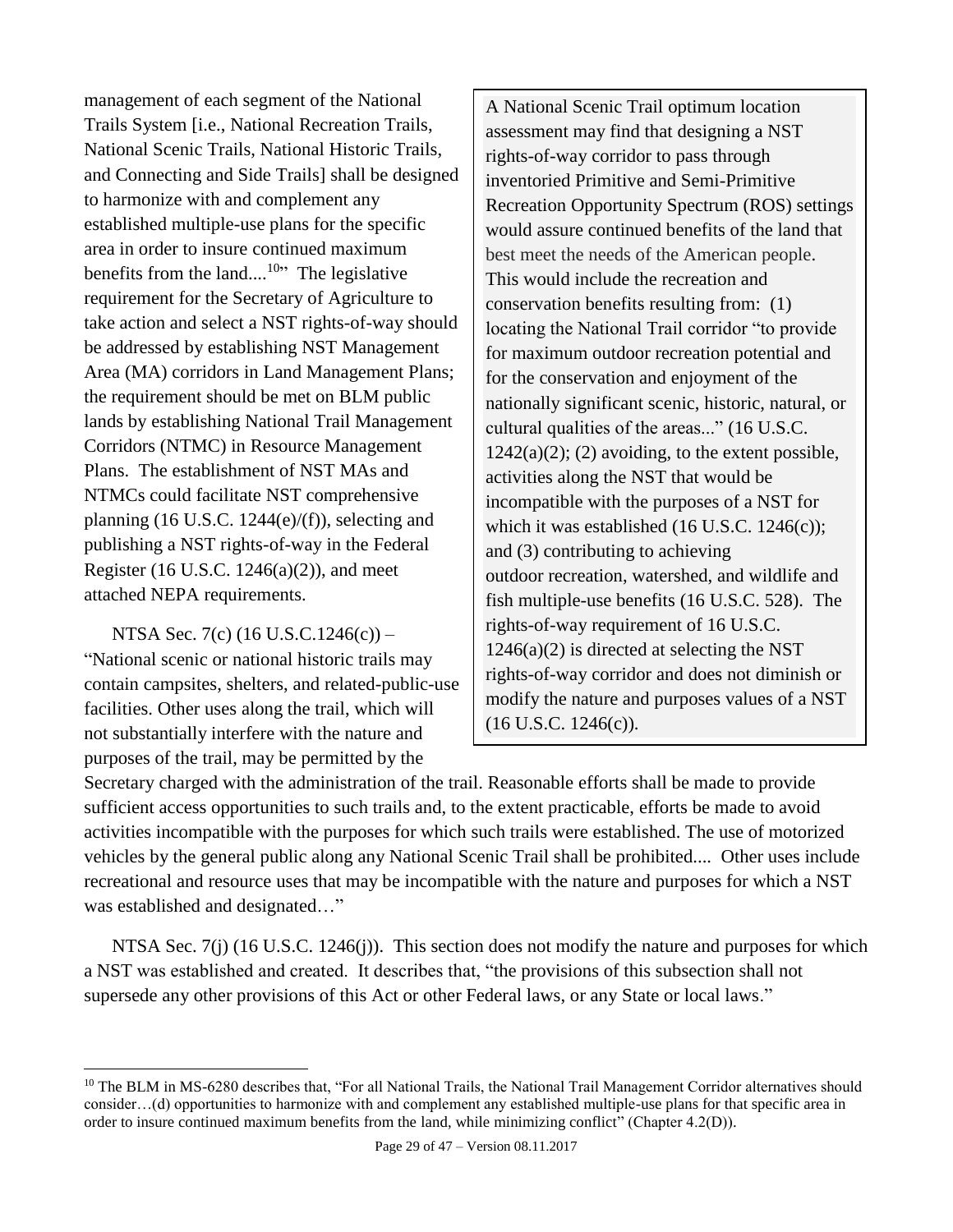NTSA Sec. 7(k) (16 U.S.C. 1246(k)). "For the conservation purpose of preserving or enhancing the recreational, scenic, natural, or historical values of components of the national trails system, and environs thereof as determined by the appropriate Secretary, landowners are authorized to donate or otherwise convey qualified real property interests to qualified organizations consistent with section 170(h)(3) of the Internal Revenue Code of 1954, including, but not limited to, right-of-way, open space, scenic, or conservation easements…."

NTSA Sec. 7(i) (16 U.S.C. 1246(i). The appropriate Secretary...may issue regulations, which may be revised from time to time, governing the use, protection, management, development, and administration of trails of the national trails system. In order to maintain good conduct on and along the trails located within federally administered areas and to provide for the proper government and protection of such trails, the Secretary of the Interior and the Secretary of Agriculture shall prescribe and publish such uniform regulations as they deem necessary….

#### <span id="page-29-0"></span>**C. Departmental and Congressional Considerations**

*Office of the Secretary, 1967:* The Departmental Recommendation discusses National Scenic Trails. "National scenic trails.—A relatively small number of lengthy trails which have natural, scenic, or historic qualities that give them recreation use potential of national significance. Such trails will be several hundred miles long, may have overnight shelters at appropriate intervals, and may interconnect with other major trails to permit the enjoyment of such activities as hiking or horseback riding.... The Secretary of the Interior is authorized to select a right-of-way for, and to provide appropriate marking of, the Appalachian and Potomac Heritage Trails, and the Secretary of Agriculture is authorized to do likewise for the Continental Divide and Pacific Crest Trails. The rights-of-way for the trails will be of sufficient width to protect natural, scenic, and historic features along the trails and to provide needed public use facilities. The rights-of-way will be located to avoid established uses that are incompatible with the protection of a trail in its natural condition and its use for outdoor recreation...."

*House Report No. 1631, 1968*: "PURPOSE - The ultimate aim of H.R. 4865, as amended, is to lay the foundation for expanding further the opportunities for the American people to use and enjoy the natural, scenic, historic, and outdoor recreational areas of the Nation. To accomplish this objective, it establishes a national trails system composed of…National scenic trails which will be located in more remote areas having natural, scenic, and historic values of national significance….

BACKGROUND AND NEED - The proposed national trails system is the product of a general study conducted by the Bureau of Outdoor Recreation at the direction of the President. That study, entitled "Trails for America," formed the basis for the recommended legislation. It recognizes the value of providing simple trails to meet a multitude of outdoor recreation uses and recommended the immediate authorization of the Appalachian Trail as the initial national scenic trail. It also suggested that the Pacific Crest Trail, the Potomac Heritage Trail, and the Continental Divide Trail should be studied promptly for early consideration for inclusion in the system."

H.R. 4865 proposed legislation describes the *s*election of Routes for National Scenic Trails – "The Secretary…shall select the rights-of-way.... Such rights-of-way shall be (1) of sufficient width and so located to provide the maximum retention of natural conditions, scenic and historic features, and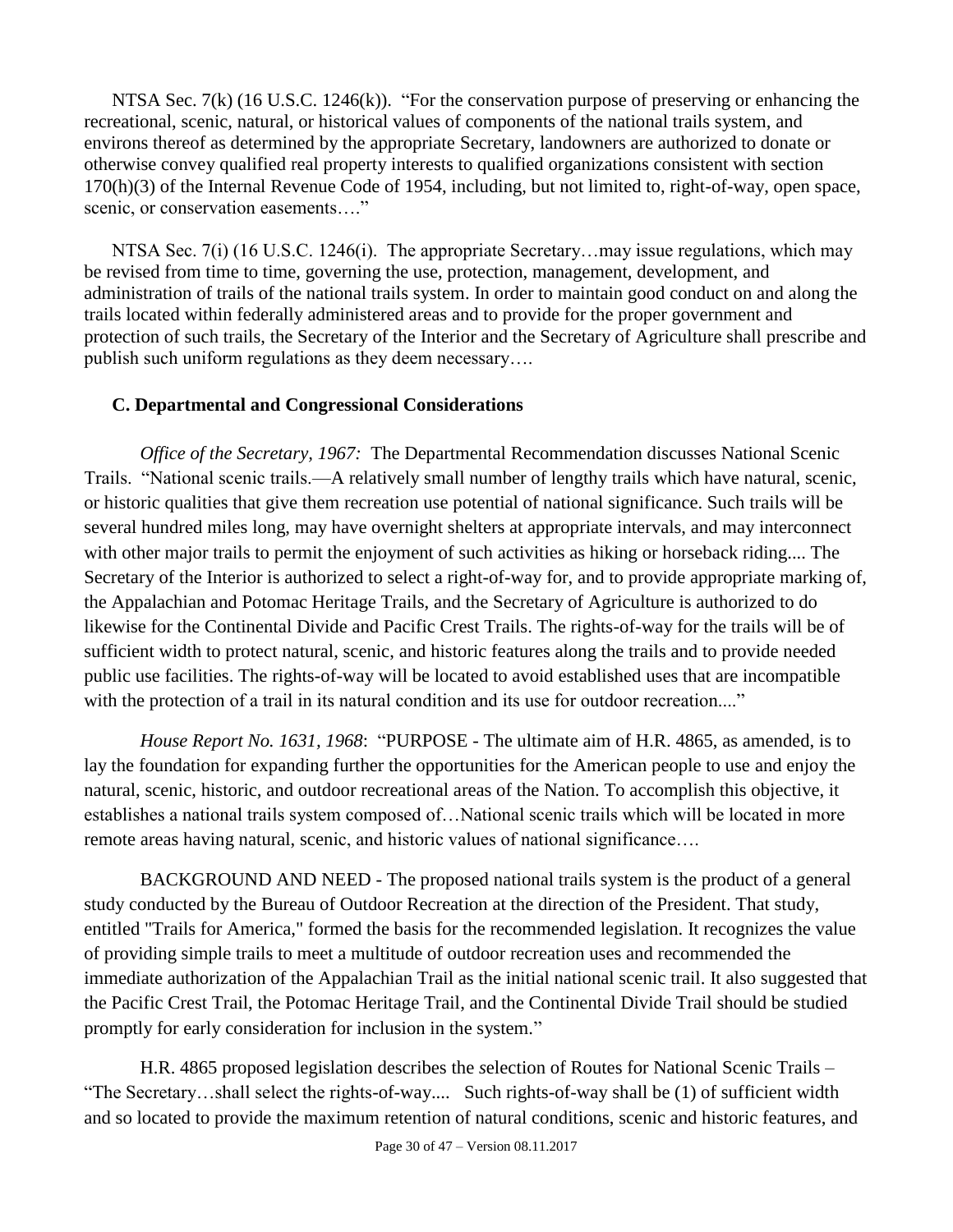primitive character of the trail area, to provide campsites, shelters, and related public-use facilities, and to provide reasonable public access; and (2) located to avoid, insofar as practicable, established highways, motor roads, mining areas, power transmission lines, existing commercial and industrial developments, range fences and improvements, private operations, and any other activities that would be incompatible with the protection of the trail in its natural condition and its use for outdoor recreation...."

Congress considered these qualitative requirements for selecting and designing the rights-of-way in HR 4865, but did not enact the specific direction in NTSA Section 7(a). Instead, the enacted legislation inserts in Section 7(a) more conceptual direction for selecting and designing the rights-ofway, including (1) "consideration of minimizing adverse effects" and (2) designing each national trails system segment "to harmonize with and complement any established multiple use plans $11...$ " (16 U.S.C.  $1246(a)(2)$ ). The enacted legislation made other modifications to HR 4865, including (1) changing the definition of a National Scenic Trail to broaden the statement of purpose (16 U.S.C. 1242(a)) and (2) added a requirement to make efforts to avoid activities incompatible with the purpose for which such trails were established (16 U.S.C. 1246(c)). House and Senate Reports are silent on the reasons for these changes.

*House Report 95-734, 1978:* In 1968, Congress enacted the National Trails System Act, and designated the Appalachian Trail as one of the two initial national scenic trails within the system. The act was intended to insure that long-distance, high-quality trails with substantial recreation and scenic potential were afforded Federal recognition and protection… At the time of enactment of the National Trails System Act in 1968, Congress recognized the unique recreational opportunities afforded by extended trails of this type. It was also recognized that changing land uses and increasing pressures for development were a growing threat to maintaining a continuous trail route. The act therefore provided for a Federal responsibility to protect the trail, including the authority to acquire a permanent right-ofway.

S*enate Report No.95-636, 1978:* "The Act was intended to insure that long-distance, highquality trails with substantial recreation and scenic potential were afforded Federal recognition and protection.... The fourth amendment modifies section  $7(g)$  of the 1968 act to modify the restriction on the use of eminent domain to provide that the secretary may acquire in fee title and lesser interest no more than an average of 125 acres per mile. Experience with the trail has demonstrated that additional authority is needed to insure the acquisition of a corridor wide enough to protect trail values." This amendment to the NTSA was specific to the Appalachian NST, but demonstrates awareness of the need for a National Trail corridor even when eminent domain may be used to secure the necessary land.

*House Report No.95-1165, 1978:* "Title V establishes new units of the National Park and National Trail Systems which the committee believes to be essential additions to these national programs. Timely action to preserve portions of our heritage, both historical and natural, within the

 $\overline{a}$ 

<sup>&</sup>lt;sup>11</sup> NTSA Section  $7(a)(2)$  is reviewed in the, "Development and Management" section of this paper.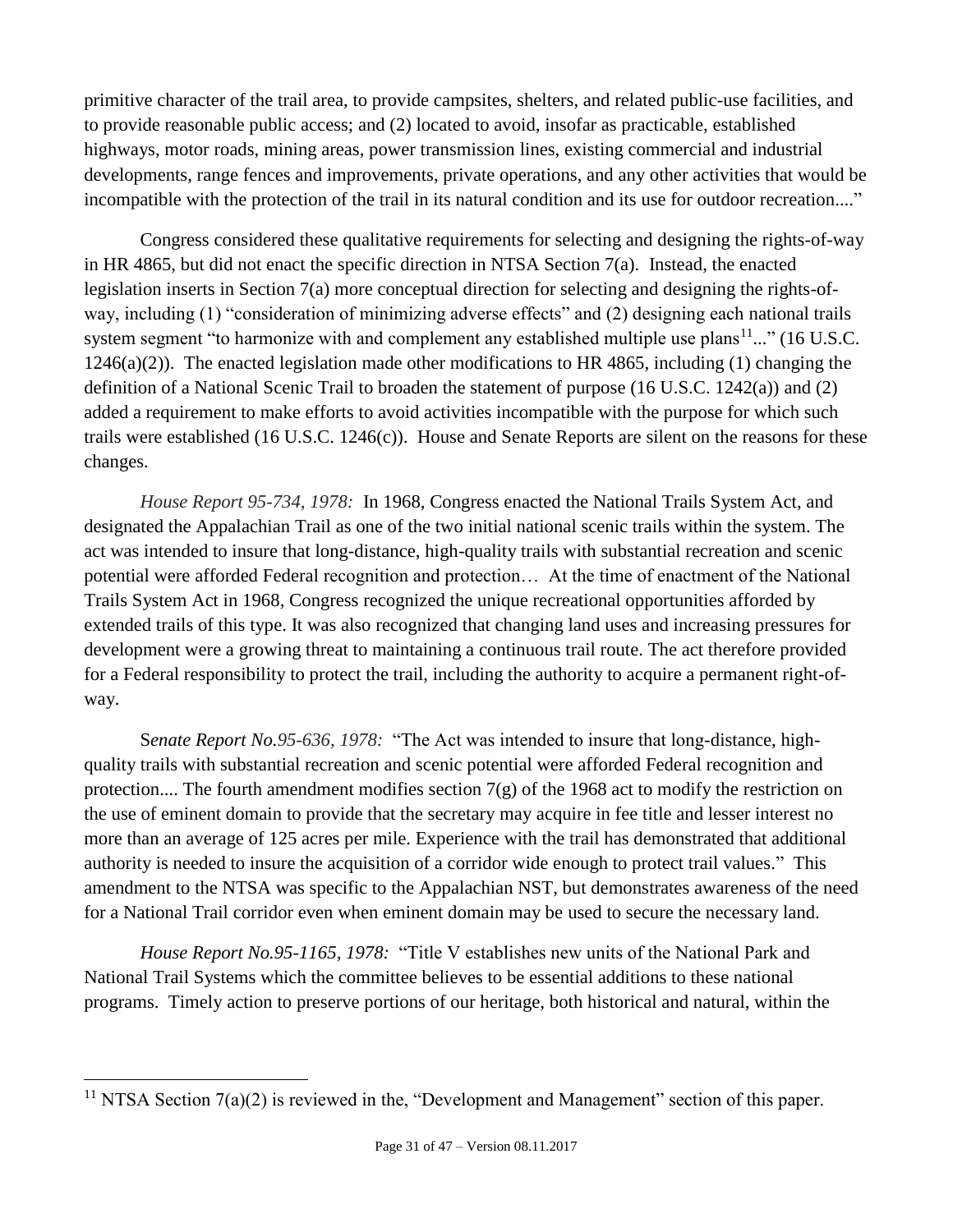states and insular areas is needed to assure these resources are not lost through adverse actions by special interest groups."

*House Report No. 98-28, 1983:* Section 7(j) intent is described in this report, "While the new subsection would permit the appropriate secretaries to allow trail bikes and other off-the-road vehicles on portions of the National Trail System, the Committee wishes to emphasize that this provision gives authority to the secretaries to permit such uses where appropriate, but that it must also be exercised in keeping with those other provisions of the law that require the secretaries to protect the resources themselves and the users of the system. It is intended, for example, that motorized vehicles will not normally be allowed on national scenic or historical trails and will be allowed on recreational trails only at times and places where such use will not create significant on-trail or off-trail environmental damage and will not jeopardize the safety of hikers, equestrians, or other uses or conflict with the primary purposes for which the trail, or the portion of the trail, were created." This report underscores the importance of understanding the primary purposes for which a National Trail was established.

#### <span id="page-31-0"></span>**D. Executive Orders**

Executive Order 13195 – Trails for America in the 21st Century: *"*By the authority vested in me as President by the Constitution and the laws of the United States of America, and in furtherance of purposes of the National Trails System Act of 1968...and to achieve the common goal of better establishing and operating America's national system of trails, it is hereby ordered as follows: Section 1... Federal agencies will, to the extent permitted by law and where practicable ... protect, connect, promote, and assist trails of all types throughout the United States. This will be accomplished by: ... (b) Protecting the trail corridors associated with national scenic trails...to the degrees necessary to ensure that the values for which each trail was established remain intact....*"*

## <span id="page-31-1"></span>**E. Policy for National Scenic Trails**

#### **Forest Service, Regulations and Policy**

## **36 CFR 219.10 Multiple use.**

While meeting the requirements of §§ 219.8 and

National Scenic Trail Values – (1) visitor experience opportunities and settings, and (2) the conservation/protection of scenic, natural, historical, and cultural qualities of the corridor. Primitive and Semi-Primitive Non-Motorized ROS settings provide for desired experiences, but only if the allowed nonmotorized activities reflect the purposes for which the National Trail was established. Furthermore, the NTSA goes beyond ROS descriptors requiring the protection of significant resources and qualities along the National Trail corridor. The ROS planning framework, NTSA Comprehensive Plan (Section (5(e)/(f)) components, NTSA rights-of-way (Section 7(a)), and E.O. 13195 requirements point to the need for land management plans to map the extent of the corridor and apply to the described corridor appropriate plan components (desired conditions, objectives, standards, guidelines, and suitability of lands) to protect National Trail values (nature and purposes).

219.9, the plan must provide for ecosystem services and multiple uses, including outdoor recreation,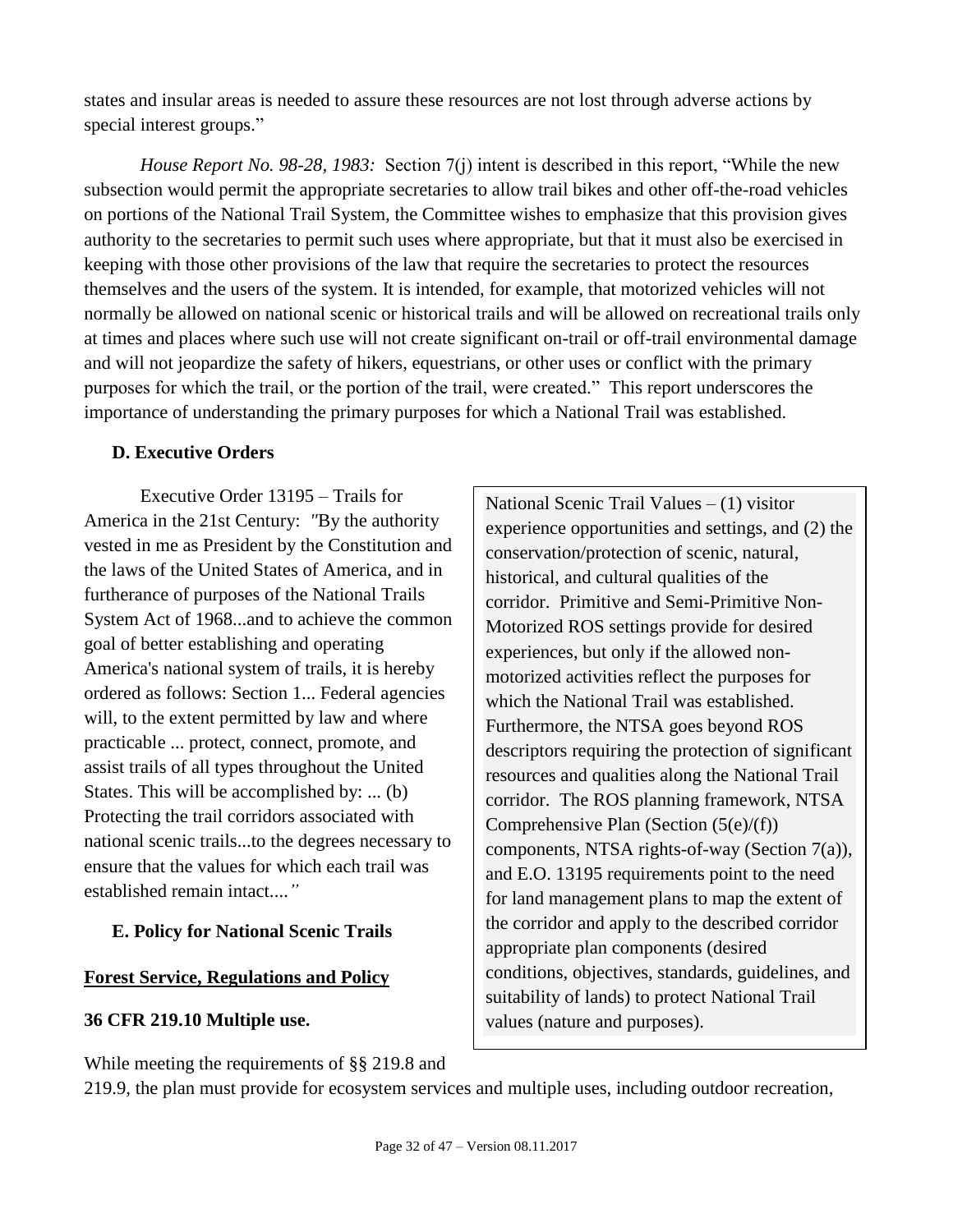range, timber, watershed, wildlife, and fish, within Forest Service authority and the inherent capability of the plan area as follows:

(a) *Integrated resource management for multiple use.* The plan must include plan components, including standards or guidelines, for integrated resource management to provide for ecosystem services and multiple uses in the plan area. When developing plan components for integrated resource management, to the extent relevant to the plan area and the public participation process and the requirements of §§ 219.7, 219.8, 219.9, and 219.11, the responsible official shall consider:

(1) Aesthetic values, air quality, cultural and heritage resources, ecosystem services, fish and wildlife species, forage, geologic features, grazing and rangelands, habitat and habitat connectivity, recreation settings and opportunities, riparian areas, scenery, soil, surface and subsurface water quality, timber, trails, vegetation, viewsheds, wilderness, and other relevant resources and uses…

(3) Appropriate placement and sustainable management of infrastructure, such as recreational facilities and transportation and utility corridors…

- (6) Land status and ownership, use, and access patterns relevant to the plan area.
- (7) Reasonably foreseeable risks to ecological, social, and economic sustainability…
- (10) Opportunities to connect people with nature.
- (b) *Requirements for plan components for a new plan or plan revision.* 
	- (1) The plan must include plan components, including standards or guidelines, to provide for: (i) Sustainable recreation; including recreation settings, opportunities, and access; and scenic character. Recreation opportunities may include nonmotorized, motorized, developed, and dispersed recreation on land, water, and in the air.
		- (ii) Protection of cultural and historic resources.
		- (iii) Management of areas of tribal importance.

(iv) Protection of congressionally designated wilderness areas as well as management of areas recommended for wilderness designation to protect and maintain the ecological and social characteristics that provide the basis for their suitability for wilderness designation. (v) Protection of designated wild and scenic rivers as well as management of rivers found eligible or determined suitable for the National Wild and Scenic River system to protect the values that provide the basis for their suitability for inclusion in the system.

(vi) Appropriate management of other designated areas or recommended designated areas in the plan area, including research natural areas.

FSM 2310.3 - Policy. In addition to general planning policy presented in 36 CFR 219.1, FSM 1903, FSM 1920.3, FSM 1922.03, and FSM 2303:

1. Use the Recreation Opportunity Spectrum (ROS) to establish planning criteria, generate objectives for recreation, evaluate public issues, integrate management concerns, project recreation needs and demands, and coordinate management objectives.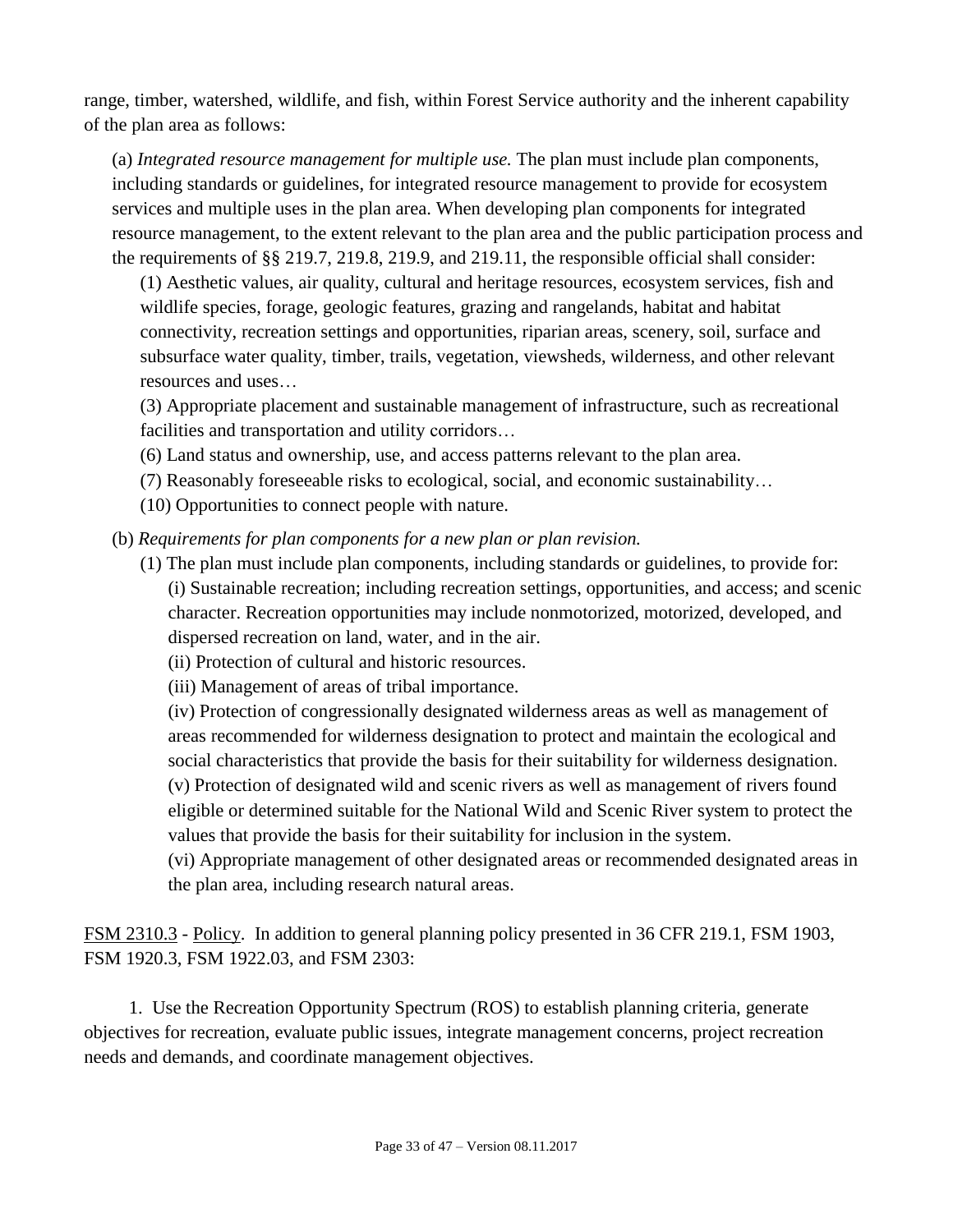2. Use the ROS system to develop standards and guidelines for proposed recreation resource use and development.

#### FSM 2311.1 - Recreation Opportunity Spectrum (ROS).

Use the Recreation Opportunity Spectrum (ROS) system and the ROS Users Guide (U.S. Department of Agriculture, Forest Service. ROS Users Guide. Washington, DC: U.S. Department of Agriculture, Forest Service; 1982. 37p.) to delineate, define, and integrate outdoor recreation opportunities in land and resource management planning (FSM 1922.15, item 2). Recreation integration/coordination provides for integrated management prescriptions and associated standards to deal with the recreation resource. ROS defines six recreation opportunity classes that provide different settings for recreational use: primitive, semi-primitive nonmotorized, semi-primitive motorized, roaded natural, rural, and urban. Use ROS classes to describe all recreation opportunity areas--from natural, undisturbed, and undeveloped to heavily used, modified, and developed. Apply the criteria involving the physical, social, and managerial environments found in the ROS Users Guide to delineate the different ROS classes of land. Urban class areas are not normally an appropriate management objective for National Forest lands.

FSM 2350 Policy – Approved by Acting Associate Deputy Chief Richard W. Sowa

FSM 2353.11 – Relationship between National Recreation, National Scenic, and National Historic Trails and NFS Trails

Manage National Recreation, National Scenic, and National Historic Trails as NFS trails. Administer each National Recreation, National Scenic, and National Historic Trail corridor to meet the intended nature and purposes of the corresponding trail (FSM 2353.31).

FSM Policy – Approved by Acting Associate Deputy Chief Richard W. Sowa

FSM 2353.11 – Relationship between National Recreation, National Scenic, and National Historic Trails and NFS Trails

Manage National Recreation, National Scenic, and National Historic Trails as NFS trails. Administer each National Recreation, National Scenic, and National Historic Trail corridor to meet the intended nature and purposes of the corresponding trail (FSM 2353.31).

#### FSM 2353.31 – Policy

1. The National Trails System (16 U.S.C. 1242(a)) includes: ... b. National Scenic Trails. These extended trails are located so as to provide for maximum outdoor recreation potential and for conservation and enjoyment of the nationally significant scenic, historic, natural, or cultural qualities of the areas through which these trails pass (16 U.S.C. 1242(a)(2)...

2. Ensure that management of each trail in the National Trails System addresses the nature and purposes of the trail and is consistent with the applicable land management plan (16 U.S.C.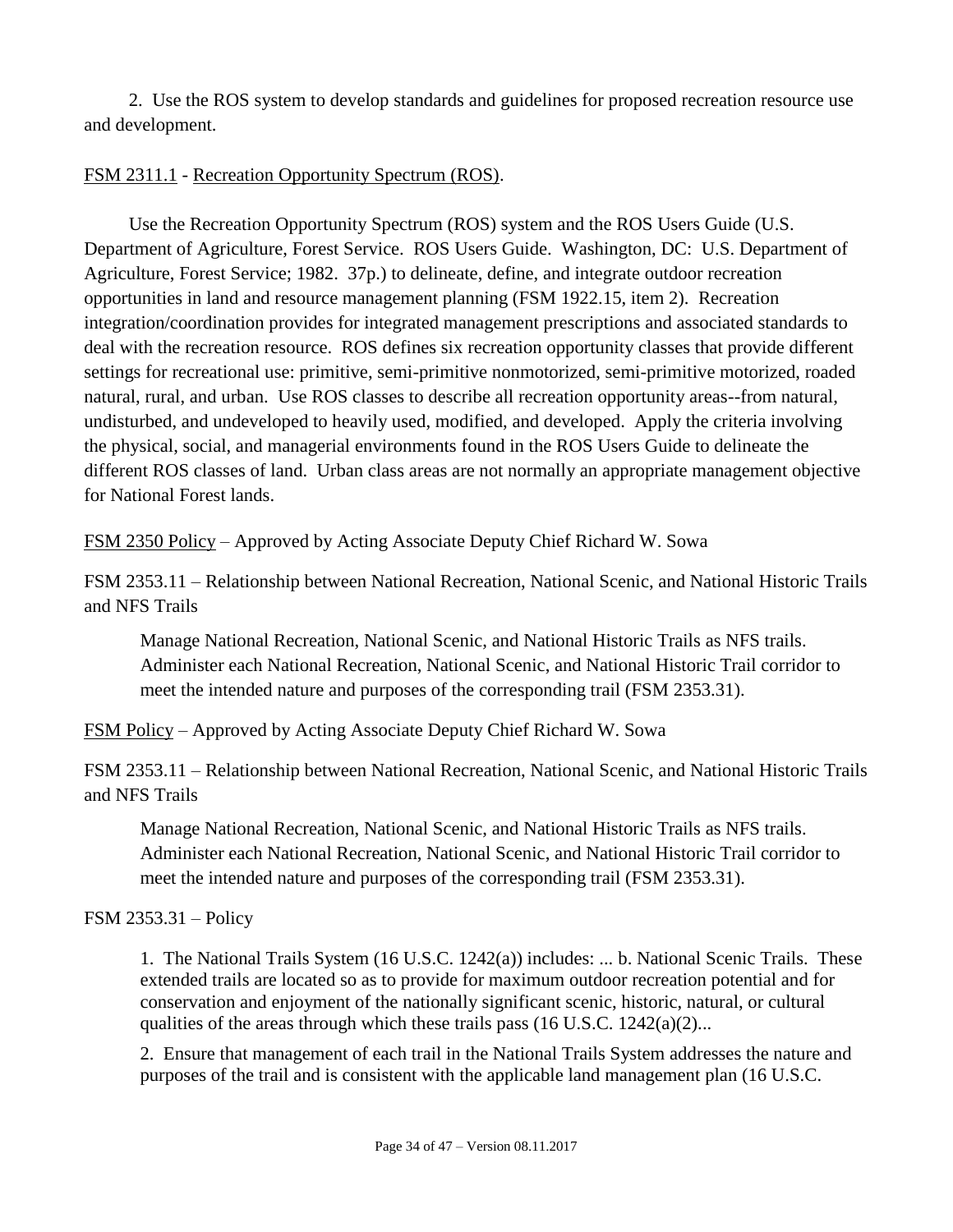$1246(a)(2)$ .<sup>12</sup>

3. TMOs for a National Recreation, National Scenic, or National Historic Trail should reflect the nature and purposes for which the trail was established.

FSM 2353.4 – Administration of National Scenic and National Historic Trails

FSM 2353.41 – Objectives

Develop and administer National Scenic and National Historic Trails to ensure protection of the purposes for which the trails were established and to maximize benefits from the land.

FSM 2353.42 – Policy

 $\overline{a}$ 

Administer National Scenic and National Historic Trail corridors to be compatible with the nature and purposes of the corresponding trail.

FSH 1909.12 – Section 11.3 of the planning handbook describes the assessment report. The assessment report must be a concise public document that supports the development of a new plan or plan revision. In part, summarizes how the best available scientific information and other information informs the assessment. ROS and SMS Scenic Integrity inventories are the principle tools for obtaining the best scientific information for the condition of the recreation resource.

FSH 1909.12 – Section 14 of the planning handbook describes Designated areas are specific areas or features within the plan area that have been given a permanent designation to maintain its unique special character or purpose. Some categories of designated areas may be established only by statute (statutorily designated areas or often called congressionally designated areas)… Certain purposes and restrictions are usually established for designated areas, which greatly influence management needs and opportunities associated with them.

FSH 1909.12 – Section 22.1 of the planning handbook describes each of the categories of plan components in greater detail and explains how the components should be expressed in the plan. Plan components guide future project and activity decisionmaking. The plan must indicate whether specific plan components apply to the entire plan area, to specific management areas or geographic areas, or to other areas as identified in the plan. Must be informed by the best available scientific information.

FSH 1909.12 – Section 22.2 deals with the identification of management areas and geographic areas. (Designated areas may be identified as MAs or GAs. However, a combination of GA and MA approaches may be useful. Above all, the approach must be clear about where plan components apply. The MA or GA guidance can constrain an activity to a greater degree than the unit-wide direction does.

FSH 1909.12 – Section 22.34 calls for the plan to include a list of types of possible projects for the next 3 to 5 years to move toward the desired conditions and objectives. The possible actions may be

 $12$  A land management plan amendment may be necessary in order to provide for the nature and purposes of a NST. See the discussions under Administration and Development and Land Management Plan Considerations.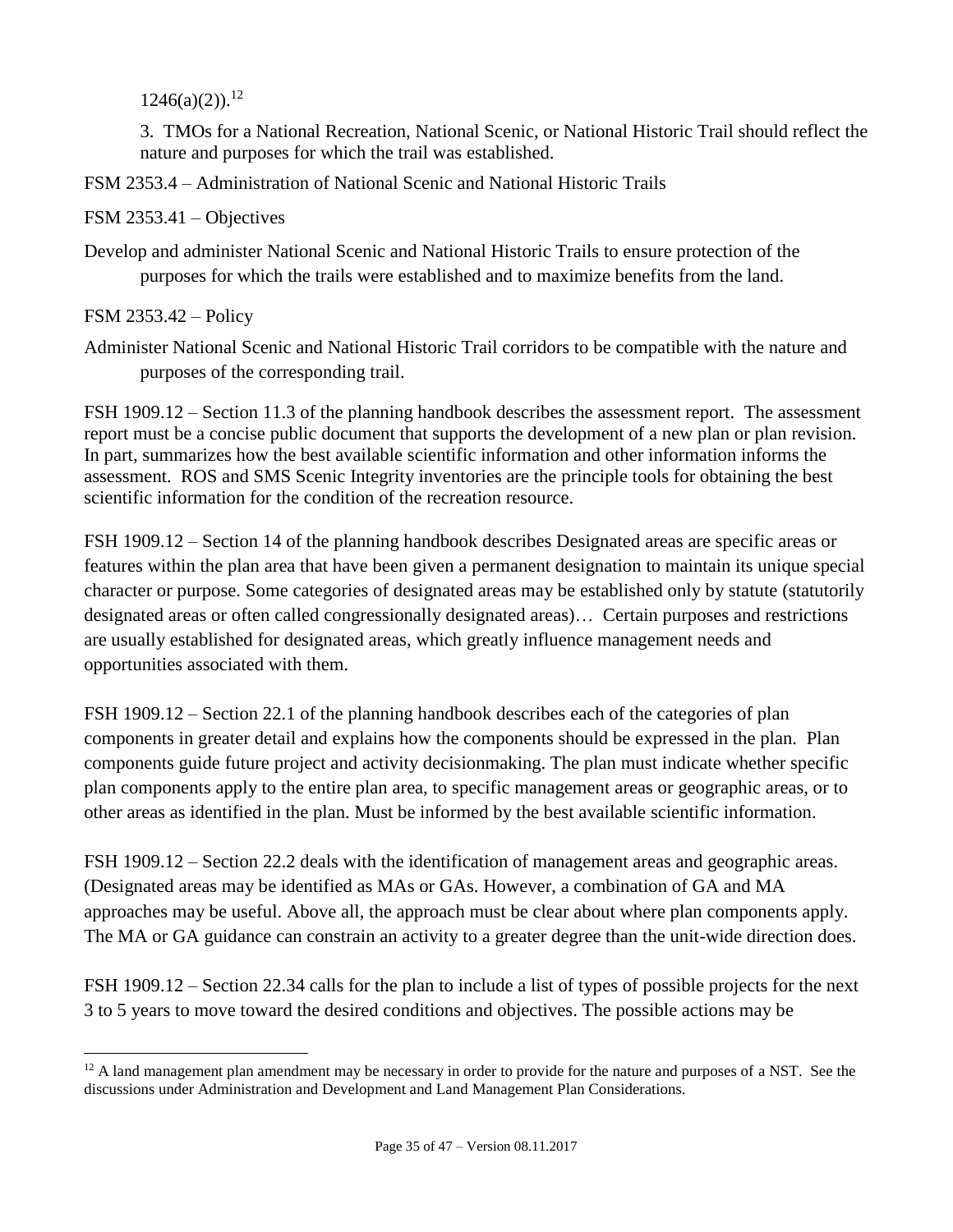displayed in an appendix as a brief summary of the types of possible projects expected but such information is not a commitment to take any action.

FSH 1909.12 – Section 23.23a addresses recreation resources. At the forest scale, sustainable recreation is derived through the integrated planning process and emerges as the resultant set of desired recreation opportunity spectrum classes. Each setting provides opportunities to engage in activities (motorized, nonmotorized, developed, or dispersed on land, water, and in the air) that result in different experiences and outcomes. The Interdisciplinary Team may create desired recreation opportunity spectrum subclasses. For example, the subclass "roaded modified" was first defined in the Pacific Northwest to distinguish those settings significantly altered by past timber harvest from other roaded natural settings. Must include desired conditions for sustainable recreation using mapped desired recreation opportunity spectrum classes. This mapping may be based on management areas, geographic areas, designated areas, independent overlay mapping, or any combination of these approaches. Should include specific standards or guidelines where restrictions are needed to ensure the achievement or movement toward the desired recreation opportunity spectrum classes.

FSH 1909.12 – Section 23.23f is concerned with scenery, aesthetic values, viewsheds and geologic features. (The framework for scenery management is described in Landscape Aesthetics – A Handbook for Scenery Management). Viewsheds are specific elements to be considered because they describe areas seen from certain view locations such as trails (and, implicitly, from national scenic trails).The plan should contain standards or guidelines as needed to avoid or mitigate undesirable effects incompatible with desired scenery conditions. … Standards and guidelines can be applied at multiple scales to specific management activities such as timber harvest, utility corridors, trail construction, facility development, or road construction.

FSH 1909.12 – Section 23.23i deals with infrastructure, roads and trails. As related to roads, the plan should include the desired condition for the road system based on the desired uses for the plan area. As related to recreational trails, the plan should include desired conditions. The desired condition may describe nationally designated trails and distribution and types of trails for various uses such as hiking, off-road vehicles, mountain bikes, equestrian use, or winter uses such as skiing or snowmobiling. The plan may identify the types of trails and recreational use that are suitable or not suitable in a management or geographic area, aligned with the desired recreational settings and opportunities.

FSH 1909.12 – 24.2 – Plan Components for Designated Areas…

1. When developing plan components:

b. The Responsible Official shall include plan components that will provide for appropriate management of designated areas based on the applicable authorities and the specific purposes for which each area was designated or recommended for designation. Uses and management activities are allowed in designated areas to the extent that these uses are in harmony with the purpose for which the area was designated. For recommended designated areas, the uses and activities allowed should be compatible with the basis of the recommendation.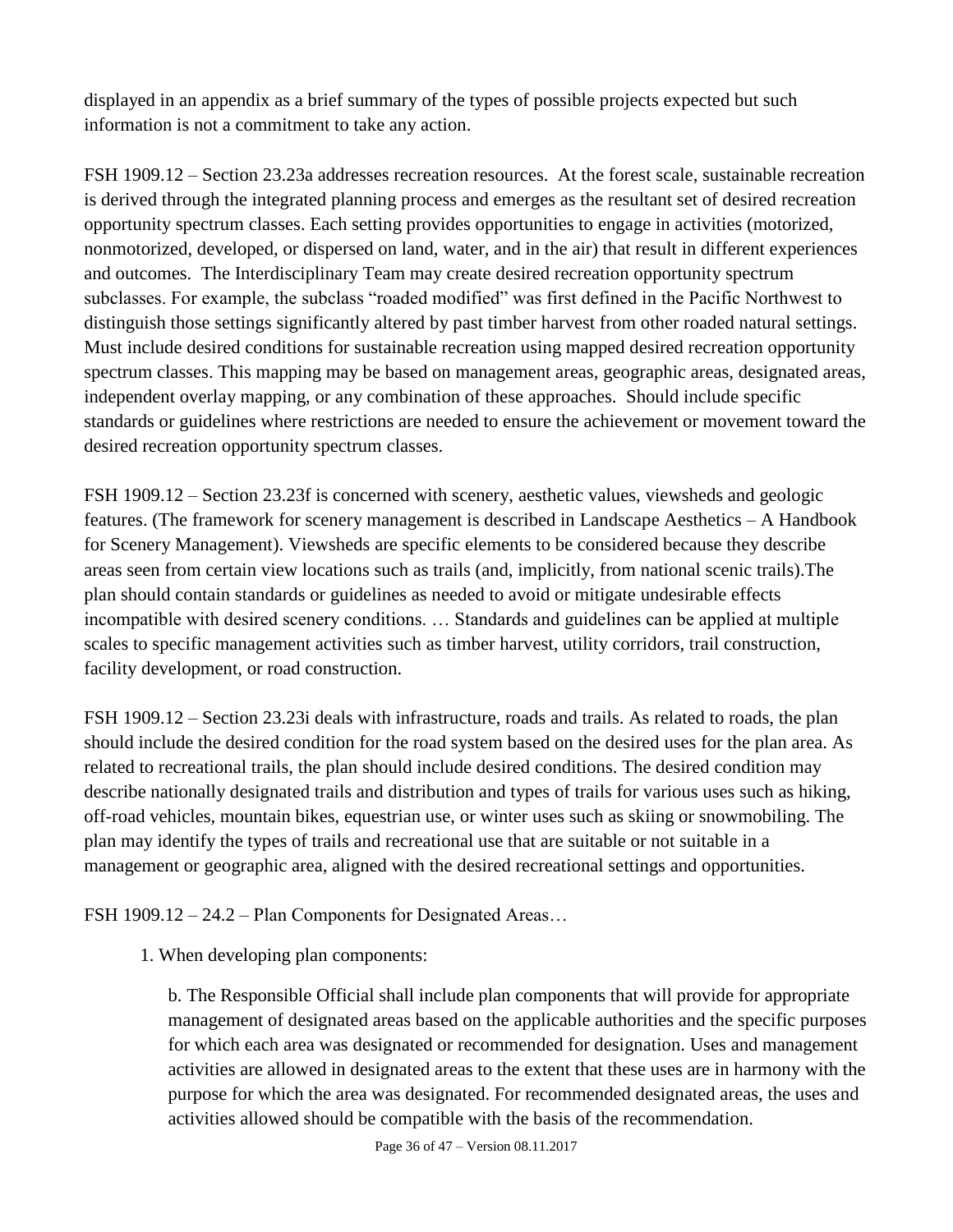#### FSH 1909.12 – 24.3 - Designated Area Plans

Planning for designated areas may be met through the land management plan, unless the authorities for the designation require a separate plan. Specific plans for designated areas must be consistent with the plan components  $(36 \text{ CFR } 219.15(e))$ .<sup>13</sup> The designated area authorities may require specific plans (such as wild and scenic river plans or national scenic and historic trail plans) for a designated area with additional requirements than those of the Planning Rule. Any parts of a designated area plan that meet the requirements for land management plan components must be included in the land management plan. The entire area plan does not need to be included in the land management plan. The land management plans must also be compatible with these designated area plans or either the land management plan or the designated area plan must be amended to achieve this compatibility.

#### FSH 1909.12 - 24.43 – National Scenic and Historic Trails

 $\overline{a}$ 

1. When developing plan components for national scenic and historic trails:

a. The Interdisciplinary Team should review the assessment for relevant information about existing national scenic and historic trails in the plan area, including established rights-ofway pursuant to 16 U.S.C 1246(a)(2) and direction contained in comprehensive plans (CPs) pursuant to 16 U.S.C. 1244(e) or 1244(f). For existing or study national scenic and historic trails that do not have such information published, assessments identify and evaluate other information pertinent to the location and management of national scenic and historic trails.

b. The Interdisciplinary Team shall identify Congressionally designated national scenic and historic trails and plan components must provide for the management of rights-of-ways (16 U.S.C 1246(a)(2)) consistent with applicable laws, regulations, and Executive Orders. Plan components must provide for the nature and purposes of existing national scenic and historic trails and for the potential rights-of-way of those trails designated for study (16 U.S.C.  $1244(b)$ ).

c. The Interdisciplinary Team shall use the national scenic and historic trails rights-of-way maps required by 16 U.S.C.  $1246(a)(2)$  to map the location of the trails. Where national trail rights-of-way have not yet been selected, the Interdisciplinary Team shall reference the establishing legislation (16 U.S.C. 1244(a)) as the primary source for identifying and mapping the national scenic and historic trails right-of-way. If the right-of-way has not been selected, either through legislation or publication in the Federal Register, the Interdisciplinary Team should use other information to delineate a national scenic and historic trails corridor that protects the resource values for which the trail was designated or is being proposed for designation (16 U.S.C 1244(b)).

<sup>&</sup>lt;sup>13</sup> Comprehensive Plans developed in response to the requirements of the National Trails System Act and Wild and Scenic Rivers Act are not resource plans as defined by the NFMA (16 U.S.C. 1604(i) and 36 CFR 219.15(e)).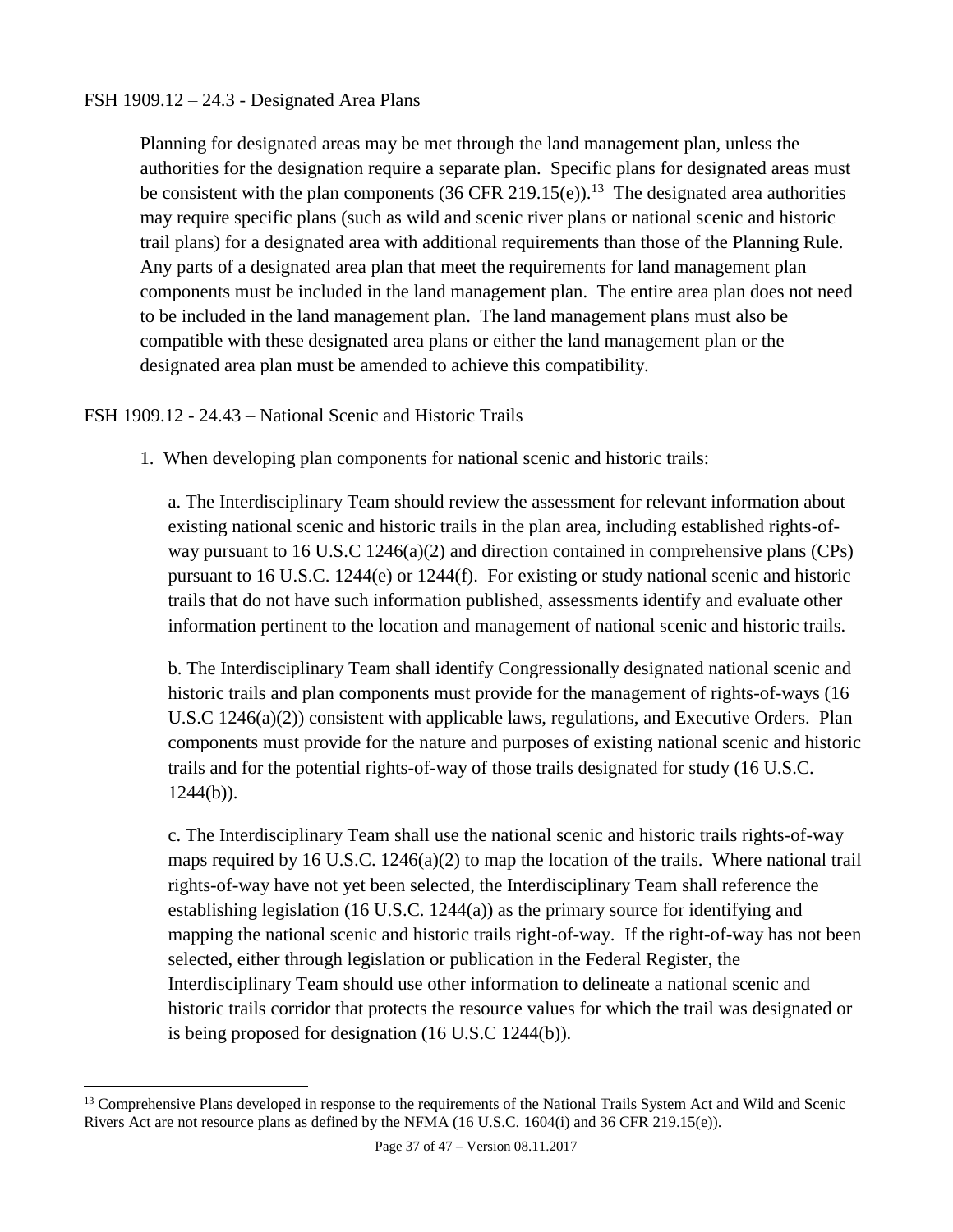d. The Responsible Official shall consult with neighboring Responsible Officials when developing plan components for national scenic and historic trails that cross unit boundaries and shall strive to maintain or establish compatible management approaches while recognizing diverse resource conditions and needs in the different plan areas.

e. Plan components must be compatible with the objectives and practices identified in the comprehensive plan for the management of the national scenic and historic trail. The objectives and practices include the identification of resources to be preserved and the trail's carrying capacity.

f. The Responsible Official shall include plan components that provide for the nature and purposes of national scenic and historic trails in the plan area. In doing so, the Responsible Official should take into consideration other aspects of the plan related to the trail such as access, cultural and historic resources, recreational settings, scenic character, and valid existing rights.

2. The plan must include plan components including standards or guidelines for a designated area as described in section 24.2 of this Handbook. To meet this requirement the plan:

a. Should include desired conditions that describe the national scenic and historic trail and the recreational, scenic, historic, and other resource values for which the trail was designated.

b. May include objectives for national scenic and historic trails where existing conditions (settings, opportunities, scenic character, cultural and other resources values) are different from desired conditions. These objectives can identify intended activities to improve national scenic and historic trail conditions, mitigate or enhance associated resource values, create or improve connections with communities and visitors, or other desired and measureable outcomes that will improve the national scenic and historic trail experience.

c. May include standards or guidelines to place limits or conditions on projects or activities to protect the trail and associated resource values.

d. May include suitability plan components to limit or prevent incompatible uses and activities.

e. Must identify and map National scenic and historic trails per #1c above.

f. May, to apply plan components unique to the National and Scenic Historic Trail: provide one or more management or geographic areas for a national scenic and historic trail; reference the identified national scenic and historic trail right-of-way, place a corridor around the trail, or use other means to clearly identify where the plan components apply in reference to the trail.

FSM 2350 has more information about national scenic and historic trails.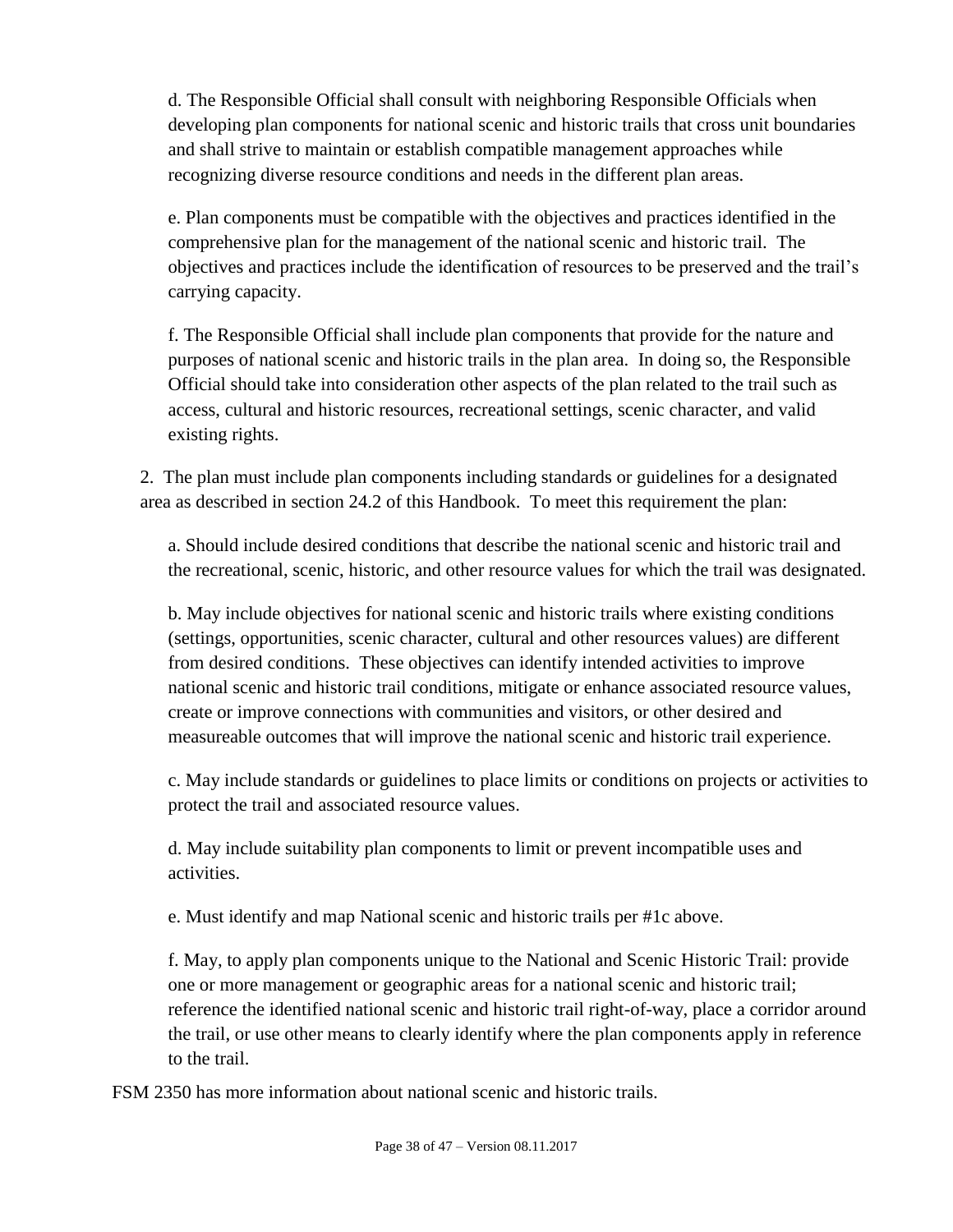FSH 1909.12 – Section 24.44 requires plan components to be compatible with restrictions of road rules applicable to inventoried roadless areas.

In addition, see 23.23a – Sustainable Recreation Resources and Opportunities to Connect People with Nature; and 23.23f – Scenery, Aesthetic Values, Viewsheds, and Geologic Features.

#### **National Park Service**

Prior to undertaking an action that may substantially interfere with the nature and purposes of a NST, the National Park Service Director must revise or amend the unit General Management Plan to recognize a NST as a congressionally designated area. The GMP must be in compliance with the National Park System Development Program regulations (16 U.S.C. § 1a-7) and the National Trails System Act as implemented through direction in a NST Comprehensive Plan. Foundation Documents for NPS units should also address the significance of NST, as applicable. Once programmatic direction is established in the General Management Plan, NST site-specific protection and development plans should be established that provide for the values of this National Scenic Trail.

"The NPS will prepare appropriate planning documents to protect the resources and attributes and to provide for public use and appreciation of the national scenic and historic trails authorized by Congress and assigned to it for administration. Each trail's comprehensive management plan (CMP) will include, at a minimum, those provisions stipulated in 16 USC 1244(e) or (f) that outline trail comprehensive plan requirements. Each CMP will also identify the minimum level of regulation necessary to protect the resources and attributes that warranted the trail's designation by Congress. CMPs may also include such other provisions as may be needed to satisfy the intent of chapter 2, "Park System Planning," of Management Policies 2006 and the unique circumstances of the trail. Each trail will then operate according to the CMP." (Director's Order #45, 3.11 – Planning)

## **V. Comprehensive Planning Relationship to NEPA**

<span id="page-38-0"></span>This sections reviews several aspects of the CEQ regulations for implementing NEP $A^{14}$  for addressing National Scenic Trails in land management planning.

## <span id="page-38-1"></span>**A. Relationship of NEPA to Comprehensive Planning**

Most federal agency actions, unless specifically exempted, are subject to the procedural requirements of NEPA. These requirements are articulated in NEPA CEQ regulations, and in each agency's supplemental implementing policies.<sup>15</sup> Supplemental agency policies often include specific procedural direction or guidance on preparation of appropriate NEPA documents (i.e., Environmental Impact Statements (EIS), Environmental Assessments (EA), and Categorical Exclusions (CE)). Because agency guidance varies widely, this section will generally not address agency specific regulation, policy, or procedure.

 $\overline{a}$ <sup>14</sup> 40 CFR 1500-1508.

<sup>&</sup>lt;sup>15</sup> 36 CFR Part 220 does not lessen the applicability of the CEQ 40 CFR 1500 regulations on National Forest System lands (see 36 CFR 220.1(b)).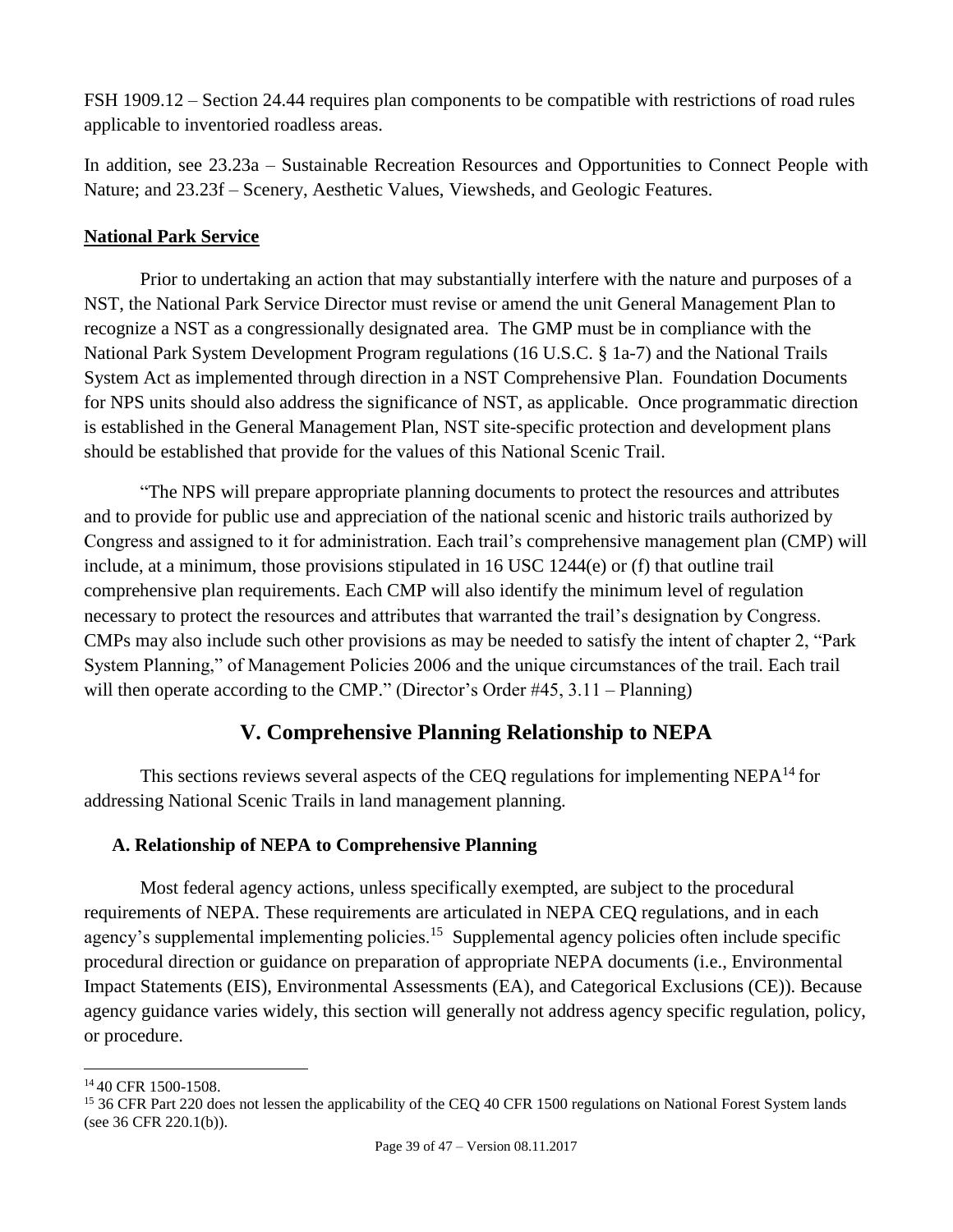NEPA is designed to promote consideration of potential effects on the human environment<sup>16</sup> that would result from proposed Federal agency actions, and to provide the public and decision makers with useful information regarding reasonable alternatives<sup>17</sup> and mitigation measures to improve the environmental outcomes of Federal agency actions. NEPA ensures that the environmental effects of proposed actions are taken into account before decisions are made and informs the public of significant environmental effects of proposed Federal agency actions, promoting transparency and accountability concerning Federal actions that may significantly affect the quality of the human environment. NEPA reviews should identify measures to avoid, minimize, or mitigate adverse effects of Federal agency actions. Better analysis and decisions are the ultimate goal of the NEPA process.<sup>18</sup>

NEPA document(s) that support a Comprehensive Plan will analyze the effects of a range of alternatives, often covering multiple topics, including but not limited to the selection of the rights-ofway, visual quality, ROS, and carrying capacities. A Comprehensive Plan and supporting NEPA decision documents will typically establish goals, desired conditions, allowable uses, standards (thresholds), guidelines, and the conditions under which uses are allowed for a discreet geographic area or linear landscape. NEPA decision documents should provide addition information and support the thought process used to implement, revise, or amend a Comprehensive Plan.

The CEQ regulations require that NEPA decision-making processes provide for thoughtful, rigorous evaluation of reasonable options within the scope of the proposed decisions. The decision process involves interested and affected individuals, groups, and governments. The "early and often" interactions that the NEPA suggests in establishing the scope of the proposed actions considered in a Comprehensive Plan are especially important when identifying significant natural, historical, and cultural resources to be preserved; selecting the rights-of-way; and establishing scenic integrity levels, ROS class settings, and capacities for the management corridor.

Comprehensive Plan requirements (16 U.S.C. 1244 (e) and (f)) have sometimes been addressed through staged or stepped-down decision processes: (1) a Comprehensive Plan establishes broad policy and procedures, (2) land management plans provide integrated resource management direction and address programmatic planning requirements as described in the Comprehensive Plan, and (3) mid-level and site-specific plans complete the comprehensive planning process through field-level actions to construct the travel route and protect the corridor. The Comprehensive Plan requirements are met once all staged phases are complete. As required by laws and regulations, addressing NTSA planning requirements are to be an integrated part of developing NFMA and FLPMA directed land management plans.

 $\overline{a}$ 

<sup>16</sup> 40 CFR 1508.14 - 'Human environment' shall be interpreted comprehensively to include the natural and physical environment and the relationship of people with that environment.

<sup>17</sup> 40 CFR 1508.25(b) - Alternatives, which include: (1) No action alternative. (2) Other reasonable courses of actions. (3) Mitigation measures (not in the proposed action).

<sup>&</sup>lt;sup>18</sup> 40 CFR 1500.1(c) - Ultimately, of course, it is not better documents but better decisions that count. NEPA's purpose is not to generate paperwork—even excellent paperwork—but to foster excellent action. The NEPA process is intended to help public officials make decisions that are based on understanding of environmental consequences, and take actions that protect, restore, and enhance the environment.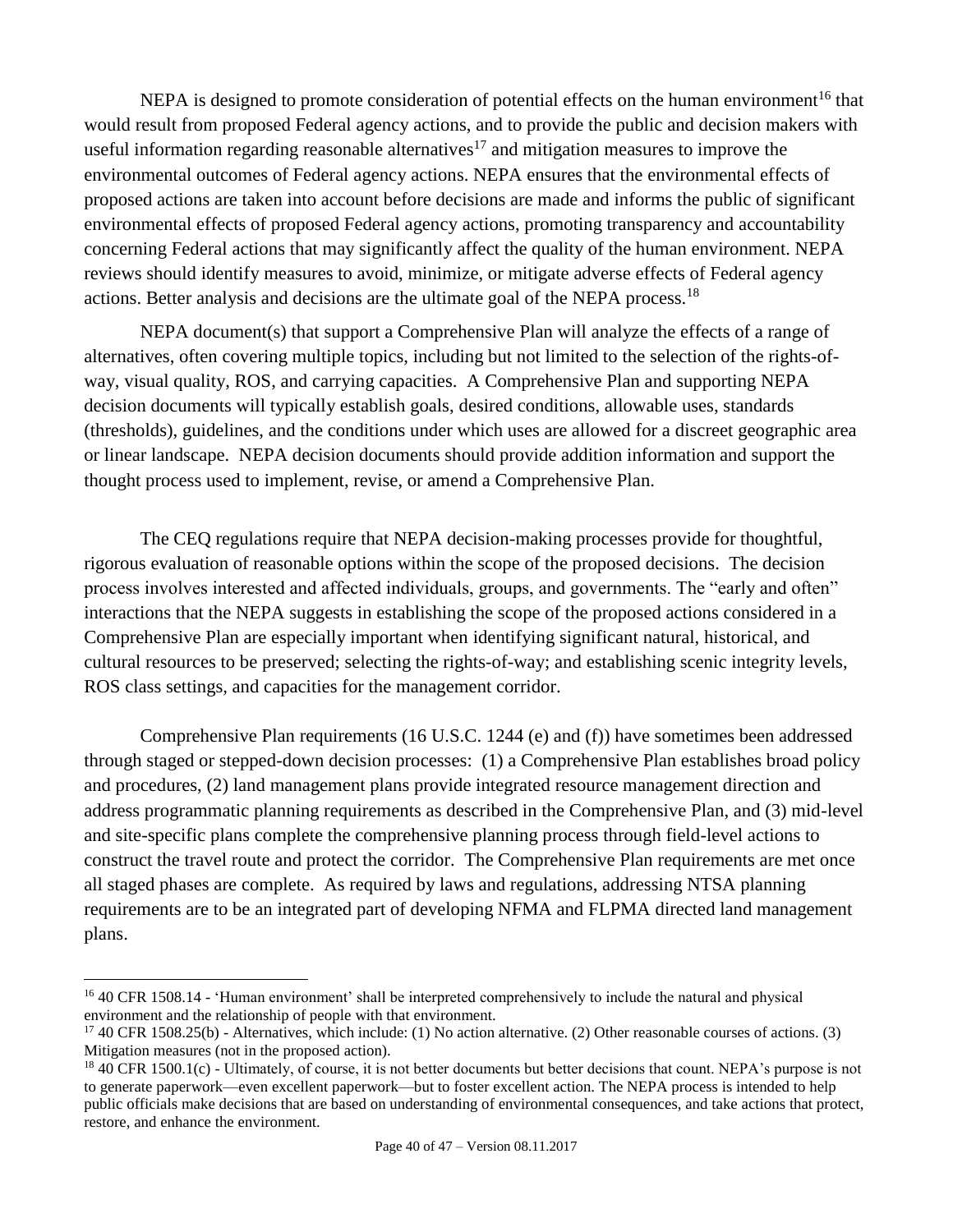When a federal agency does not make an "overt act," no NEPA requirement to prepare an Environmental Impact Statement (EIS) attaches. However, if some agency action was mandated under a separate statute in relation to that activity but the action was not taken, NEPA does attach and the Administrative Procedure Act applies (40 CFR 1508.18 and 5 U.S.C. 706). The NTSA presents an independent planning requirement to prepare and implement a comprehensive plan including identifying carrying capacity, select the rights-of-way, and in general establish management direction that provides for the nature and purposes values of the NST.

Land management plans are to protect Section  $7(a)(2)$  potential rights-of-way and high potential route segments where the rights-of-way is yet to be selected and the travelway officially located (16) U.S.C. 1244(f)(3) and 1246(a)(2)). Until the rights-of-way is selected and the corridor is located, the Agencies must not undertake any major Federal action which (1) may adversely impact nature and purposes values of potential rights-of-way and corridor locations, (2) limit the choice of reasonable alternatives, and (3) prejudice ultimate rights-of-way and locations decisions (40 CFR 1506.1).

## <span id="page-40-0"></span>**B. Establishment of the Purpose and Need for Action**

A NEPA document must provide the framework for the purpose and need for action and for the decisions to be made of identifying the management corridor and establishing scenic integrity levels, ROS class settings, and carrying capacities. A Comprehensive Plan should establish desired conditions, including the nature and purposes of a National Trail as well as key resource indicators and thresholds that prevent degradation. The outcome of addressing these considerations will facilitate describing the "affected environment" part of the NEPA process.

The "need for action" (or change) is based upon a comparison of the baseline conditions and desired conditions. This comparison establishes both the "scope" of and the "need" for action.

The "scope" of and the "need" for the proposed actions establish the basis for determining the reasonable range of alternatives. The purpose and need description represents the "problem to be solved." Defining the scope appropriately (and refining as necessary through the early steps of the NEPA process) improves the overall efficacy of the NEPA document. How broadly or narrowly the scope is described affects the range of reasonable alternatives that can meet the need, which in turn affects how well the range of alternatives and the selected alternative respond to this need.

Identifying conditions that are within federal control and those that require action by entities not within the decision-making agency's control is helpful in the early stages of NEPA. A federal agency cannot necessarily eliminate options or alternatives outside of its jurisdiction from consideration in the NEPA process if the options present reasonable alternatives to meet the need.<sup>19</sup> However, an agency

 $\overline{a}$ <sup>19</sup> *See* CEQ 40 Questions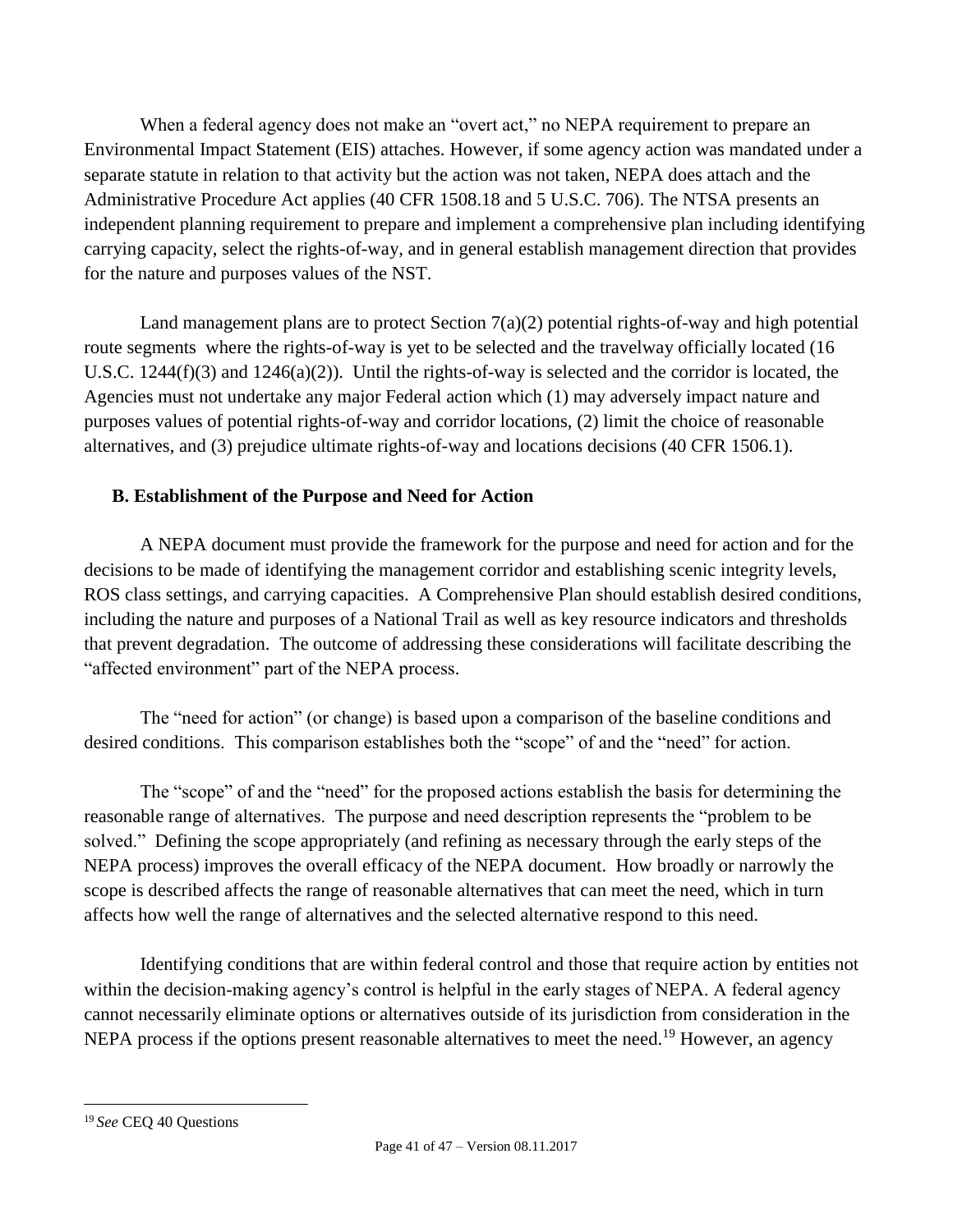may only take actions that are within the agency's legal authority.<sup>20</sup> Clarifying who is responsible for achieving desired conditions will help to establish early in the process the key authorities or participation by others needed to achieve the overall desired conditions.

## <span id="page-41-0"></span>**C**. **Identify Proposed Actions and a Reasonable Range of Alternatives**

The identification and evaluation of alternative ways of meeting the purpose and need of the proposed action is the heart of the NEPA analysis. The lead agency or agencies must, "objectively evaluate all reasonable alternatives, and for alternatives which were eliminated from detailed study, briefly discuss the reasons for their having been eliminated." Reasonable alternatives are those that substantially meet the agency's purpose and need. If the agency is considering an application for a permit or other federal approval, the agency must still consider all reasonable alternatives. Reasonable alternatives include those that are practical or feasible from the technical and economic standpoint and using common sense, rather than simply desirable from the standpoint of the applicant. Agencies are obligated to evaluate all reasonable alternatives or a range of reasonable alternatives in enough detail so that a reader can compare and contrast the environmental effects of the various alternatives.

Components of a proposed action in land management planning may include the selection of the rights-of-way and/or identification of the management corridor, and will likely include the establishment of scenic integrity levels, ROS class, and carrying capacities for the National Scenic Trail. The conditions under which a variety of uses are allowed may be labeled as thresholds, standards and guidelines, or other terminology. In regards to addressing scenic integrity, recreation opportunities, and carrying capacities, this step requires that these use conditions be expressed in terms of thresholds that will prevent degradation of NST values.

Distinguish early in the process the importance of certain allowable uses or the conditions of those uses in protecting NST values (avoiding, reducing, or eliminating degradation), and/or enhancing values. Besides providing a clear logic track for the decisions made regarding scenic integrity, recreation opportunities, and carrying capacities, this will also help to identify elements that may need monitoring.

Managed and allowable uses and conditions of use may be either common to all alternatives or may vary by alternative. Managed and allowable uses or conditions of use that would be the same for all alternatives should be identified early in the NEPA process, along with a clear rationale for why those uses or conditions of use would be common to all alternatives. For example, conditions of use could protect Threatened and Endangered Species. Commonalities may also include existing uses or conditions not shown to have an adverse effect on NST values (or that otherwise already meet the purpose and need for action). $2<sup>1</sup>$ 

CEQ regulations also provide guidance regarding the agency's scope of actions. Aspects of an

 $\overline{a}$ 

<sup>&</sup>lt;sup>20</sup> 40 CFR 1508.15

 $21$  40 CFR 1502.14(a)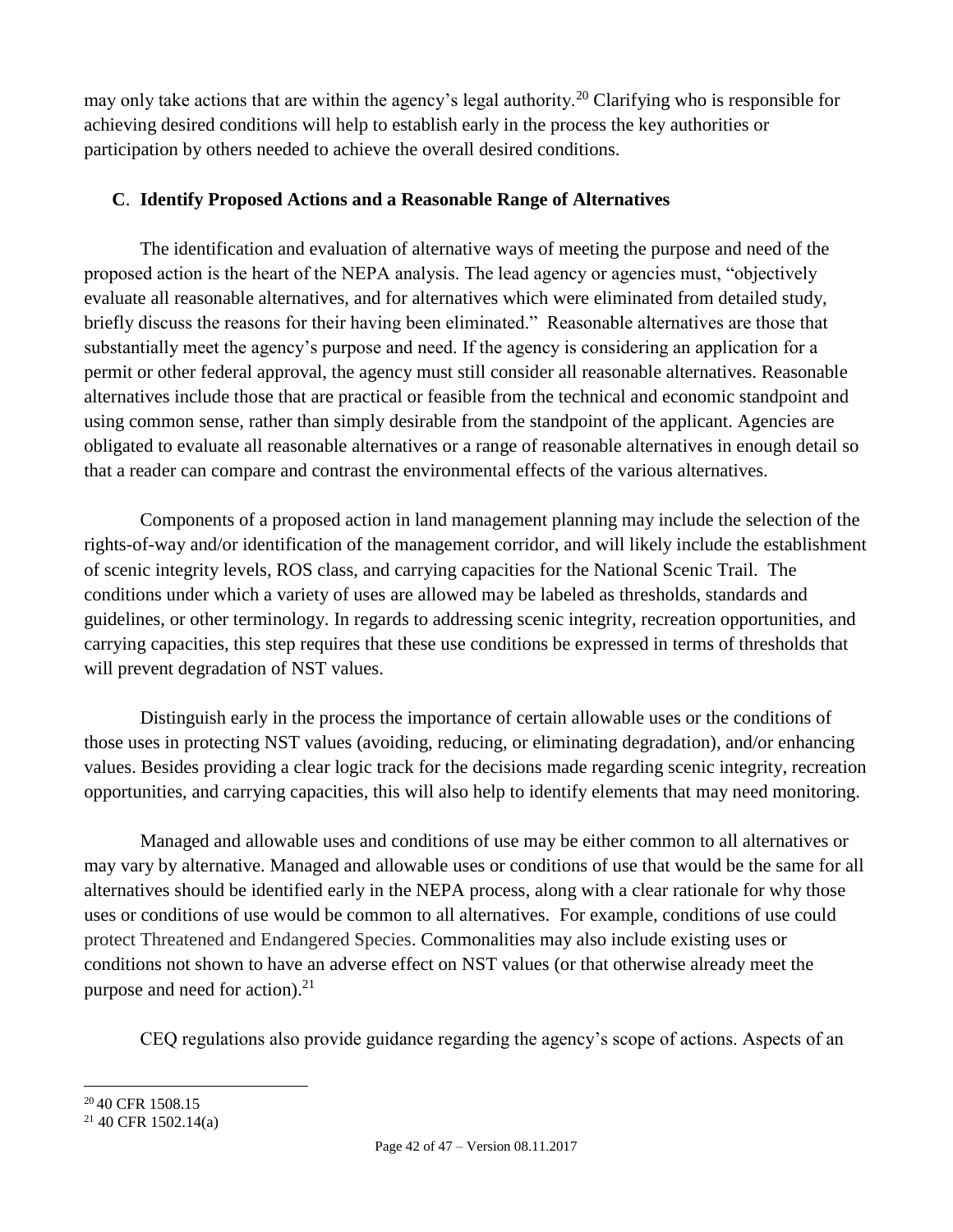action that are inter-related (e.g., the kinds and amounts of use and the facilities that support that use) should be considered during this process.<sup>22</sup> If the purpose and need for action suggest a change from the existing condition, or if there are unresolved conflicts regarding alternative uses of resources, then a "hard look" at a reasonable range of alternatives will be needed.<sup>23</sup>

NEPA documents should explain the timeframe within which future actions would be taken. Be clear about whether NEPA decisions are being made to authorize certain actions when the Comprehensive Plan is completed without further decision process needed, or whether decisions about actions contemplated within the life of the Comprehensive Plan would be authorized at a later time. The latter approach is typically used in broad "programmatic" NEPA documents and subsequent site-specific

documents that may be tiered to the larger document.<sup>24</sup>

Consider the following when determining whether visual quality, recreation setting, or carrying capacity actions identified in the Comprehensive Plan are also NEPA decisions (1) made upon Comprehensive Plan completion or (2) authorized later in time:

- Whether the action is part of an "adaptive" management" decision. The term "adaptive management" is sometimes used by agencies to describe a range of different actions that managers may take resulting from one NEPA decision to respond to changing conditions during implementation or uncertain outcomes of implementing the decision. To authorize future adaptive action, the NEPA document describes when, where and how an action would take place, and when, where, and how the decision might be adapted or changed to accommodate changes in conditions or actual outcomes of the original action.
- Whether the action is ripe for decision. Actions are considered "ripe for decision" when the agency has identified

"Adaptive Management"

Adaptive management is an "if this… then that" approach. If "this" condition exists (in this example for two consecutive years), then "that" action would be taken (in this case a suite of actions, with an ultimate limit on group sizes and campsite closures). To automatically authorize one or more of the actions proposed to reduce the effects of human use, the environmental impacts of those actions must be addressed in the authorizing NEPA document. The Forest Service describes, "The proposed action and one or more alternatives to the proposed action may include adaptive management. An adaptive management proposal or alternative must clearly identify the adjustment(s) that may be made when monitoring during project implementation indicates that the action is not having its intended effect, or is causing unintended and undesirable effects. The EIS [or EA] must disclose not only the effects of the proposed action or alternative but also the effect of the adjustment. Such proposal or alternative must also describe the monitoring that would take place to inform the responsible official during implementation whether the action is having its intended effect."

 $\overline{a}$ 

<sup>22</sup> 40 CFR 1508.23; 1508.25

<sup>23</sup> 40 CFR 1508.25

<sup>24</sup> 40 CFR 1500.4(i); 1502.20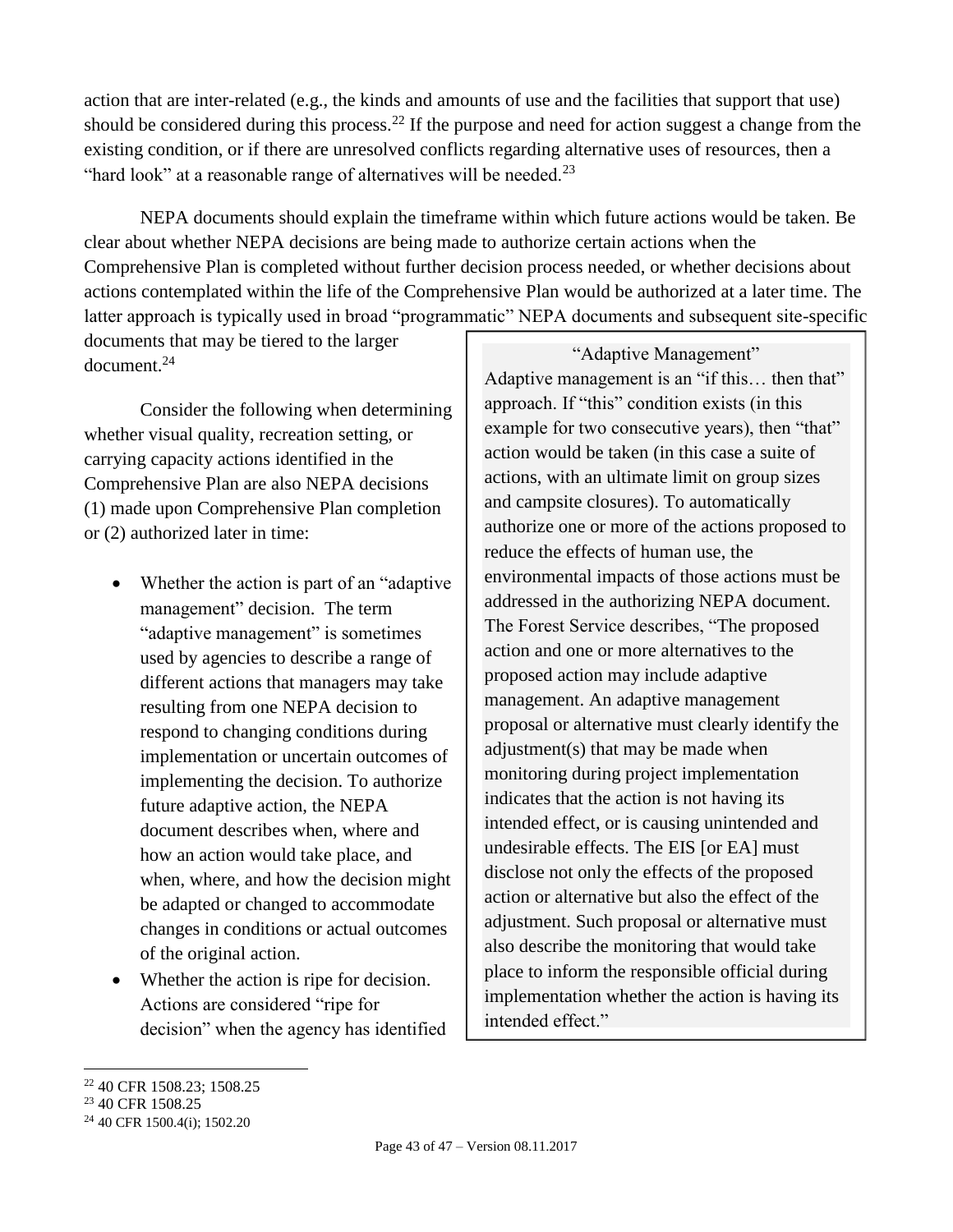a proposal it is prepared to make a decision on and the effects can be meaningfully analyzed.<sup>25</sup> However, NEPA processes allow for emergency actions where substantially degradation is probable or occurring.

 If all or parts of the future "adaptive" actions identified in a Comprehensive Plan are not ripe for a NEPA decision, the NEPA document should discuss why they are not ripe for a decision at this time. Additionally, the NEPA document should describe the why adaptive action is needed, and the expected process used to make a final decision on those future actions.

## <span id="page-43-0"></span>**D. Analyze the Effects of the Proposed Action and Alternatives**

Forest Service "…recreation planning and management tools that shape the recreation program include the Recreation opportunity spectrum (ROS) [and] Scenery management system… These tools are used to define existing conditions, describe desired conditions, and monitor change. These tools, along with overarching guidance at the national, Department, and Agency levels, serve as the context by which individual national forests and grasslands engage with their communities. In doing so, the unit's recreation-related and amenity-based assets are considered and integrated with a vision for the future that is sustainable and that the unit is uniquely poised to provide. As the current planning rule procedures related to recreation are quite general, these tools contribute to consistency in recreation planning across NFS units. The recreation opportunity spectrum has been an effective land management planning tool since 1982. The recreation opportunity spectrum is a framework for identifying, classifying, planning, and managing a range of recreation settings. The setting, activity, and opportunity for obtaining experience are arranged along a spectrum of classes from primitive to urban. In each setting, a range of activities is accommodated. For example, primitive settings accommodate primarily non-motorized uses, such as backpacking and hiking; whereas roaded settings (such as roaded natural) or rural settings accommodate motorized uses, such as driving for scenery or access for hunting. Through this framework, planners compare the relative tradeoffs of how different patterns of settings across the landscape would accommodate (or not accommodate) recreational preferences, opportunities, and impacts (programmatic indirect environmental effects) with other multiple uses. The scenery management system provides a vocabulary for managing scenery and a systematic approach for determining the relative value and importance of scenery in an NFS unit. The system is used in the context of ecosystem management to inventory and analyze scenery, to assist in establishment of overall resource goals and objectives, to monitor the scenic resource, and to ensure high-quality scenery for future generations" (Forest Service Planning Rule, PEIS, page 209).

The identification and selection of the rights-of-way may lead to varying degrees of effects, but most often a National Scenic Trail management corridor would be the primary area for addressing the effects analysis. Effects on scenic integrity, ROS class conditions, and carrying capacities will generally be based on analysis of the effects of the allowable uses and conditions of use on NST values that are included in the proposed action and each alternative in the NEPA document. This outcome is also a specific decision aspect of the proposed action or alternatives. The level of precision or certainty of the effects can be guided by the CEQ regulations regarding the use of "methodology and scientific

 $\overline{a}$ <sup>25</sup> 40 CFR 1508.22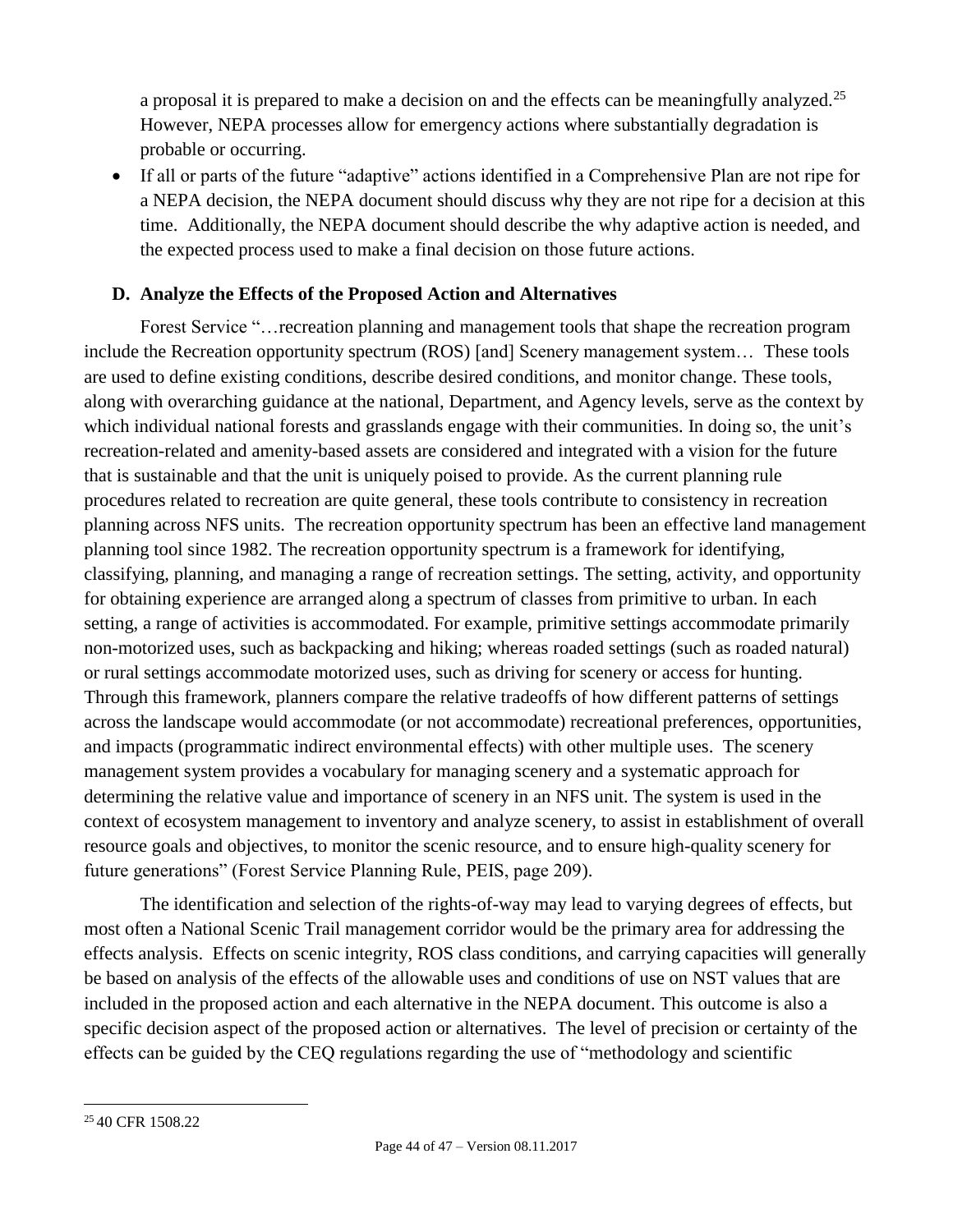accuracy"<sup>26</sup> and the information needed to support a reasoned choice among alternatives.<sup>27</sup> Clearly document how the final decision is based on the best available science or other relevant information needed to understand the reasonably foreseeable adverse effects of a choice between alternatives, the gaps in that information, and the rationale for why a reasoned choice between alternatives can be made at this time. In addition, substantial interference analyses and determinations need to be rigorous.

Management direction for Semi-Primitive Motorized, Roaded Natural, Rural, and Urban ROS classes allow uses that would substantially interfere with the nature and purposes of a NST if the allocation desired conditions are realized. Where the allowed non-motorized activities reflect the purposes for which the National Trail was established, the establishment of Primitive and Semi-Primitive Non-Motorized ROS classes and high and very high scenic integrity allocations would normally protect the nature and purposes (values) of a NST.

Land Management Plan NEPA document maps, along with associated geospatial data, may assist with the understanding of the relationships between providing for CDNST and other resources values. As such, public participation in the review and assessment of a land management plan EIS/EA proposed action and alternatives may be advanced through the public availability of the following geospatial data layers--only Forest Service planning handbook references are provided, but similar geospatial information should also be available for planning purposes for public lands:

- Administrative Boundaries (FSH 1909.12 22.2)
- Land Ownership (FSH 1909.12 22.2)
- Designated Areas, including Recommended Wilderness, Wilderness Study Areas, Suitable and Eligible Wild & Scenic Rivers, and the extent of the proposed CDNST management corridor (FSH 1909.12 22.2 and 24)
- Inventoried Roadless Areas (FSH 1909.12 24.44)
- Recreation Opportunity Spectrum Classes to be established Summer (FSH 1909.12 22.2 and 23.23a)
- Recreation Opportunity Spectrum Classes to be established Winter (FSH 1909.12 22.2 and 23.23a)
- Scenic Integrity/VRM Objectives to be established (FSH 1909.12 22.2 and 23.23f)
- Lands that May be Suitable for Timber Production FSH 1909.12 Chapter 60)
- CDNST travel route as an independent data layer (FSH 1909.12 23.231)
- NFS roads and trails with attribute data (FSH 1909.12 23.23l)

The effects analysis for the development of the revised Forest Plan proposed action and alternatives should include cross-tabular tables that explore and disclose the relationship between (1) the proposed NST travel route location and management corridor extent and (2) the intersection and overlap with the proposed ROS Classes and Scenic Integrity Objectives allocations.

For each alternative, the analysis of environmental consequences needs to address how the land use planning decisions will achieve:

 $\overline{a}$ 

<sup>26</sup> 40 CFR 1502.24

<sup>&</sup>lt;sup>27</sup> 40 CFR 1502.22.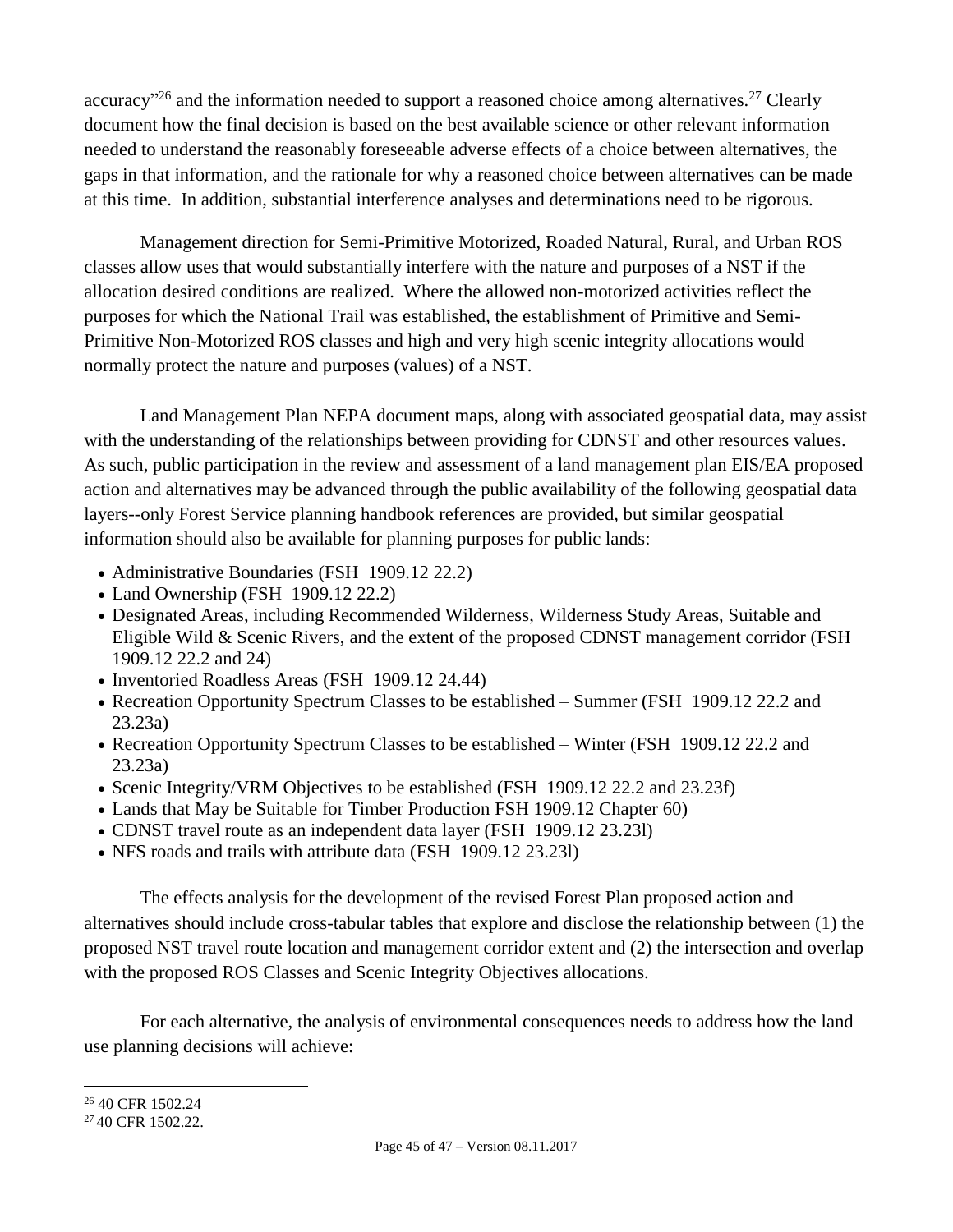- 1. Providing for the nature and purposes of the National Trail, including protecting the National Trail resources, qualities, values, and associated settings;
- 3. Identifying the National Trail primary users;
- 4. Ensuring carrying capacity is not exceeded; and
- 5. Preventing other uses from substantially interfering with the nature and purposes of the National Trail.

The Record of Decision that accompanies the approved plan and selected alternative needs to describe the planning decisions for the National Trail travel route and the National Trail management corridor. In addition, the ROD must document how the best available scientific information was used for recreation and scenery assessments to inform planning, the plan components, and other plan content, including the plan monitoring program.

## <span id="page-45-0"></span>**E. New Information, Monitoring, and Modifying Decisions**

The CEQ regulations tie monitoring and enforcement of mitigation measures to implementation of the decision. The CEQ regulations state that "[a] monitoring and enforcement program shall be adopted and summarized where applicable for any mitigation."<sup>28</sup> Further, "agencies may provide monitoring to assure their decisions are carried out and should do so in important cases. Mitigation and other conditions established…shall be implemented by the lead agency."<sup>29</sup>

Through a discussion of when to prepare a supplemental EIS, the CEQ regulations also provide guidance about the conditions under which an existing NEPA decision might be changed.<sup>30</sup> This approach suggests that a supplemented NEPA document may be needed when there are significant new conditions or information relevant to environmental concerns. While the CEQ regulations indicate the kinds of situations that may suggest a change to a NEPA document, individual agency implementing regulations or policy for the NEPA or other applicable laws and regulation may also provide guidance about when decisions may be changed.

<span id="page-45-1"></span>Project proposals may bring a NST into the scope of a NEPA process and affect alternatives due to potential direct, indirect, and cumulative impacts of past actions and new proposals that may substantially interfere with the nature and purposes of the NST (40 CFR 1508.25(c)).

 $\overline{a}$ <sup>28</sup> 40 CFR 1505.2

<sup>29</sup> 40 CFR 1505.3

<sup>30</sup> 40 CFR 1502.9